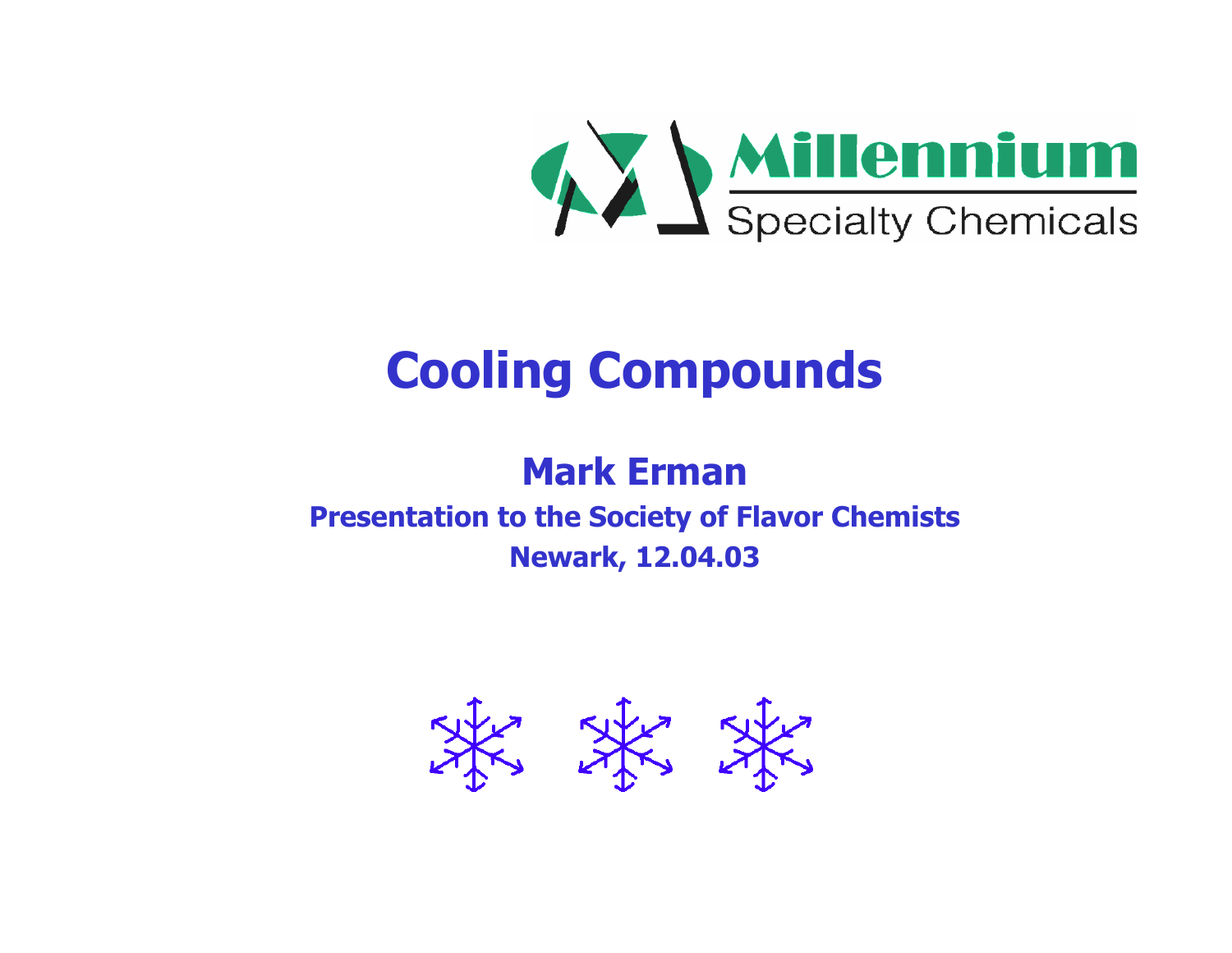

is a major producer of fragrance and flavor chemicals from turpentine and one of the leaders in synthetic cooling agents.

Headquarters in Jacksonville, Florida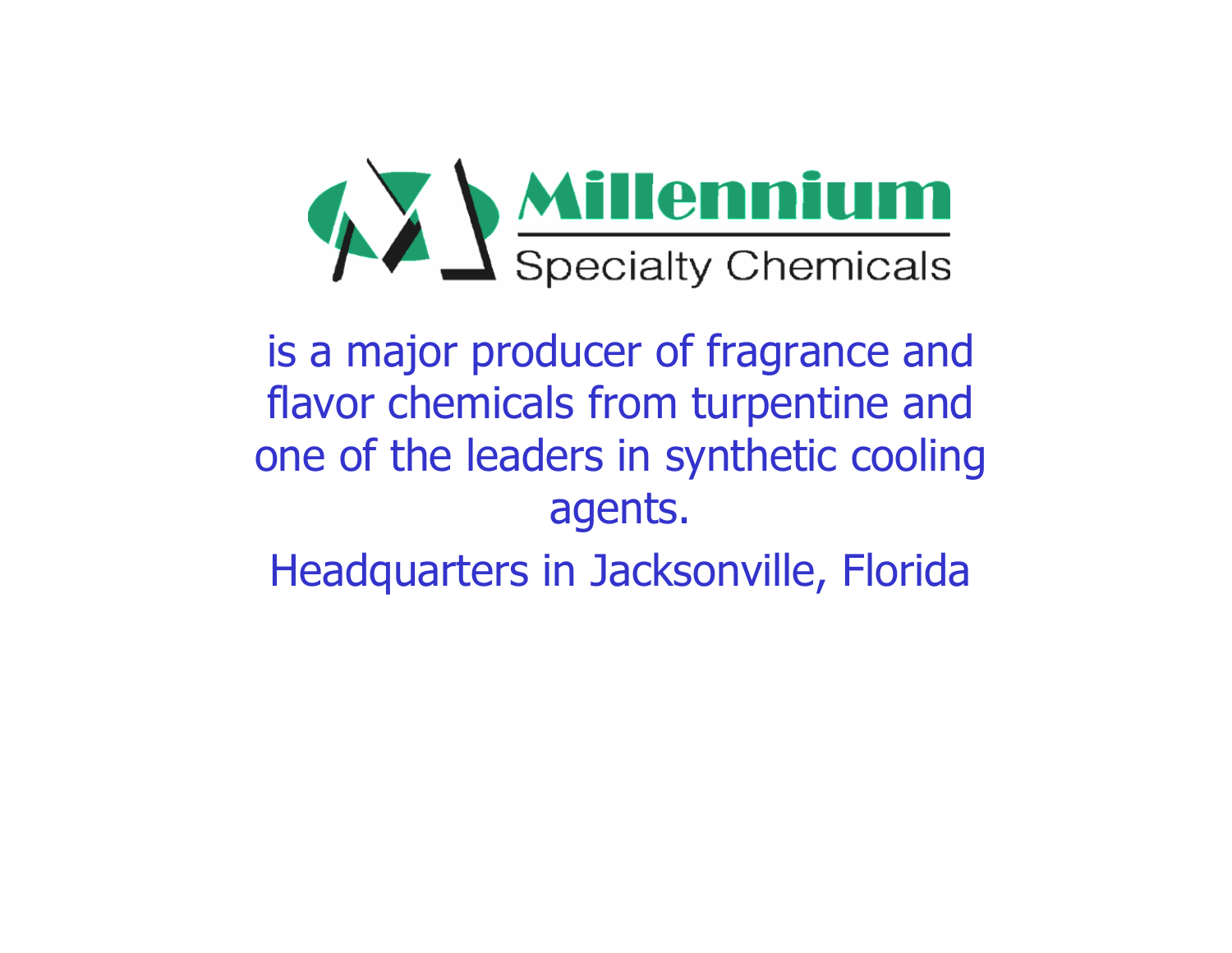

# It must have been Florida weather that predetermined Millennium's active research in the WS type coolants



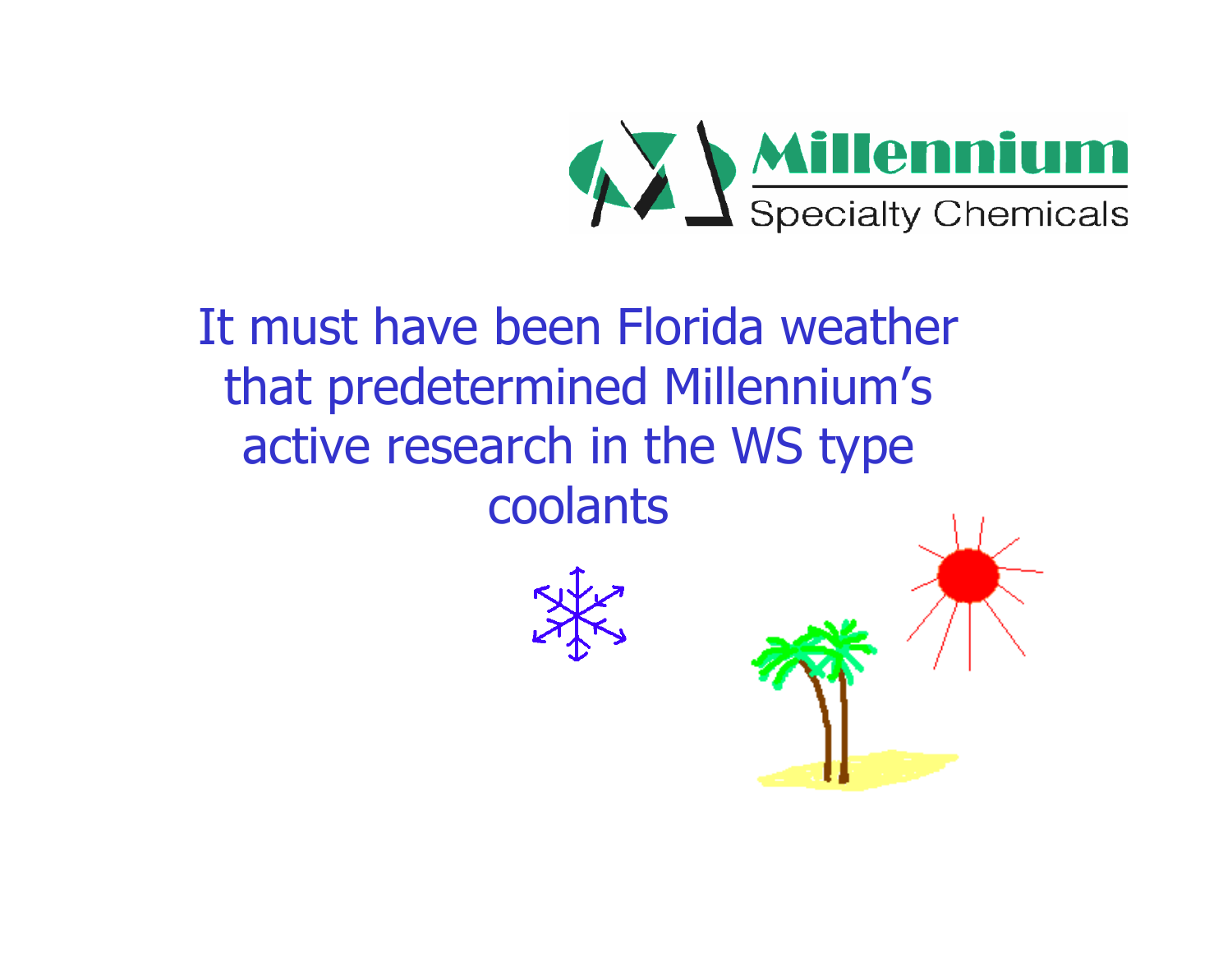

- Most people do not like the Chemical Sciences.
- But Life is Chemistry!
- Chemicals have accompanied human Civilization from the cradle.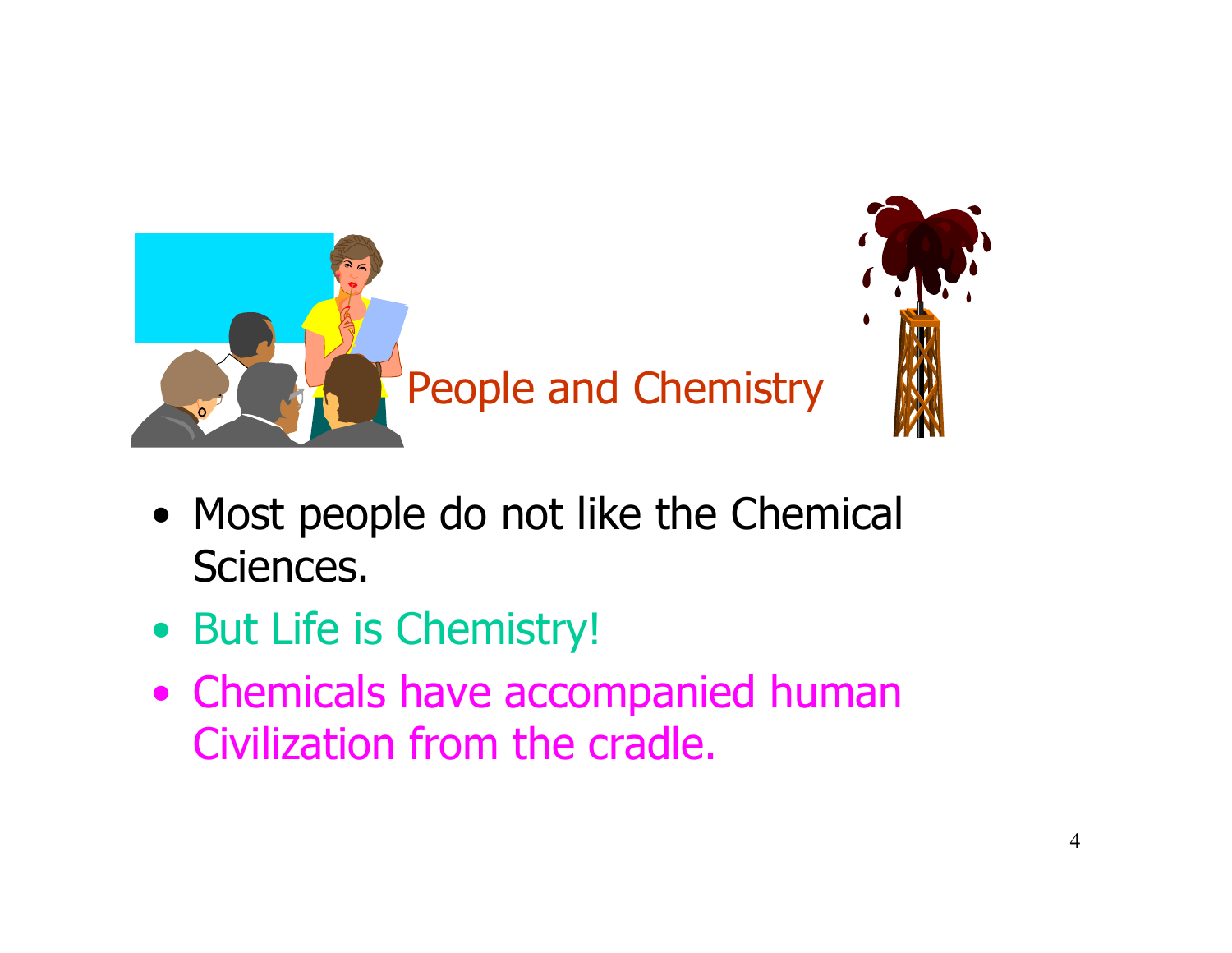• Ethanol - a surprisingly simple molecule with a strong and versatile physiological activity.

•A recent patent granted to Procter & Gamble lists ethanol as a physiological warming agent for throat soothing compositions.

See: Bealin-Kelly, Hanke & Nienaber. US 6,432,441(2002).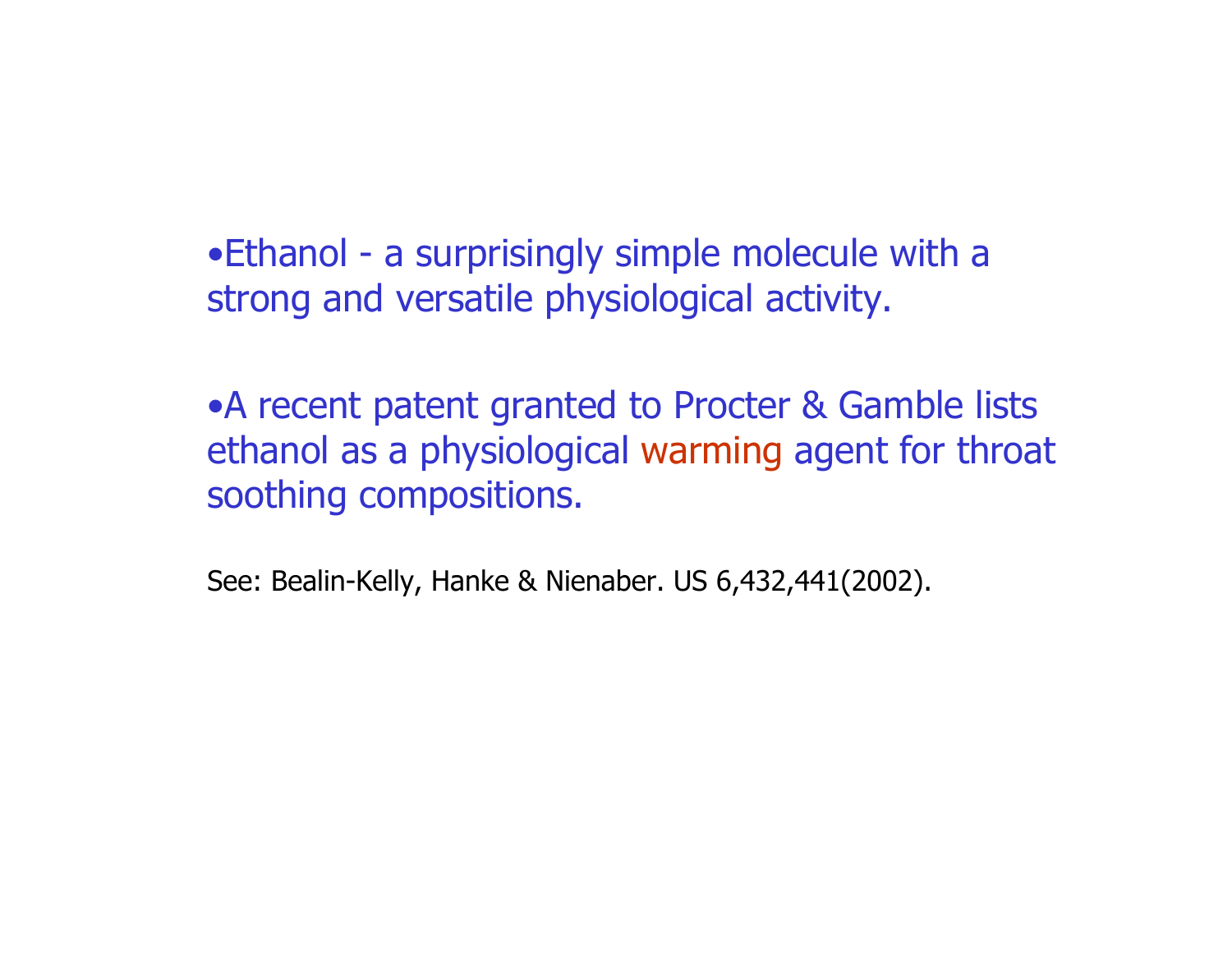# Evaporative cooling

- •Applied on skin, ethanol is rather cooling.
- •Most common explanation: cooling through evaporation.
- •Lower-boiling compounds like ether or acetaldehyde cool even stronger.
- •This kind of cooling action is not **physiological**, it is **physical**.

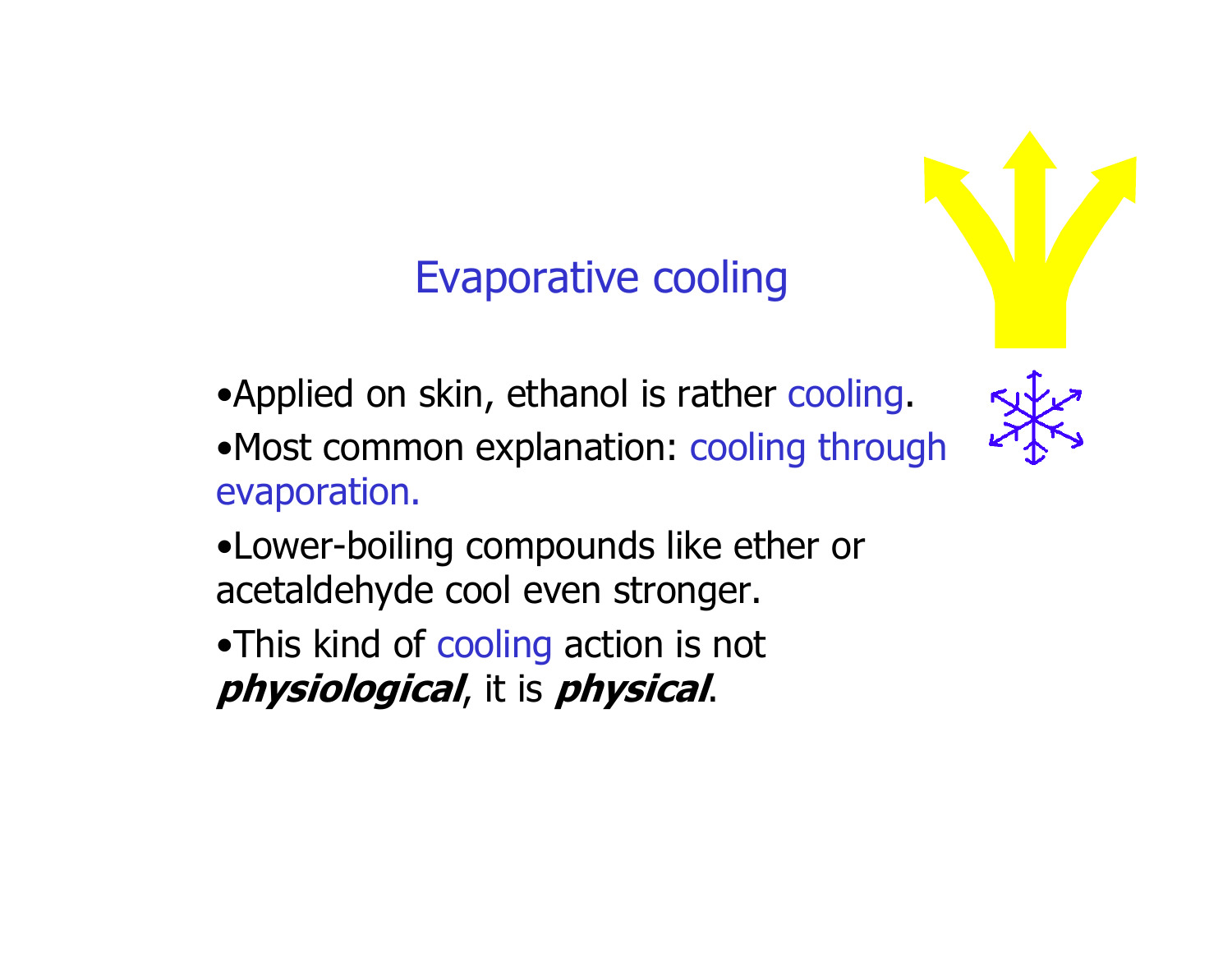# Evaporative cooling versus "true," physiological cooling



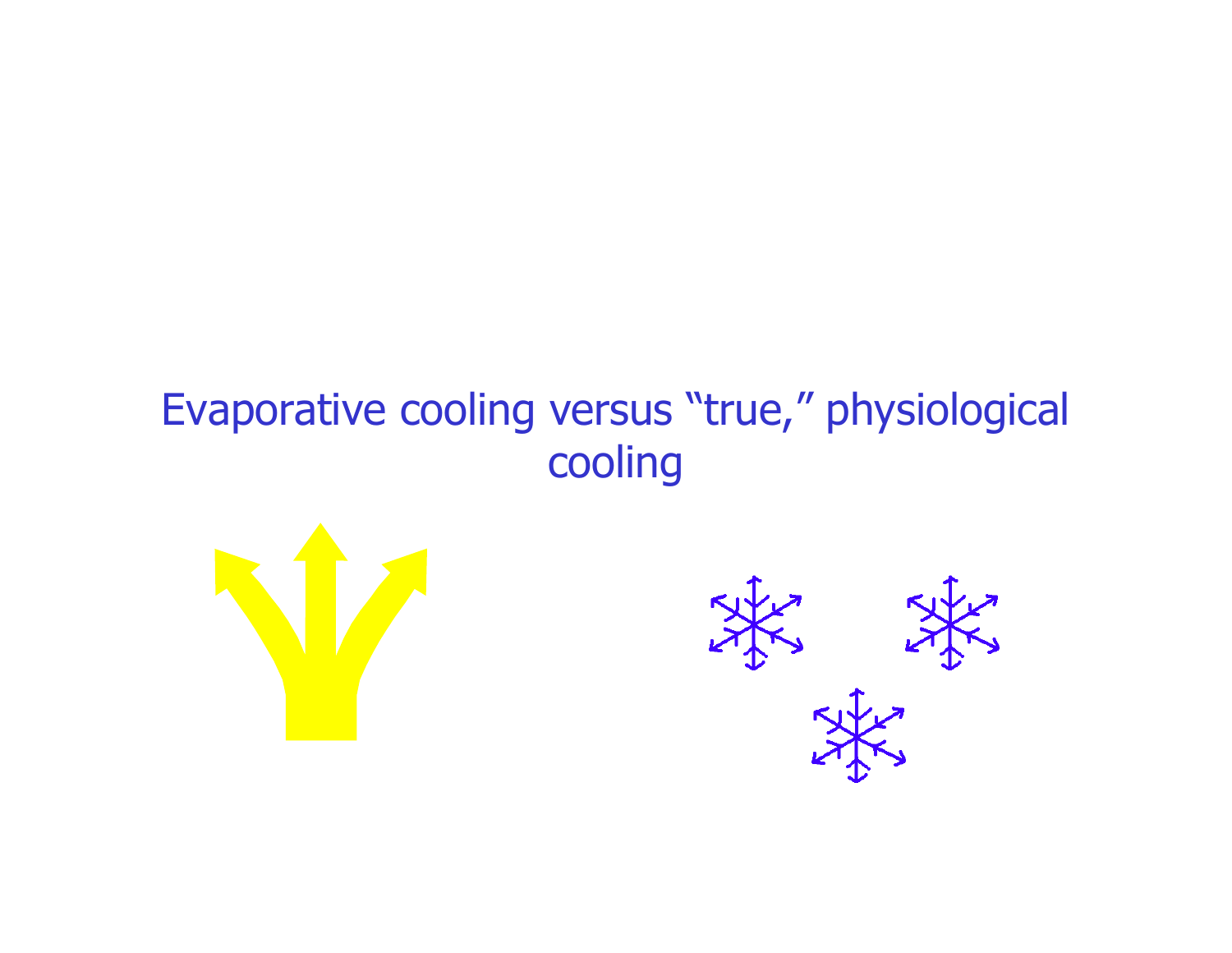Unlike ether or ethanol, true, physiological coolants "exert chemical action at or near nerve endings associated with the sensation of cold."

(see: Watson, Hems, Rowsell & Spring. J. Soc. Cosmet. Chem. 1978, **29**, 185-200)

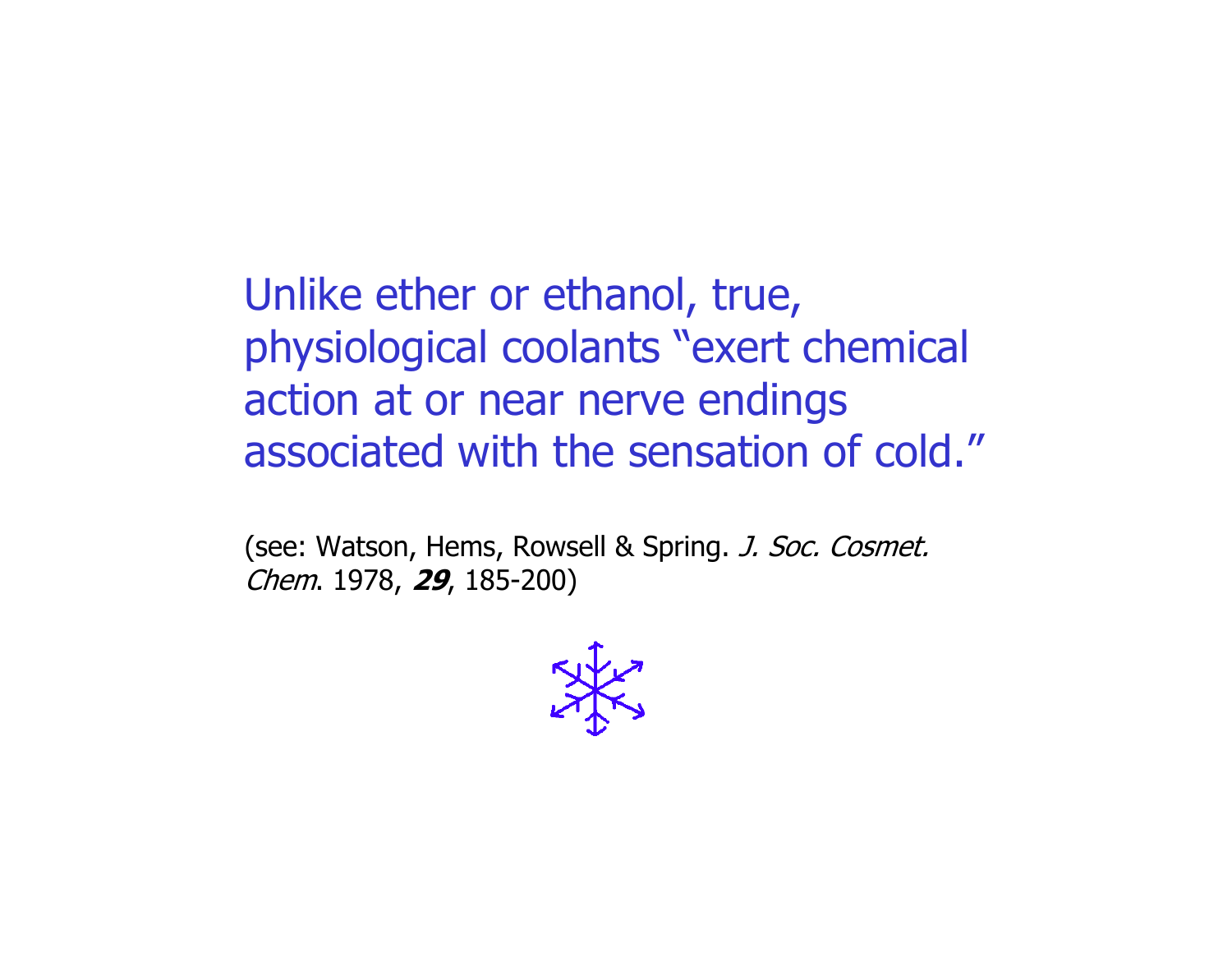Further, cooling action of the true coolants is explained through an influx of Ca<sup>2+</sup> ions into the nerve cell. This calcium influx is converted into an electrical signal in the brain resulting in the perception of cooling.

See: Givaudan's brochure on "Evercools". Page 7.

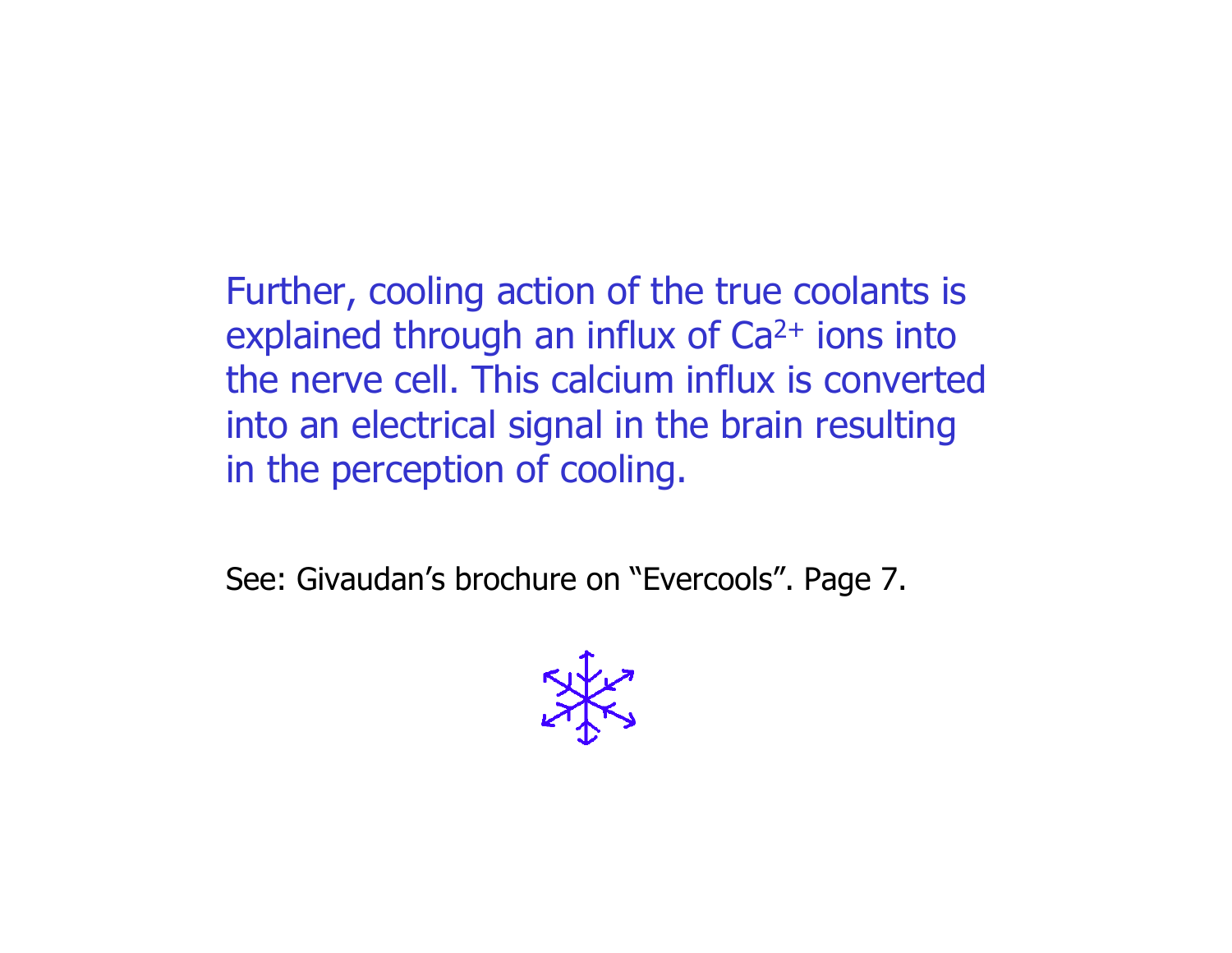# Differences in the Perception of Cooling

'...the perception of cooling varies depending on the type of cooling ingredient, the product base (or vehicle) and the ability of the consumer to identify the experience. Therefore the measurement of cooling is subjective. We also need to be aware of the potential differences between east and west.'

(from: Jacobs and Johncock (H&R), "Some like it cool", Parf. und Kosmetik, 1999, N4, p. 26)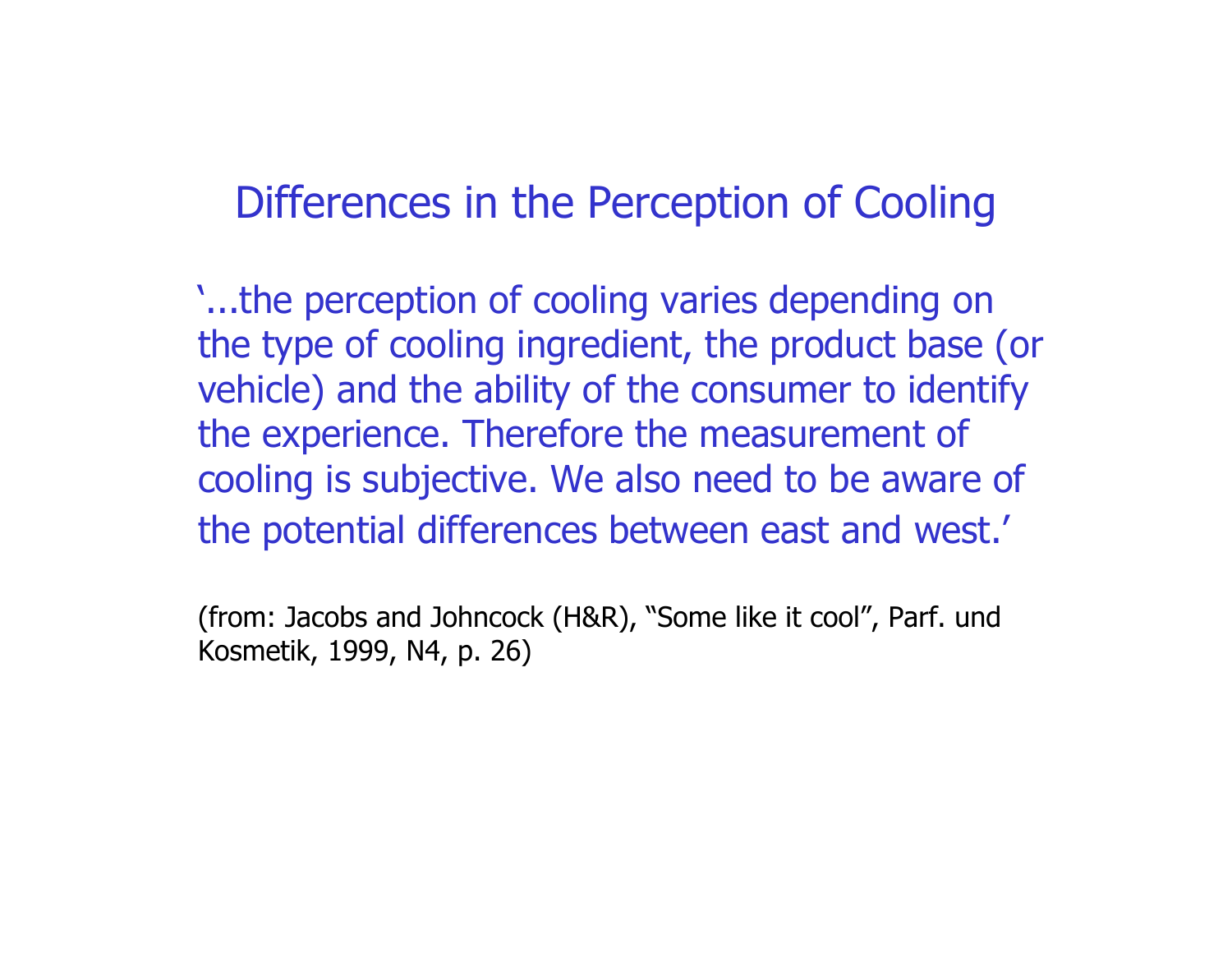- An excellent review on the perception and mechanism of cooling action with numerous literature references can be found on Dr. John Leffingwell's website
- (www/leffingwell.com/cooler\_than\_menthol)

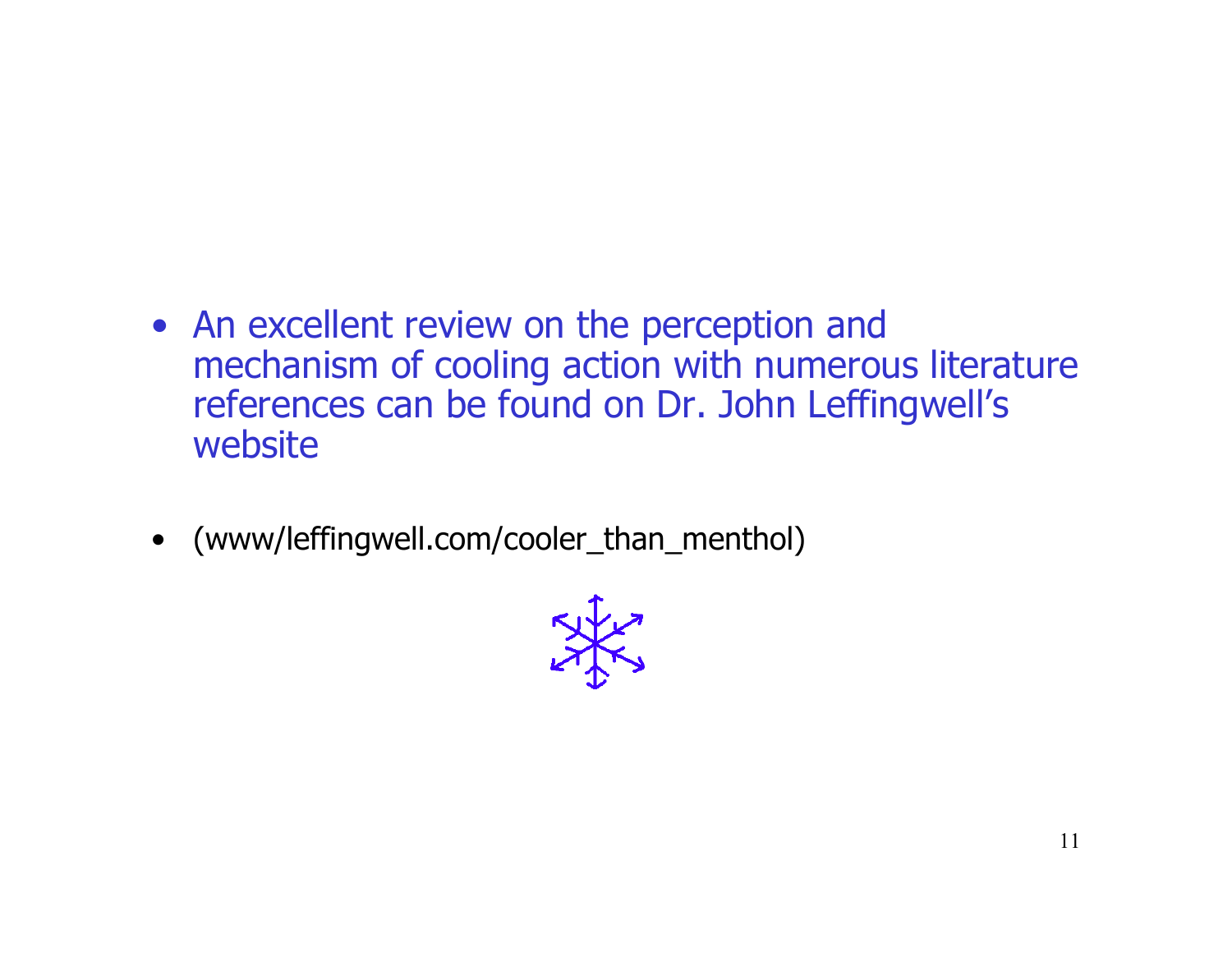

#### His Majesty *I*-Menthol, the King of True Coolants

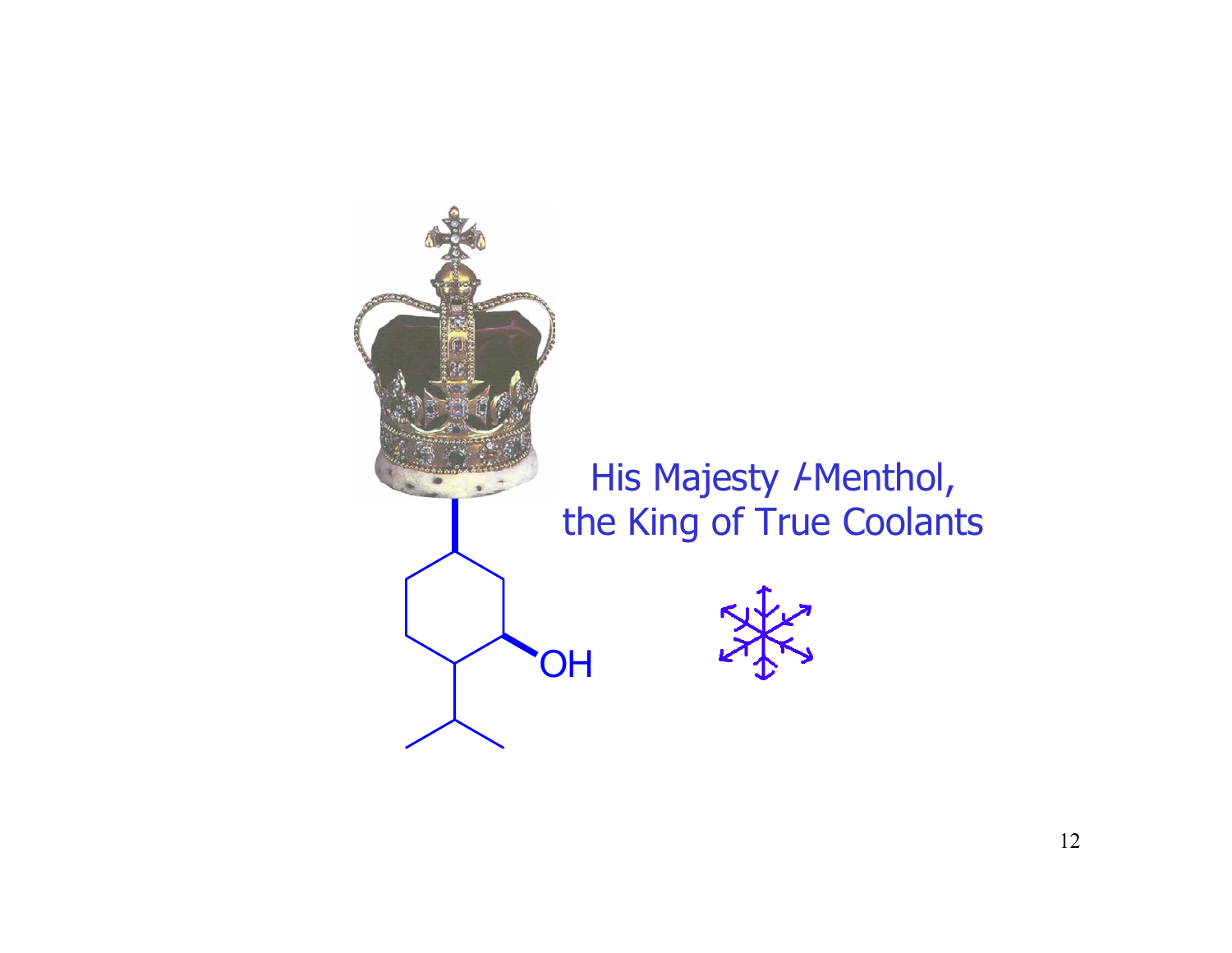The Kingdom of *AMenthol* 

- The Kingdom of  $\epsilon$ Menthol is as old as the Civilization.
- It is immense.
- In volume, Menthol is coolant #1, and will certainly continue to be in this position for a long time.
- Menthol is irreplaceable in many (but not all) applications.
- Menthol produced a lot of offspring synthetic coolants.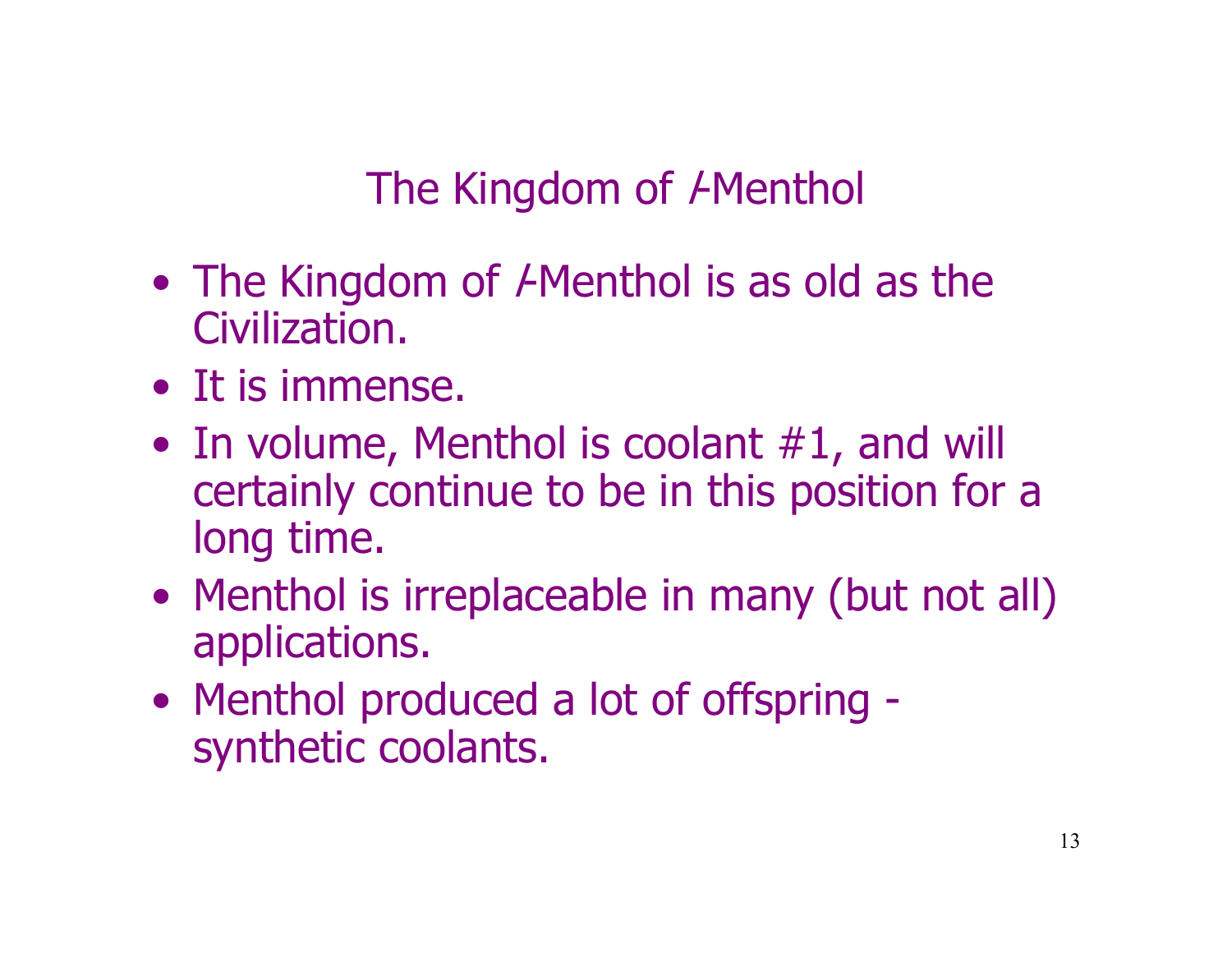# Disadvantages of Menthol

- Volatility
- Strong smell
- Bitter taste
- Burning sensation in higher concentrations
- Often interferes with the composition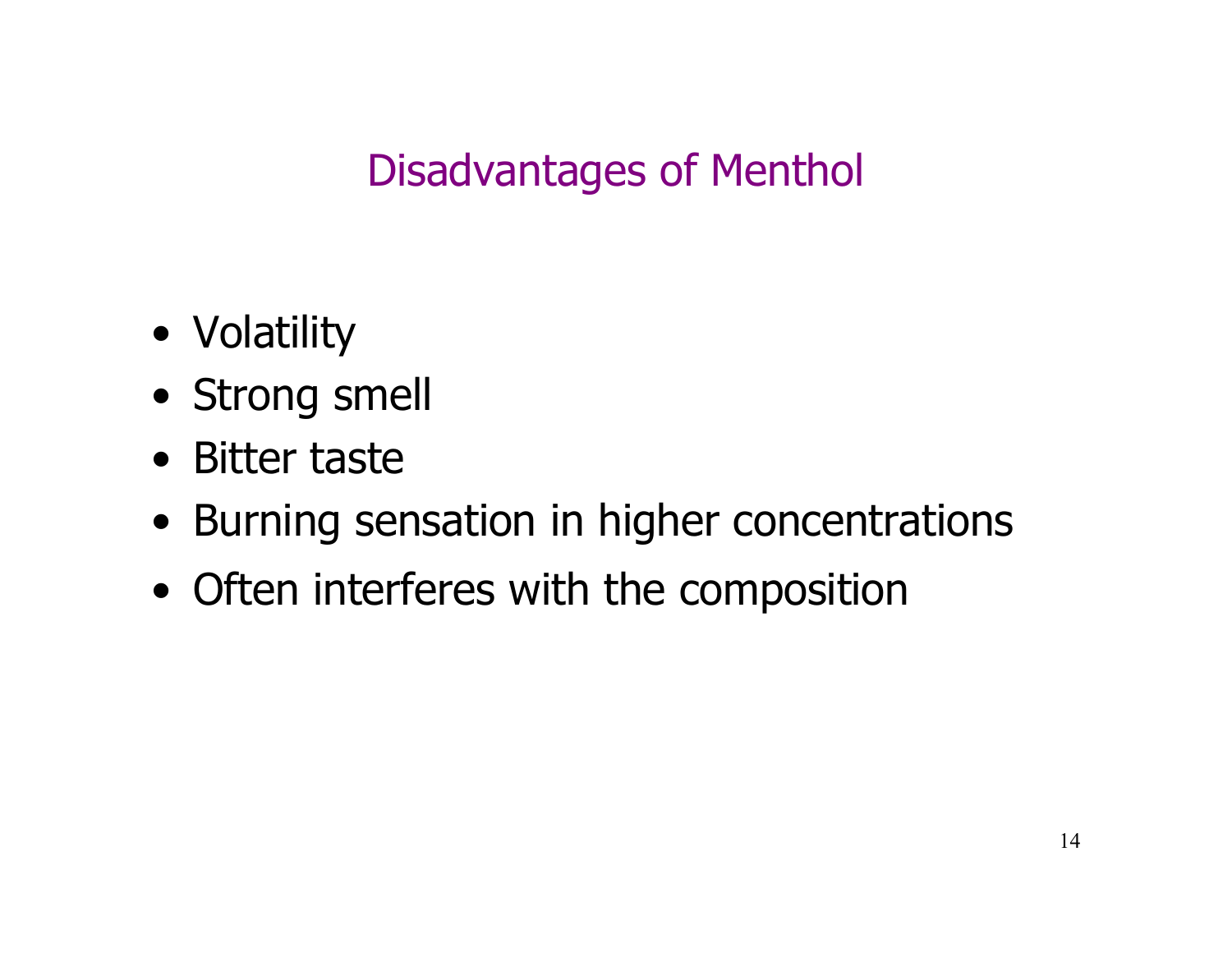# Q. How to avoid these disadvantages, but preserve cooling effect?

# Approach 1

Search within the Menthol Royal Family oxygenated p-Menthane derivatives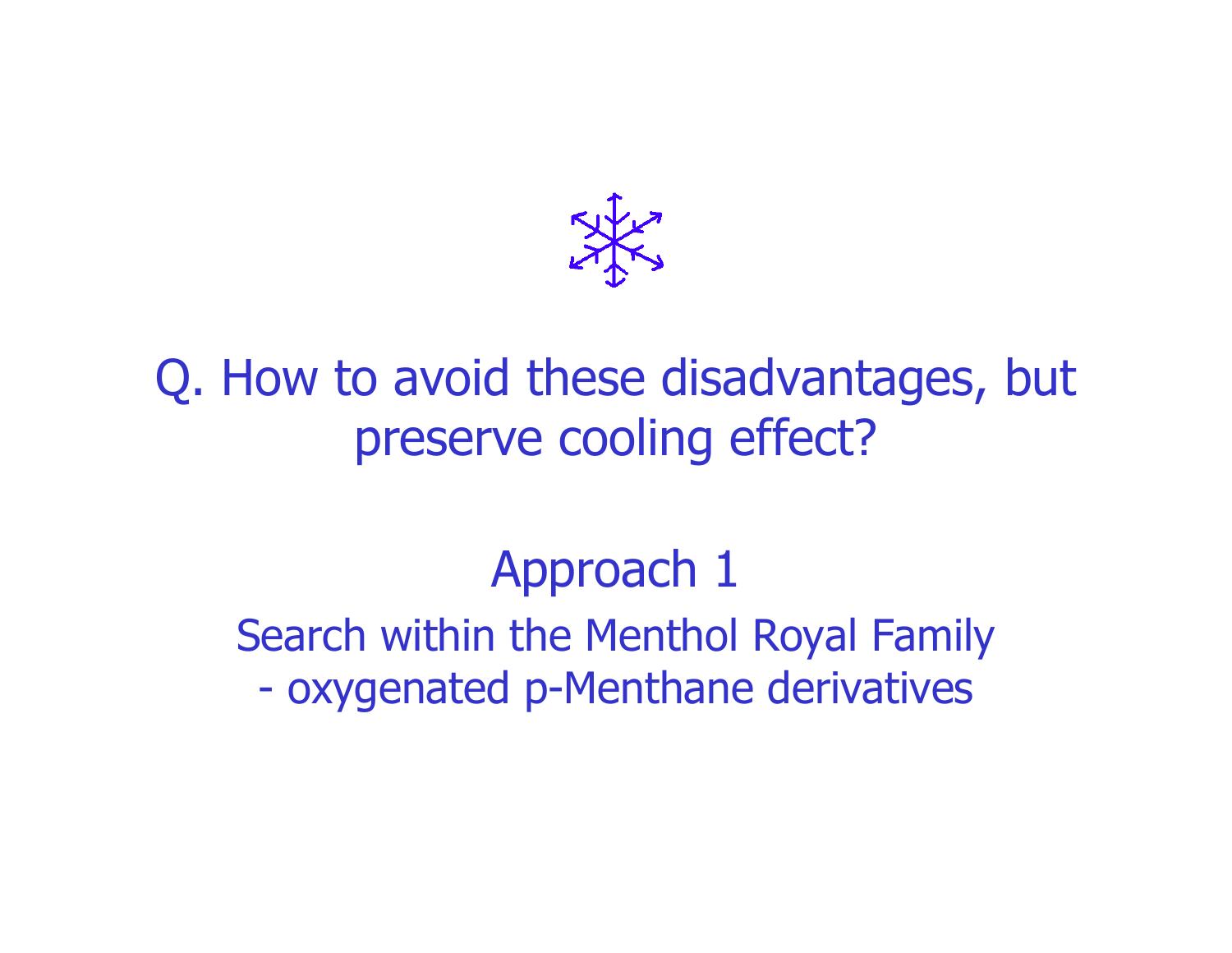## Royal Family: Great Dukes - Menthol isomers

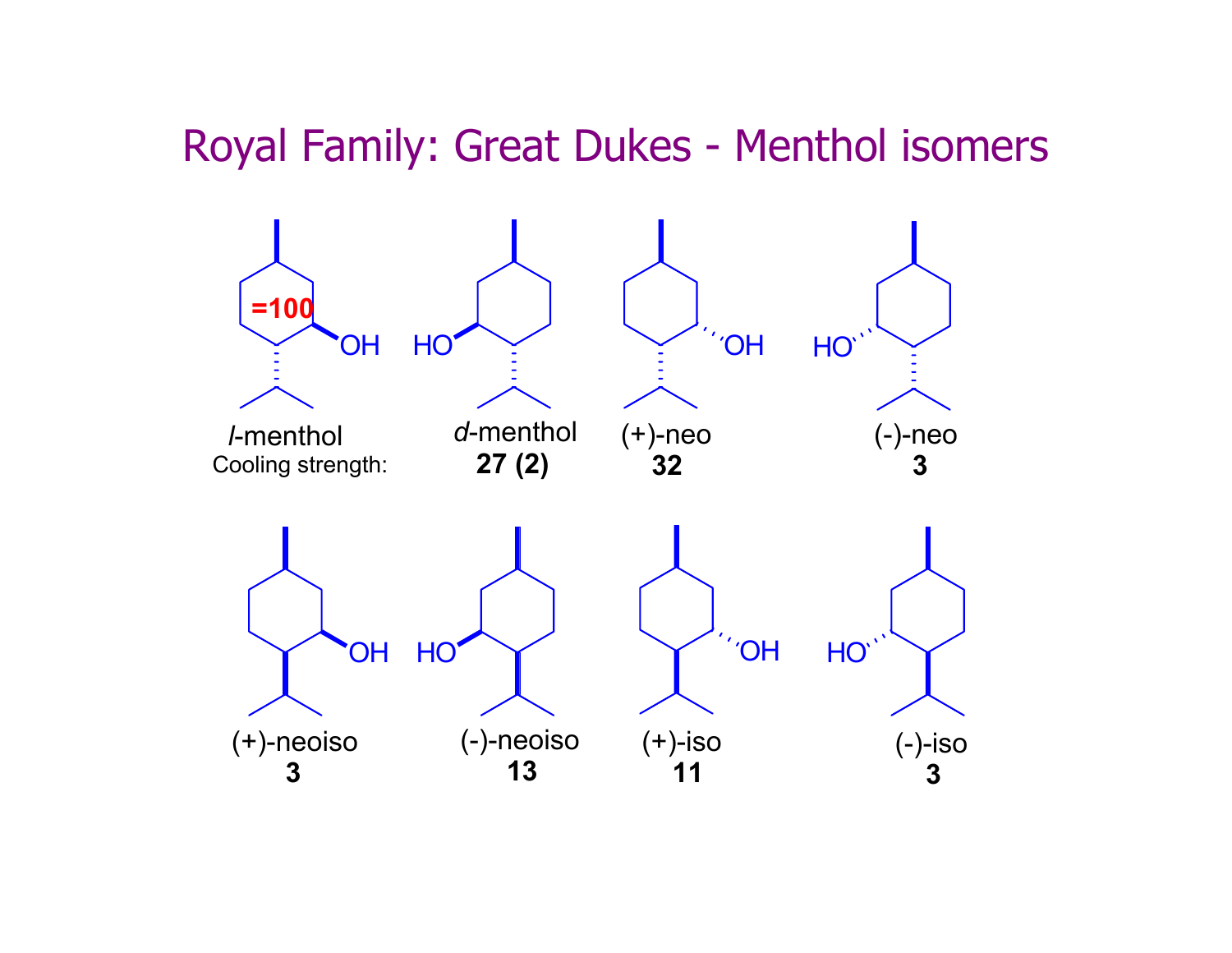# Royal Cousins: other p-menthane alcohols



Syntheses by cyclization of (+)-citronellal See, for example US 5,773,410 & US 5,959,161 (TIC) Cooling strength data from US 6,328,982 (TIC), column 3.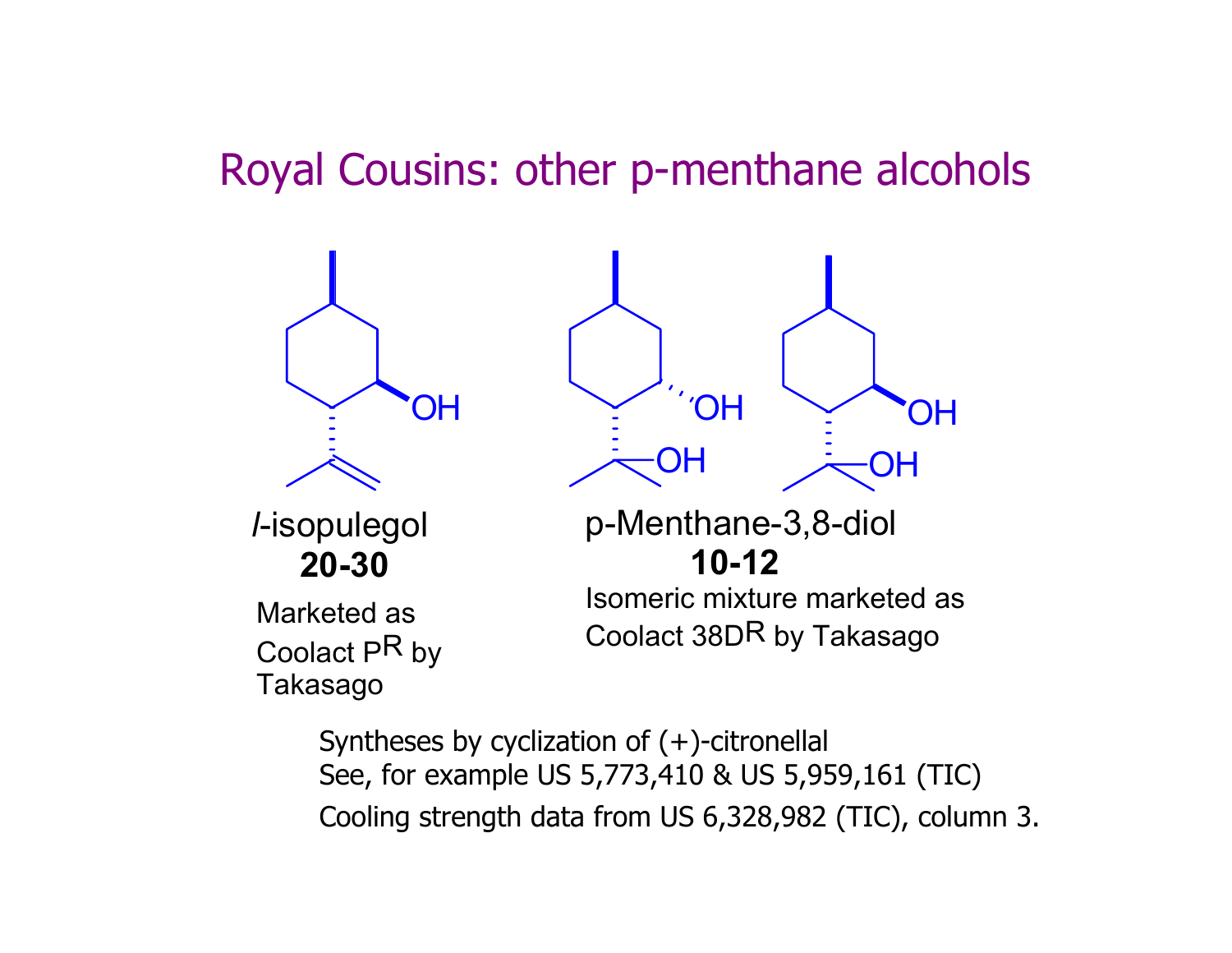# Remote relatives: other oxygenated p-menthanes & camphor

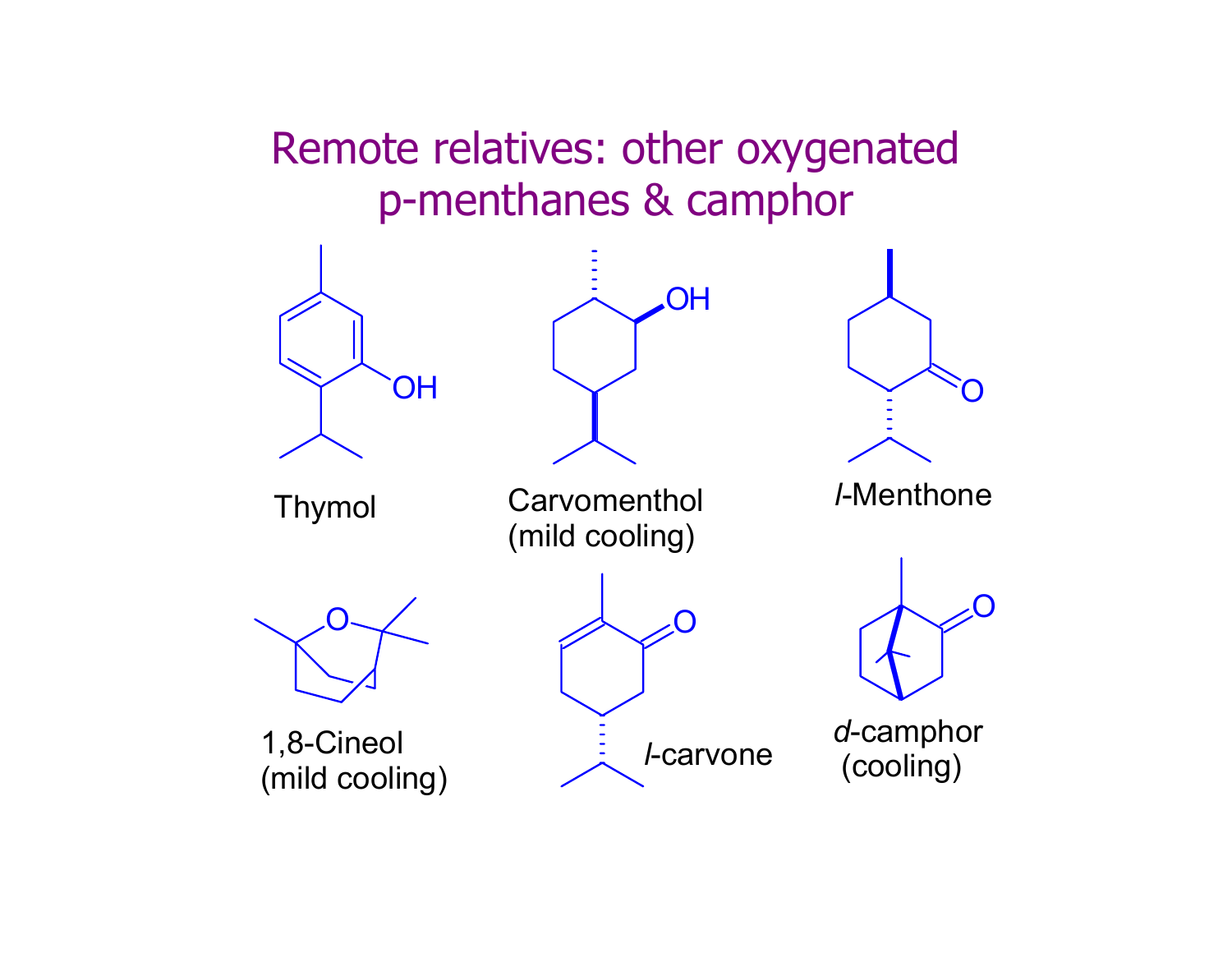Conclusions from "Approach 1"

- Search inside Menthol family produced two commercially successful coolants: Coolact P ® (FEMA GRAS **2962**) and Coolact 38D® (FEMA **4053**).
- Most of other p-menthane derivatives are not free of disadvantages similar to *I*-Menthol: strong smell, taste, volatility, etc.
- p-Menthane carbon skeleton is not an absolute pre-requisite for cooling properties.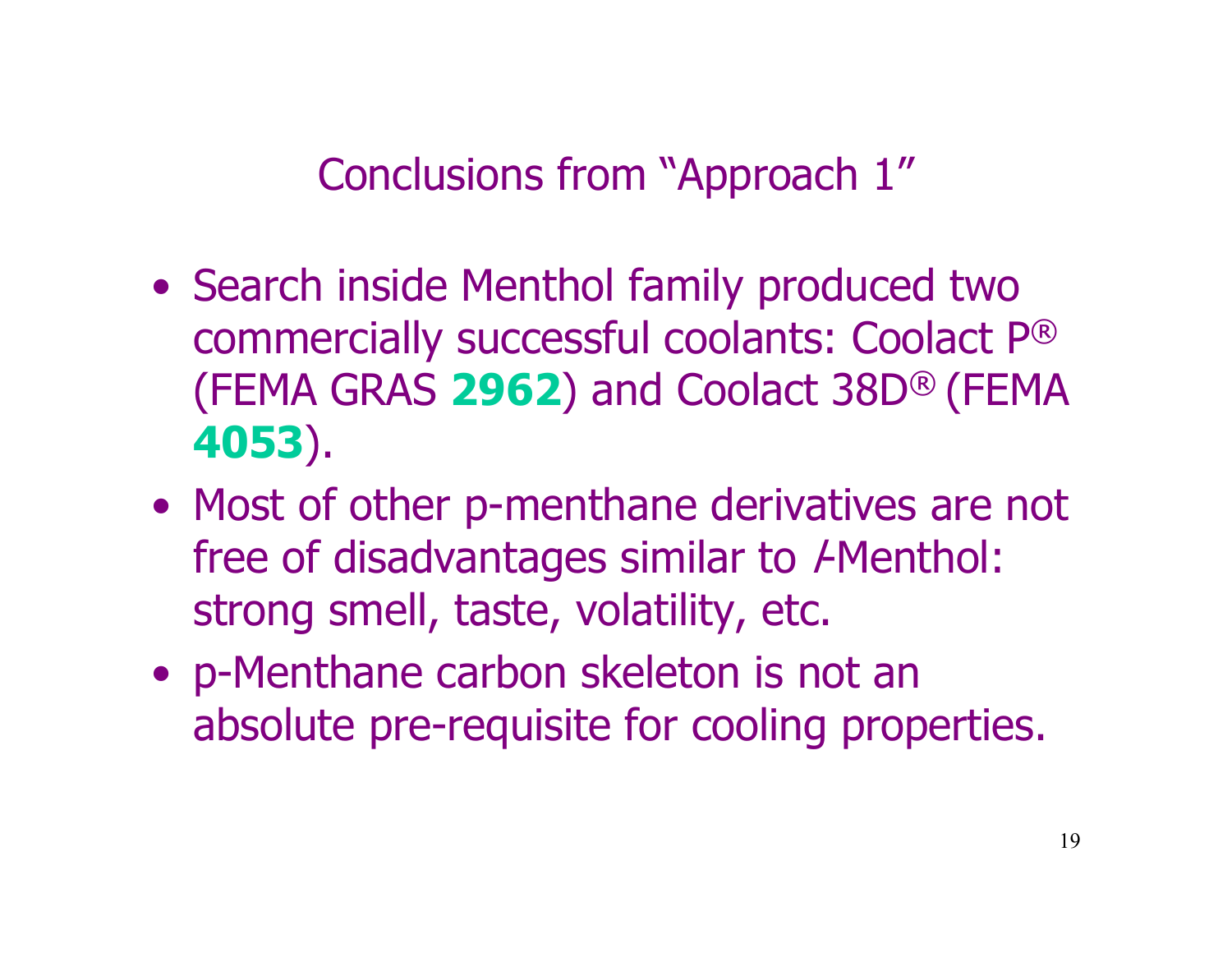# Approach 2

# Modification of the /-menthol molecule making it "heavier."

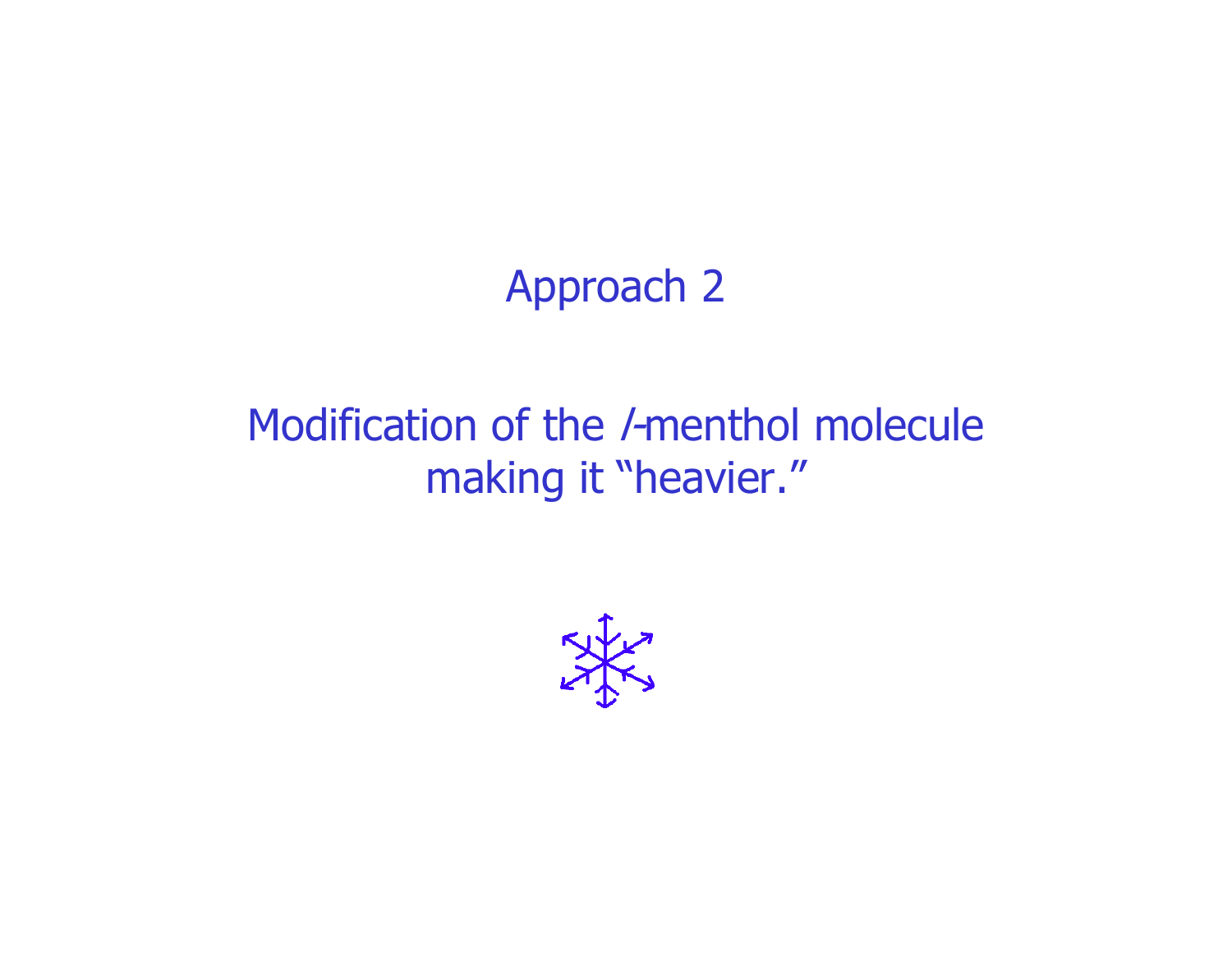Interestingly enough, initial steps along this path were made during a search for tobacco flavor additives that would allow controlled menthol release from burning tobacco into the cigarette smoke.

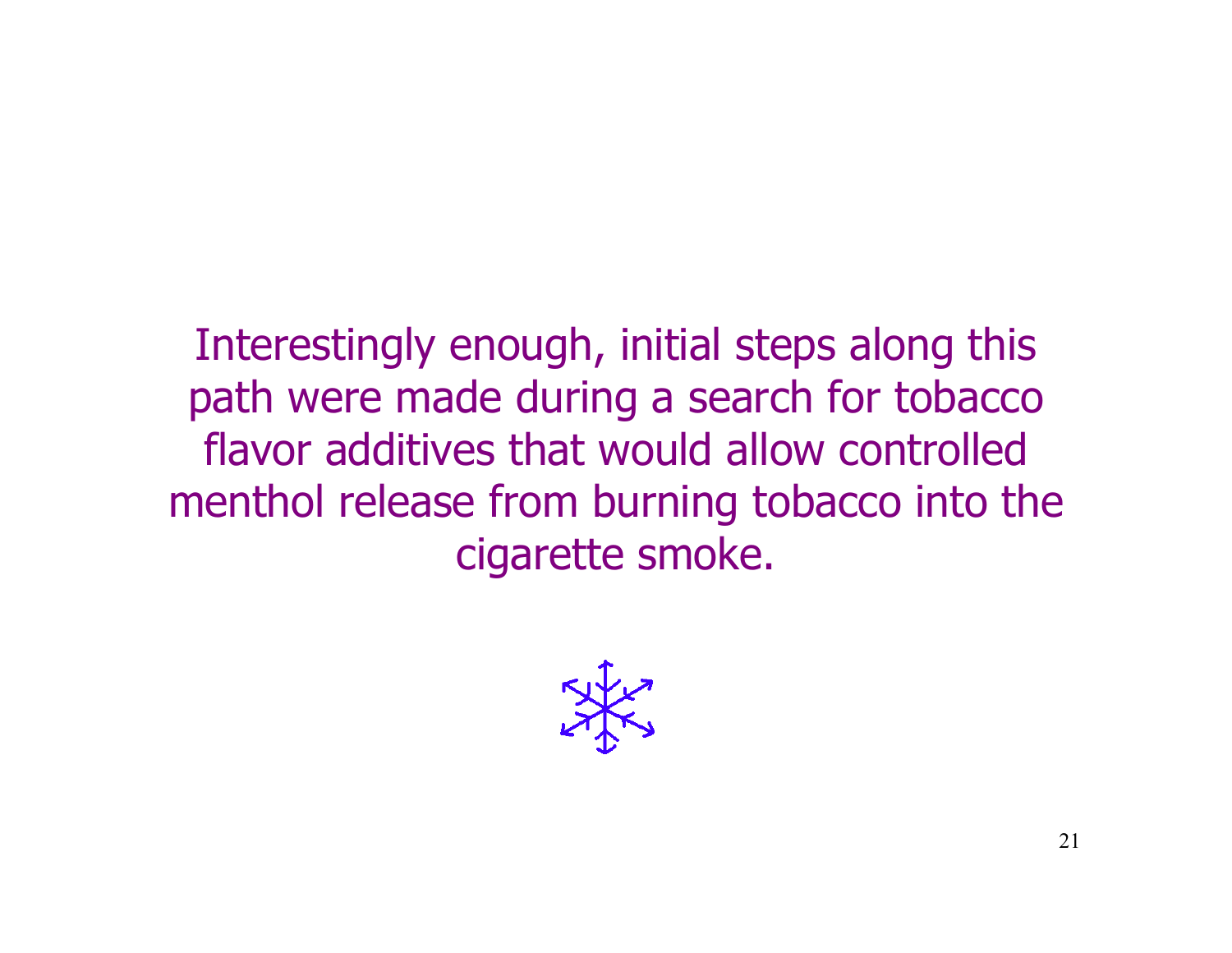

Thus, Monomenthyl succinate was patented first as a tobacco additive in 1963, and patented as a cooling agent 35 years later by V. Mane Fils.

See: Jarboe. US 3,111,127 (1963) to Brown & Williamson Tobacco Corp. Mane & Ponge. US 5,725,865 and 5,843,466 (1998) to V.Mane Fils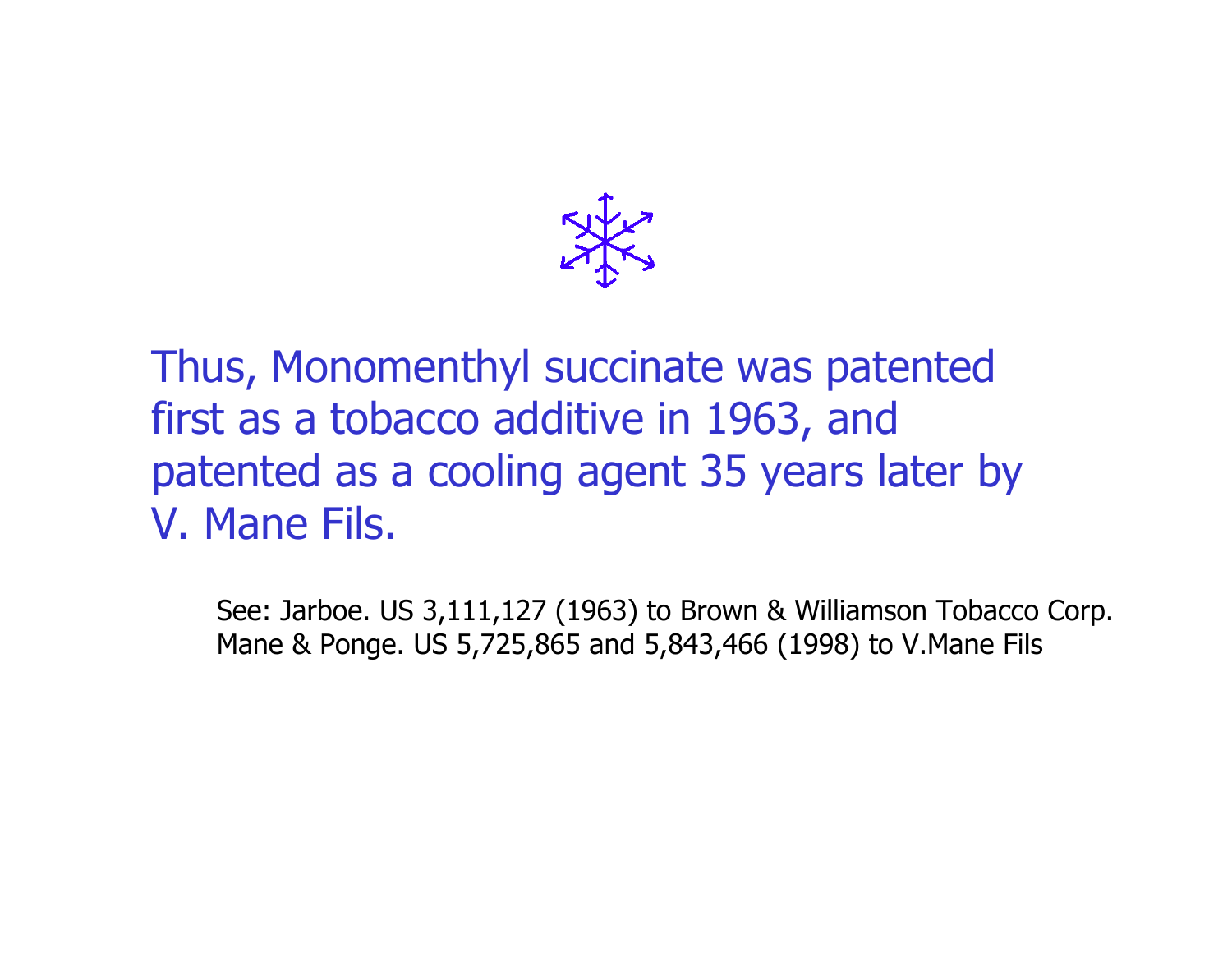**Monomenthyl Succinate FEMA GRAS 3810 & Monomenthyl Glutarate FEMA GRAS 4006 represent an interesting class of coolants**  - **Monomenthyl Esters of di- and polycarboxylic acids.**



Examples of application:

Pelan, Vermeulen, & Wemmenhoven. Water continuous food product with cooling flavor. WO 2003/043431 to Unilever. Flammer, Grainger, Boden & Christensen. Anti-dandruff compositions… EP 1,332,772 (2003) to IFF.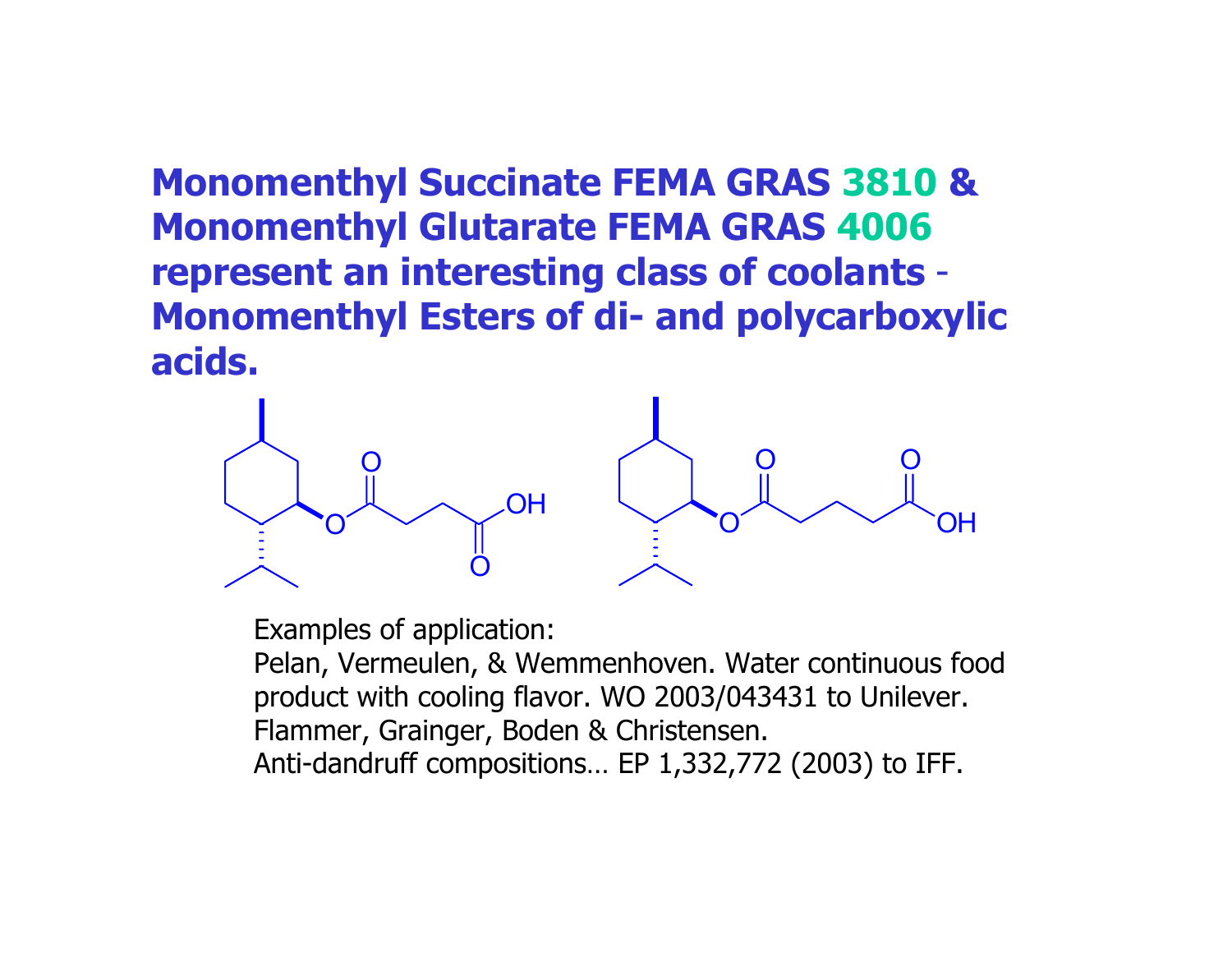In 1968, Liggett & Myers obtained a patent for the use of carbonate esters of menthol and polyols in tobacco. Examples included:



Menthol ethylene glycol carbonate

Mold, Kallianos & Shelburne. US 3,419,543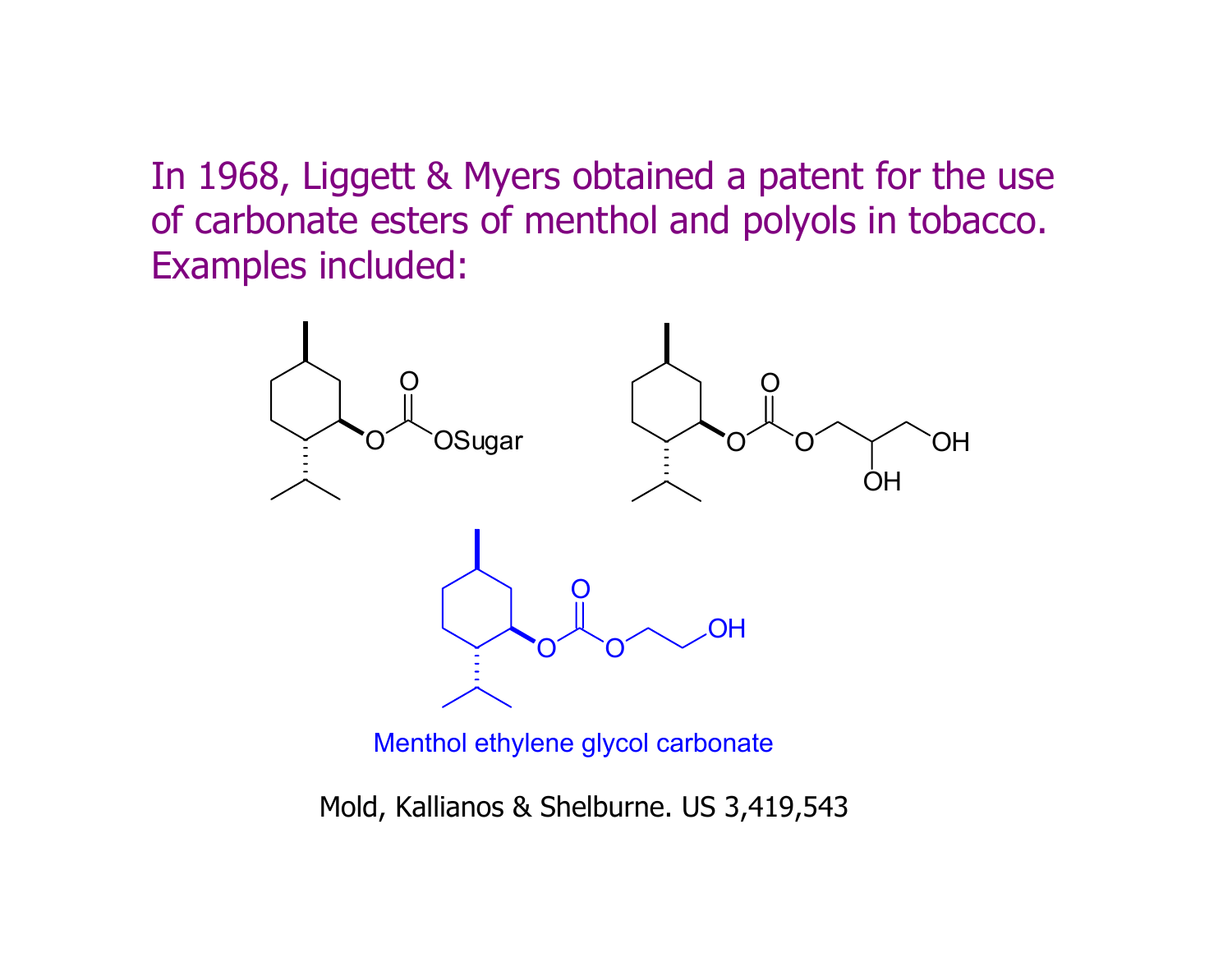Much later (1994), H&R patented this compound - Menthol Ethylene Glycol Carbonate - as a physiological cooling agent, which is now known as Frescolat ® type MGC (FEMA GRAS **3805**). Another patented compound was Menthol Propylene Glycol Carbonate (Frescolat ® type MPC), FEMA **3806**.



Pelzer, Surburg & Hopp. DE 4,226,043 (1994) to H&R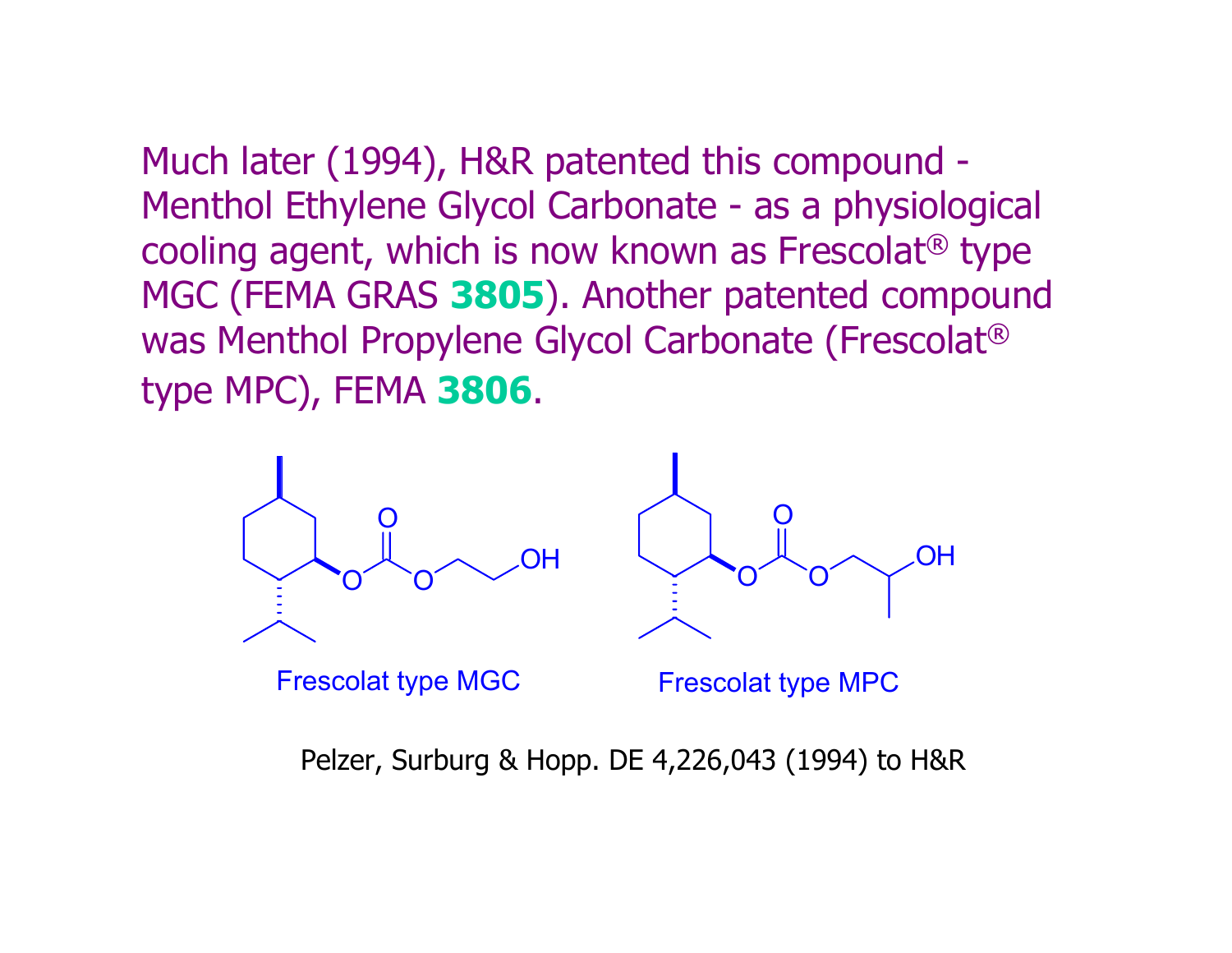Commercially successful coolants by H&R: Frescolat ML ® (Menthyl lactate, FEMA **3748**) and Frescolat MGA ®  $\mathbf{r}$ (Menthone Glycerin Acetal, FEMA **3807** and **3808**).



Obtained by esterification of lactic acid with menthol



Obtained by acetalization of menthone with glycerin

Bauer, Brüning & Grüb. DE 2,608,226 (1977) to H&R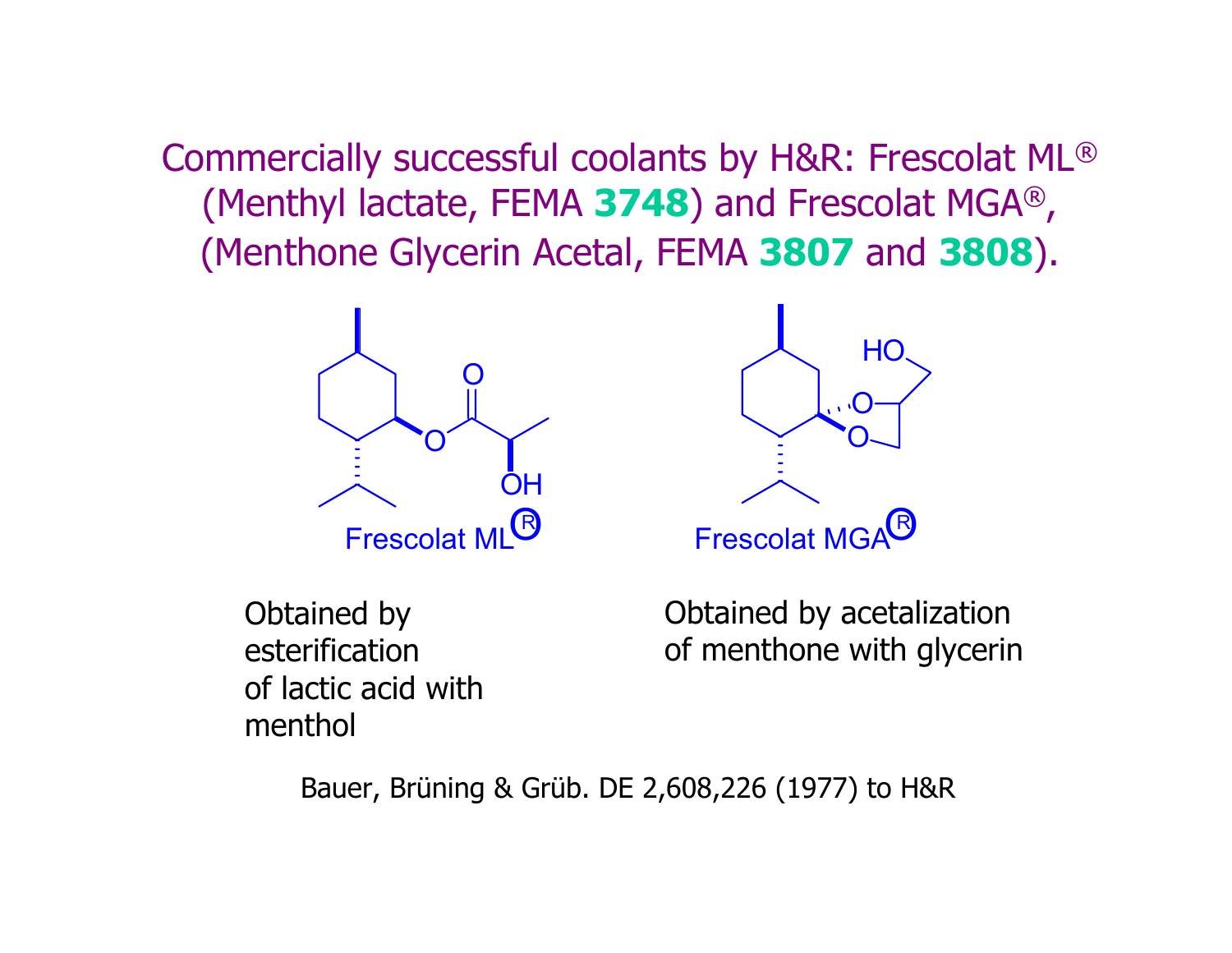



**Cooling strength 33-50**



**Cooling strength about same as ML, maybe little stronger**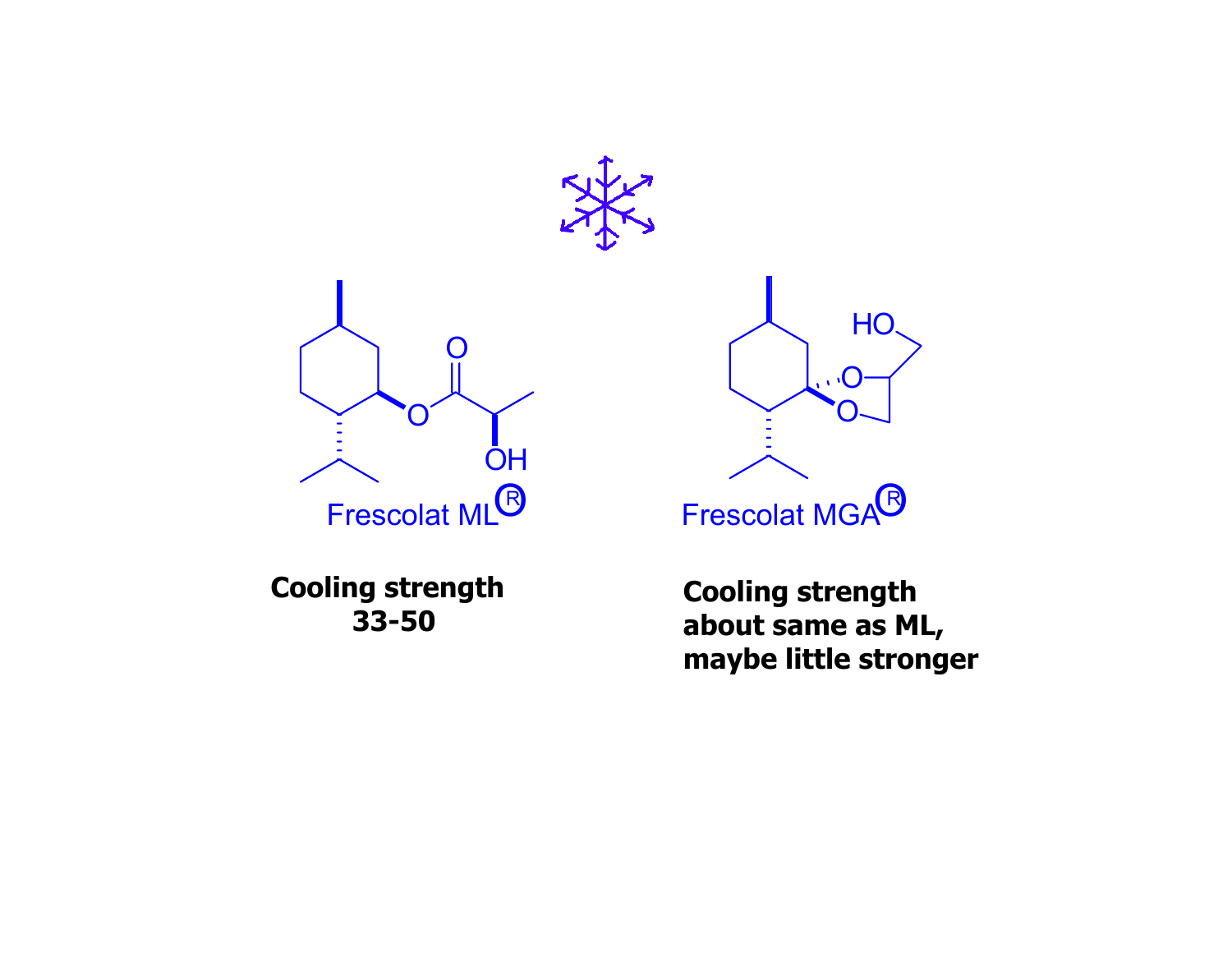Another widely used physiological coolant is 3- ( l-Menthoxy)-1,2-propanediol by Takasago, also known as Cooling Agent 10. FEMA **3784**.

A similar coolant by Takasago has an additional methyl group in the glycerin part of the molecule. FEMA **3849**.



Cooling Agent 10

1,2-propanediol Cooling strength **20-25** (US 6,328,982 to TIC)



*l-*Menthoxy-2-methyl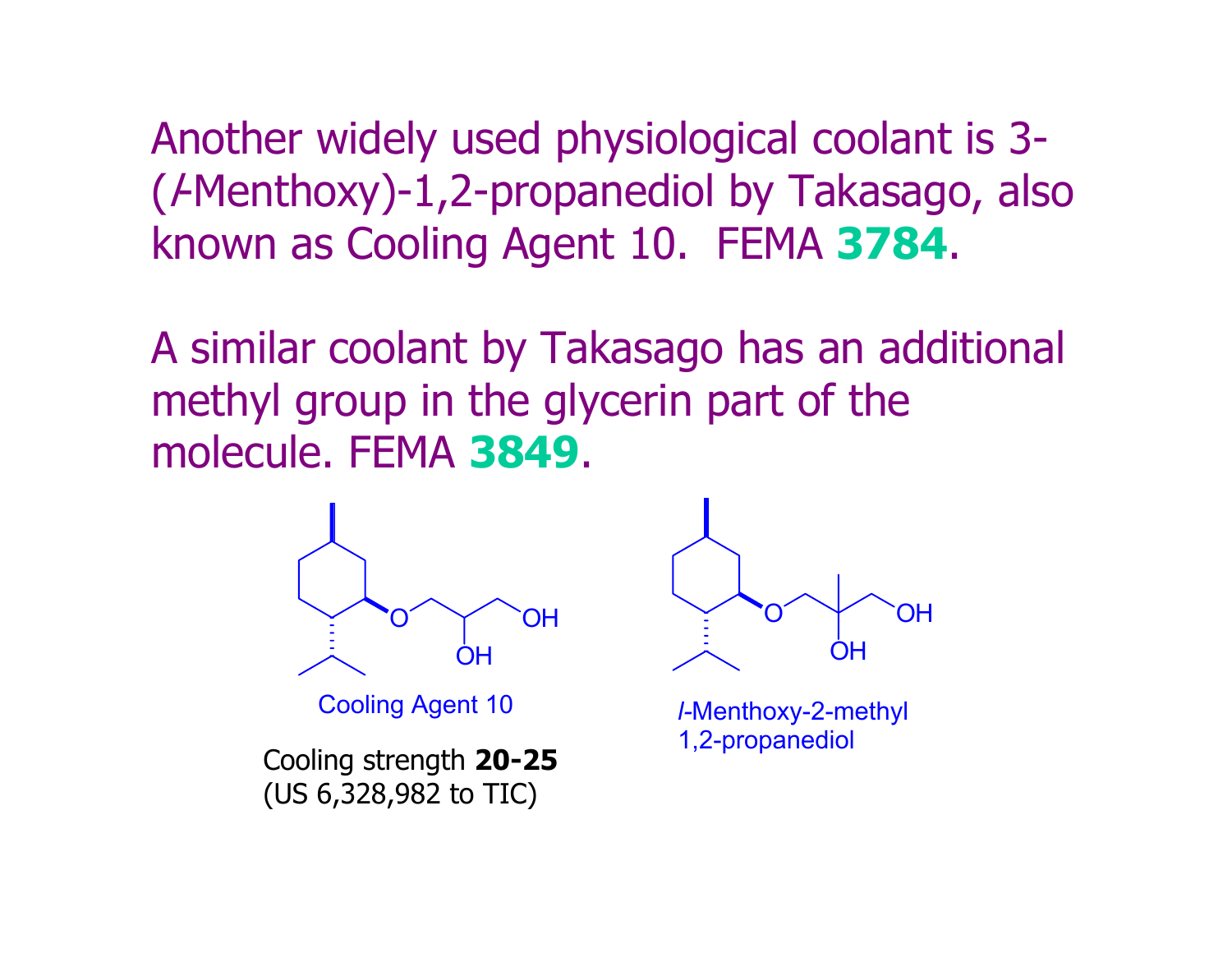# Synthesis of Cooling Agent 10. Method A.

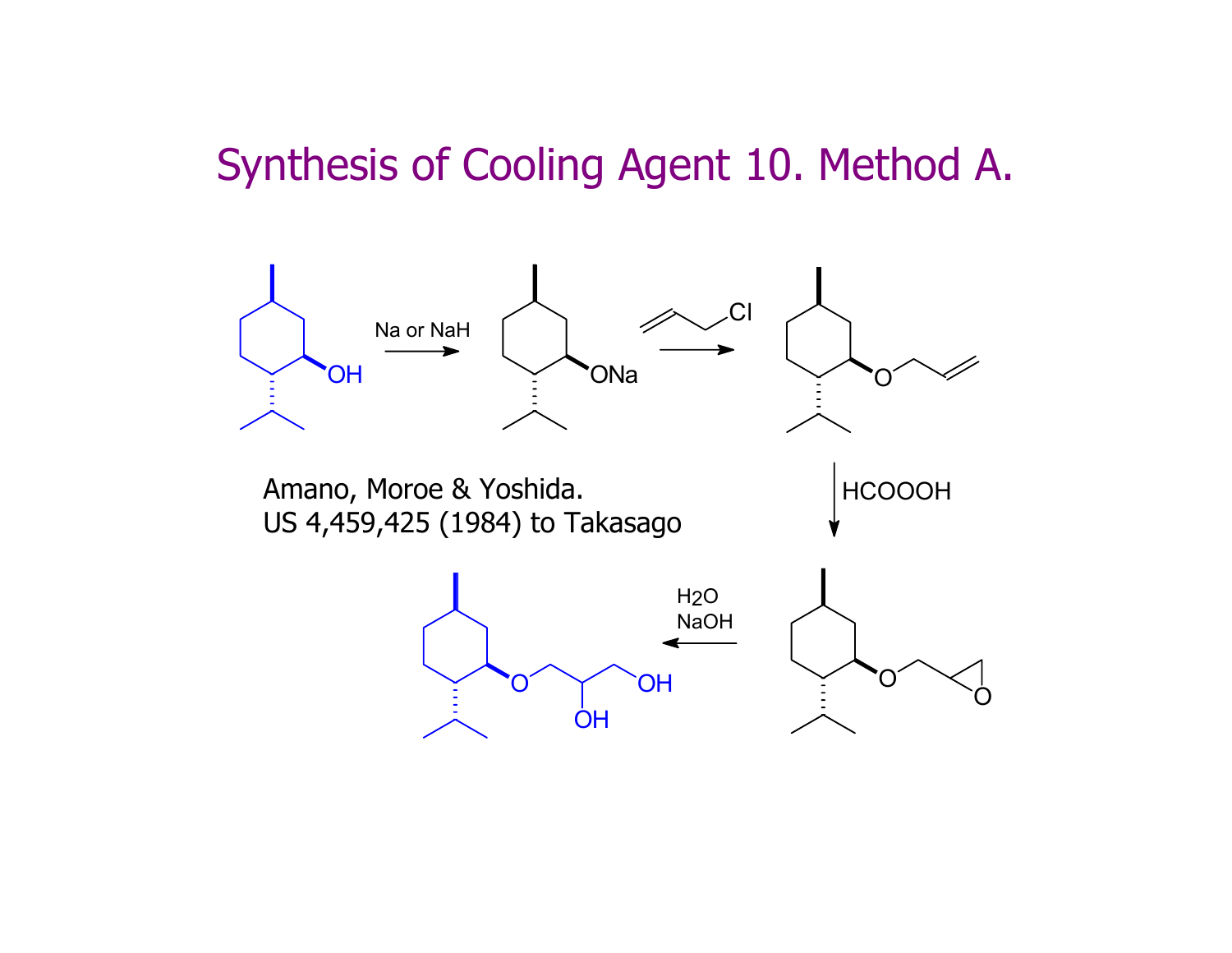# Synthesis of Cooling Agent 10. Method B.

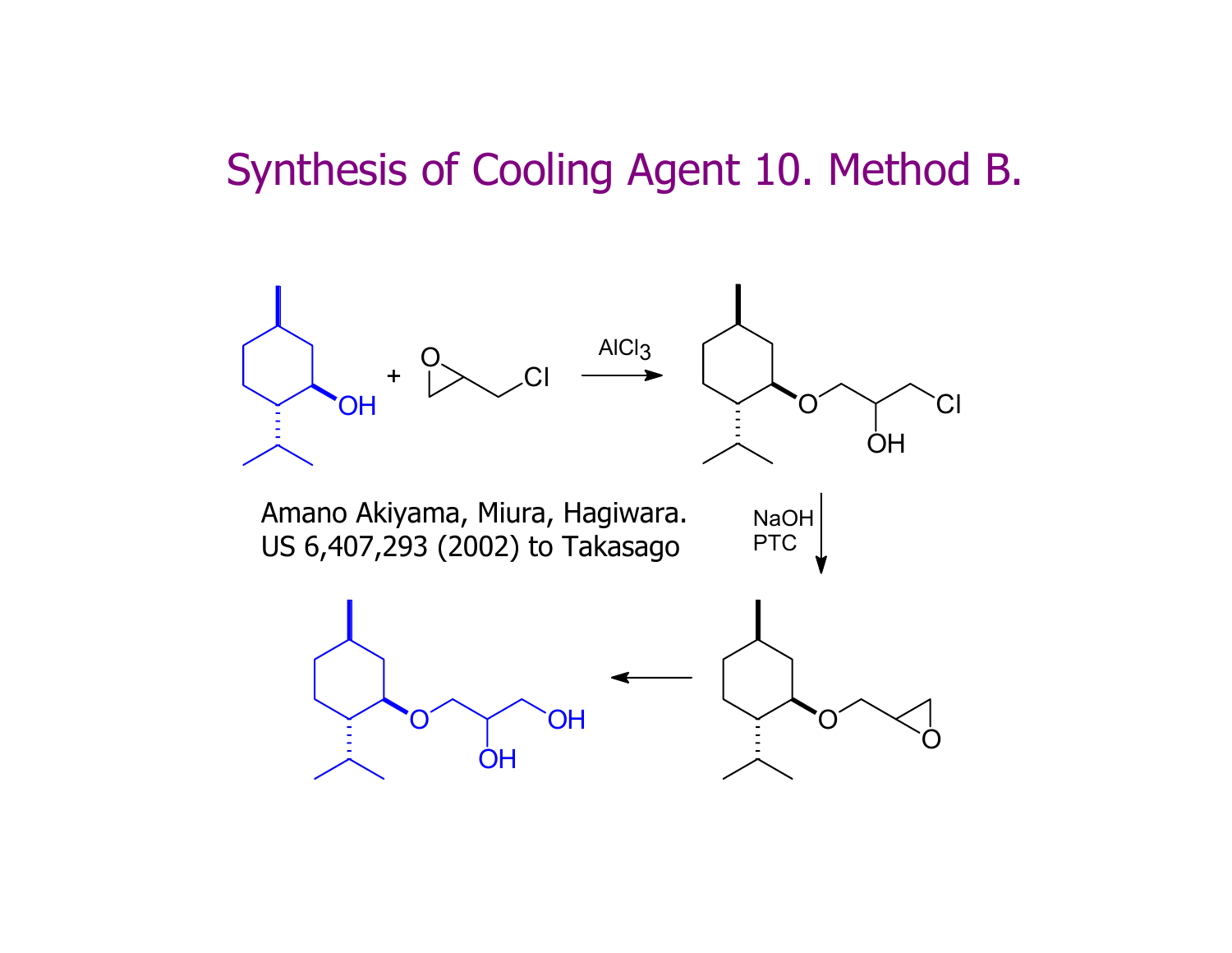# Synthesis of Cooling Agent 10. Method C.

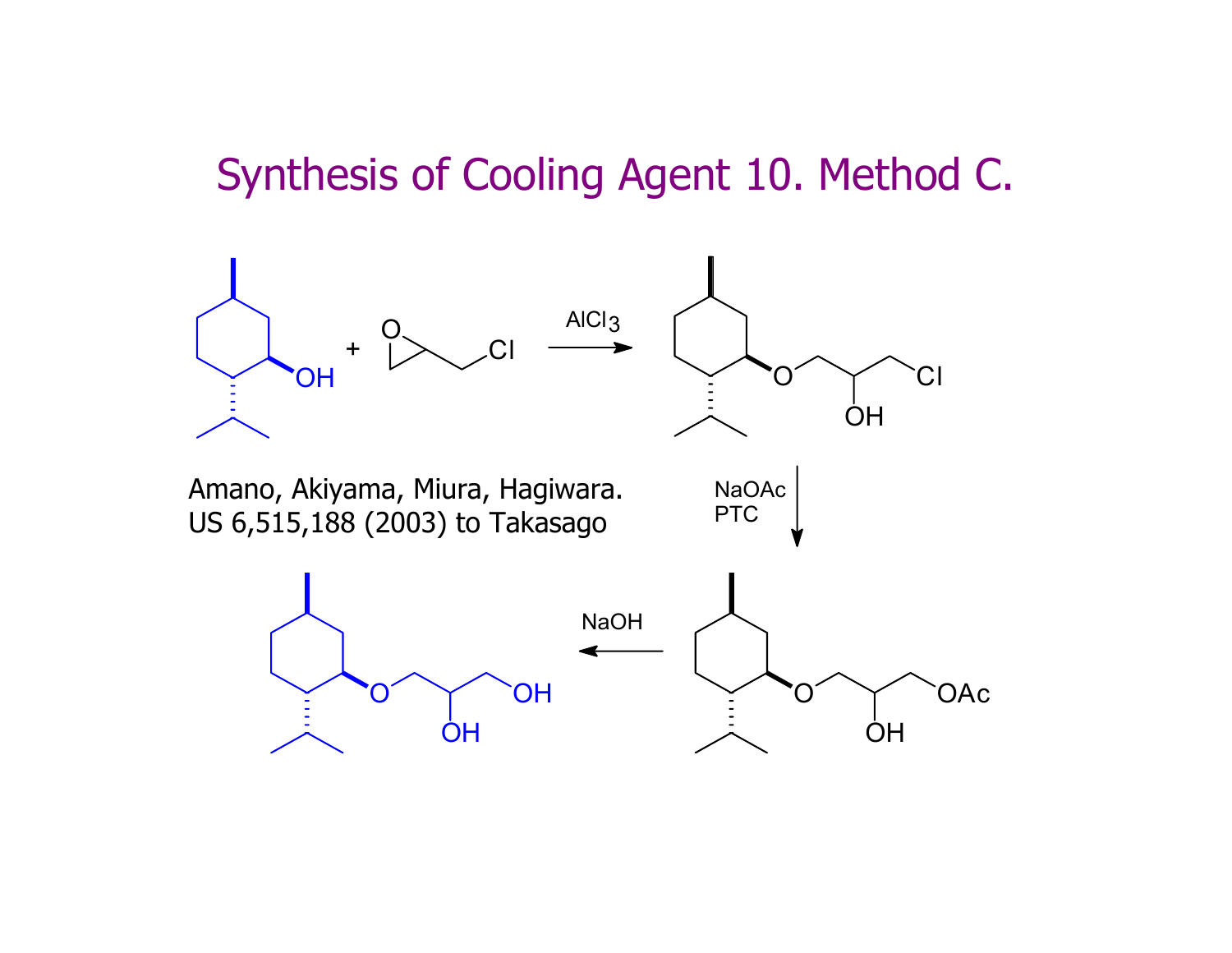# Synthesis of "2S"-Cooling Agent 10

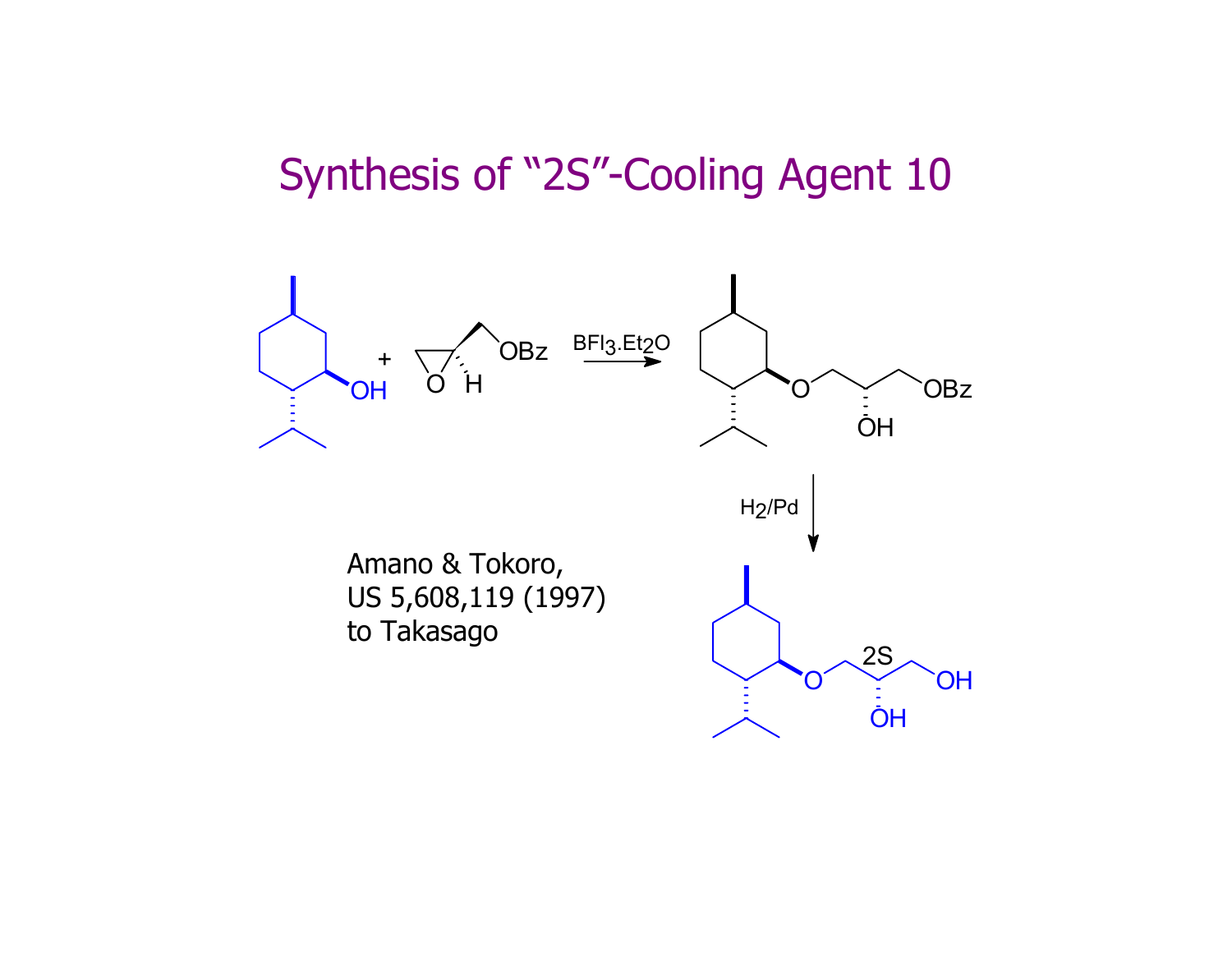# Overview of Coolants "Heavier than Menthol" containing a C-O bond ("Menthoxy-coolants")

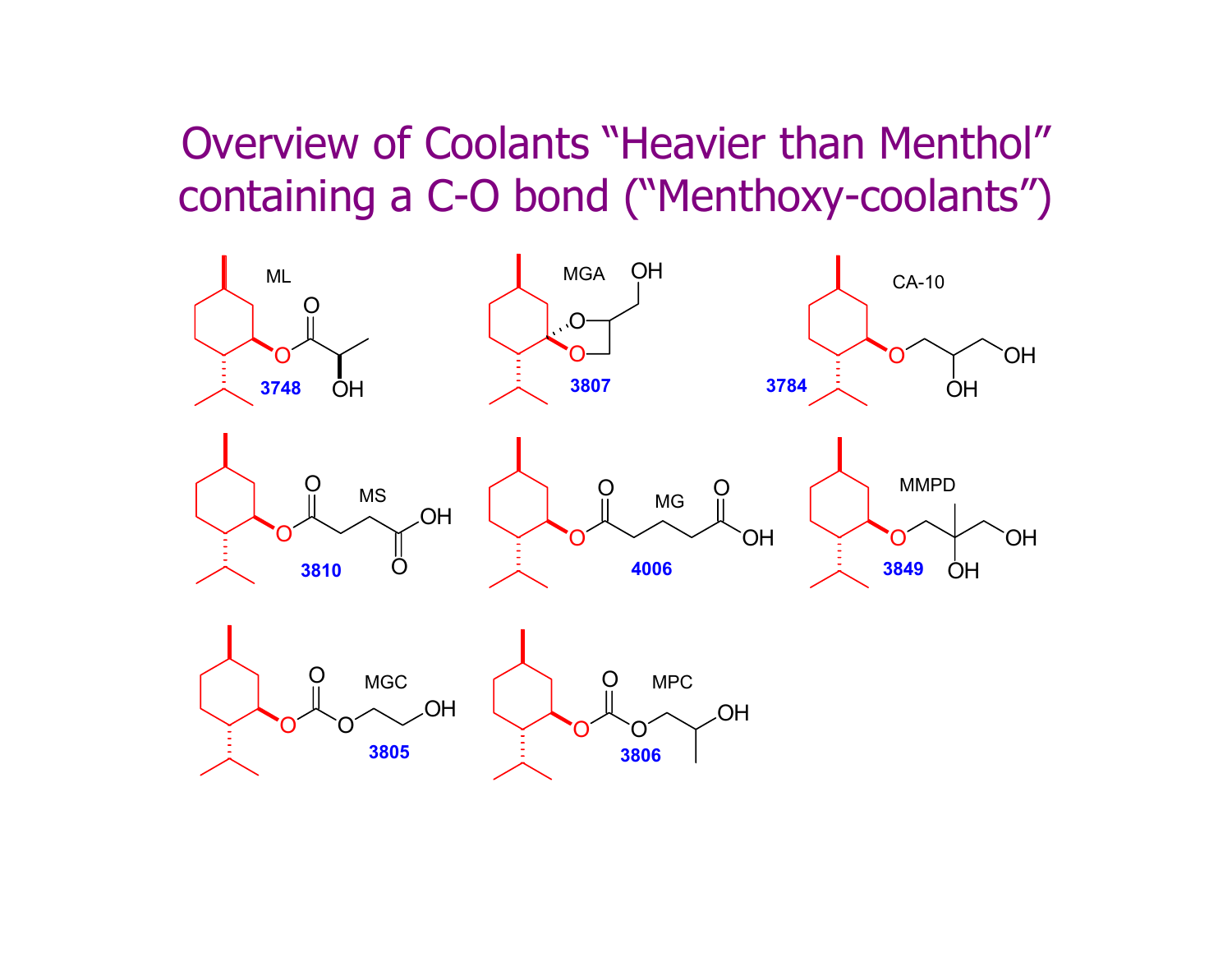In the 70's, Wilkinson Sword patented a great number of *I*-menthol based physiological coolants containing a C-C bond in the 3 <sup>d</sup> position.

WS type coolants



Key patents (Watson, Rowsell, et al.): DE 2,202,535 (1972); DE 2,205,255 (1972); DE 2,503,555 (1975); GB 1,351,761 (1974); GB 1,351,762 (1974); US 4,033,994 (1977); US 4,059,118 (1977); US 4,060,091 (1977); US 4,136,163 (1979); US 4,150,052 (1979); US 4,157,384 (1979); US 4,178,459 (1979); US 4,193,936 (1980); US 4,226,988 (1980).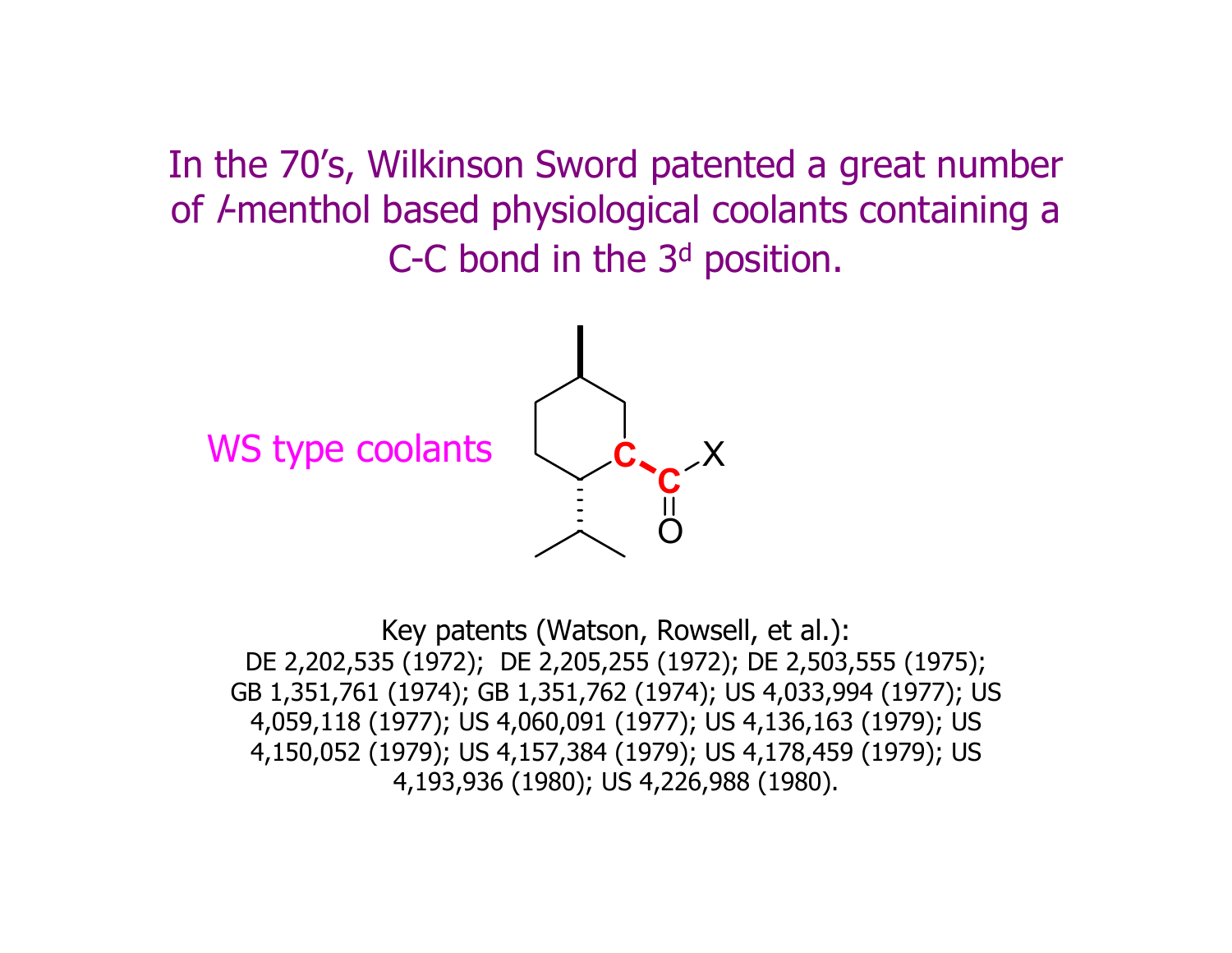# WS-1: Key Synthetic Intermediate

For synthesis of WS-1, see Rowsell. GB 1,392,907 (1975)



16 times weaker thanl-menthol (see Watson, Rowsell & Browning, US 4,157,384)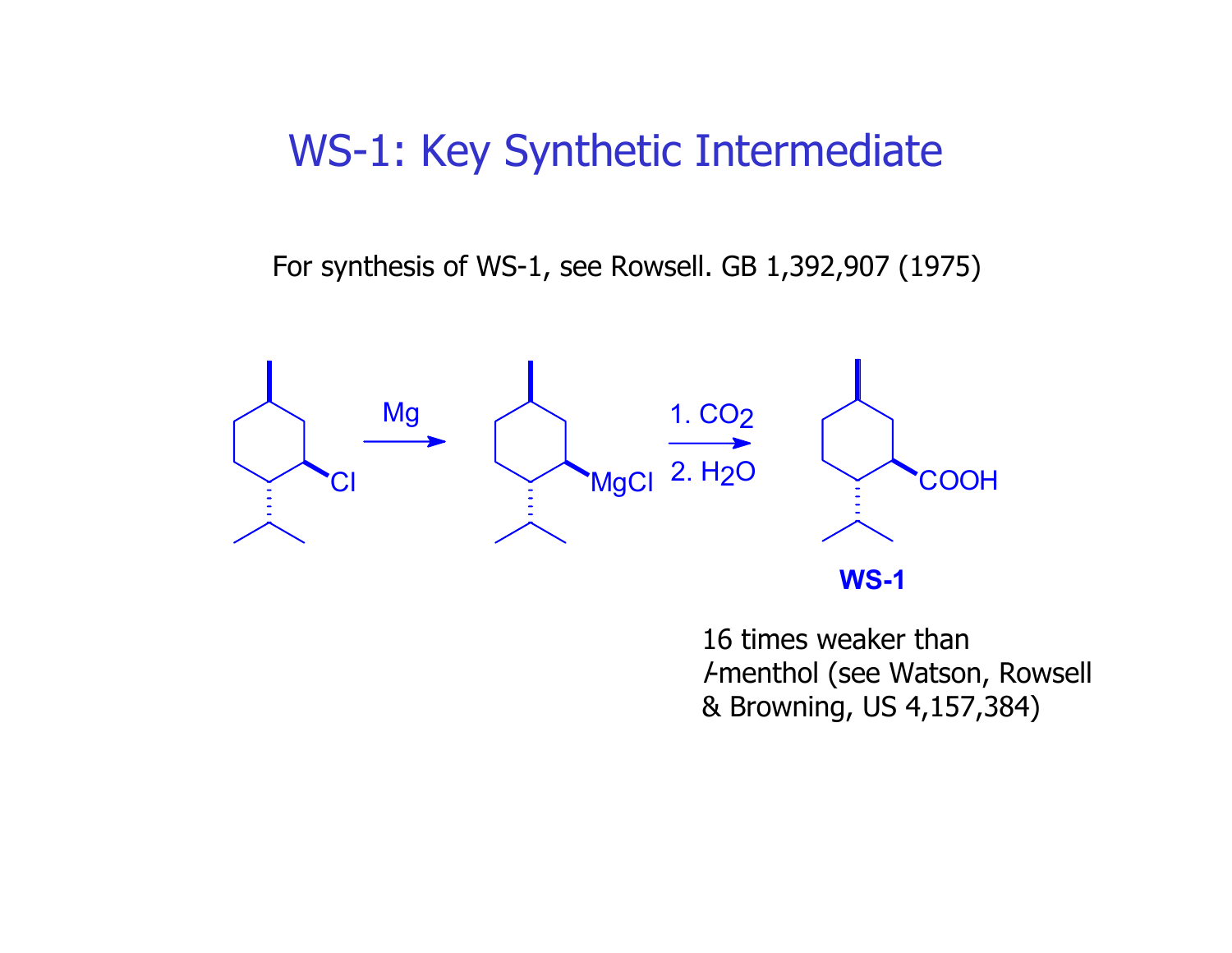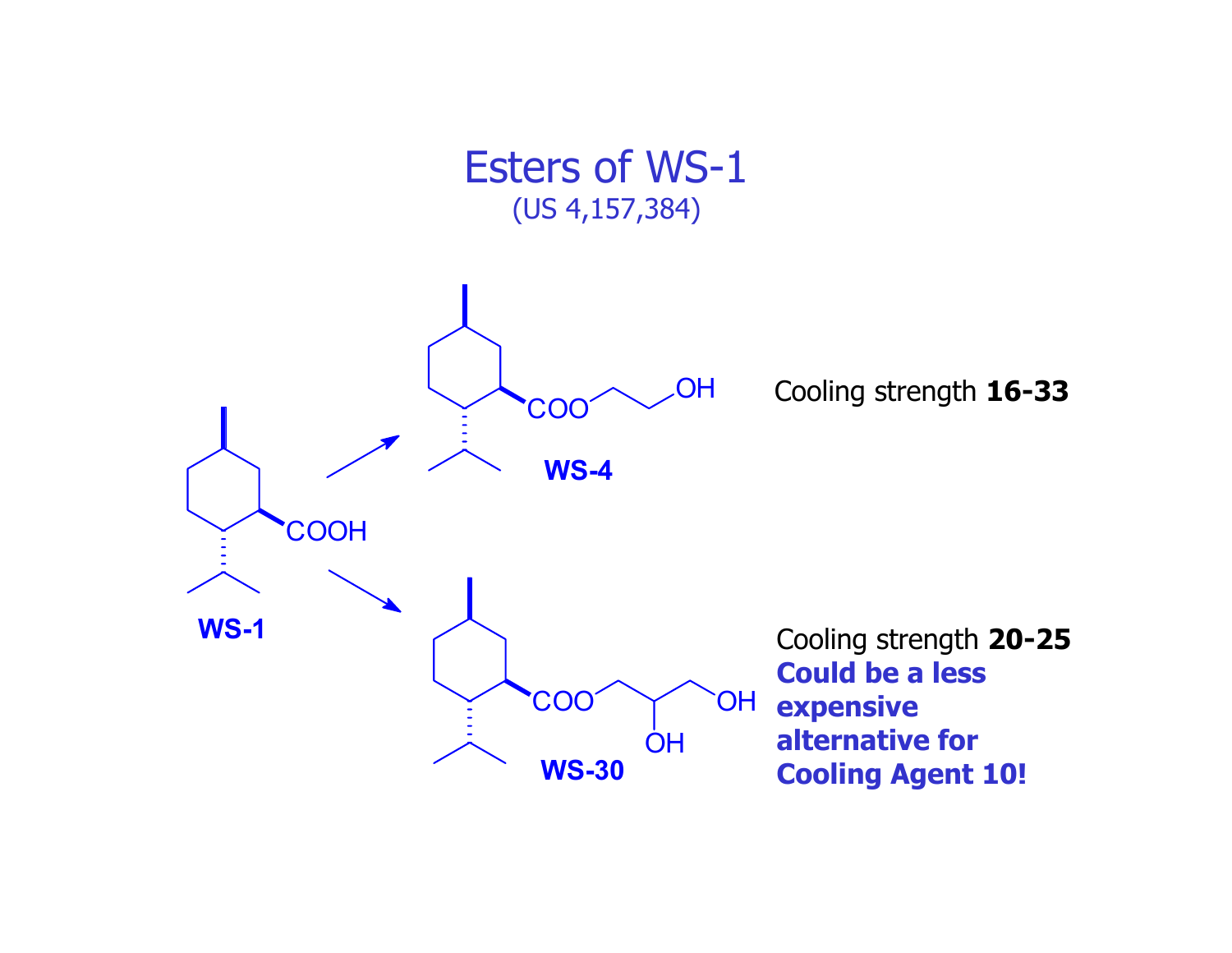## N-Substituted Amides of WS-1



**Cooling strength: WS-3, 150; WS-5, 230, WS-12, 150; WS-14, 75. Data from: Watson, Hems, Rowsell & Spring, J.Soc.Cosmet.Chem., 1978, pp. 185-200.**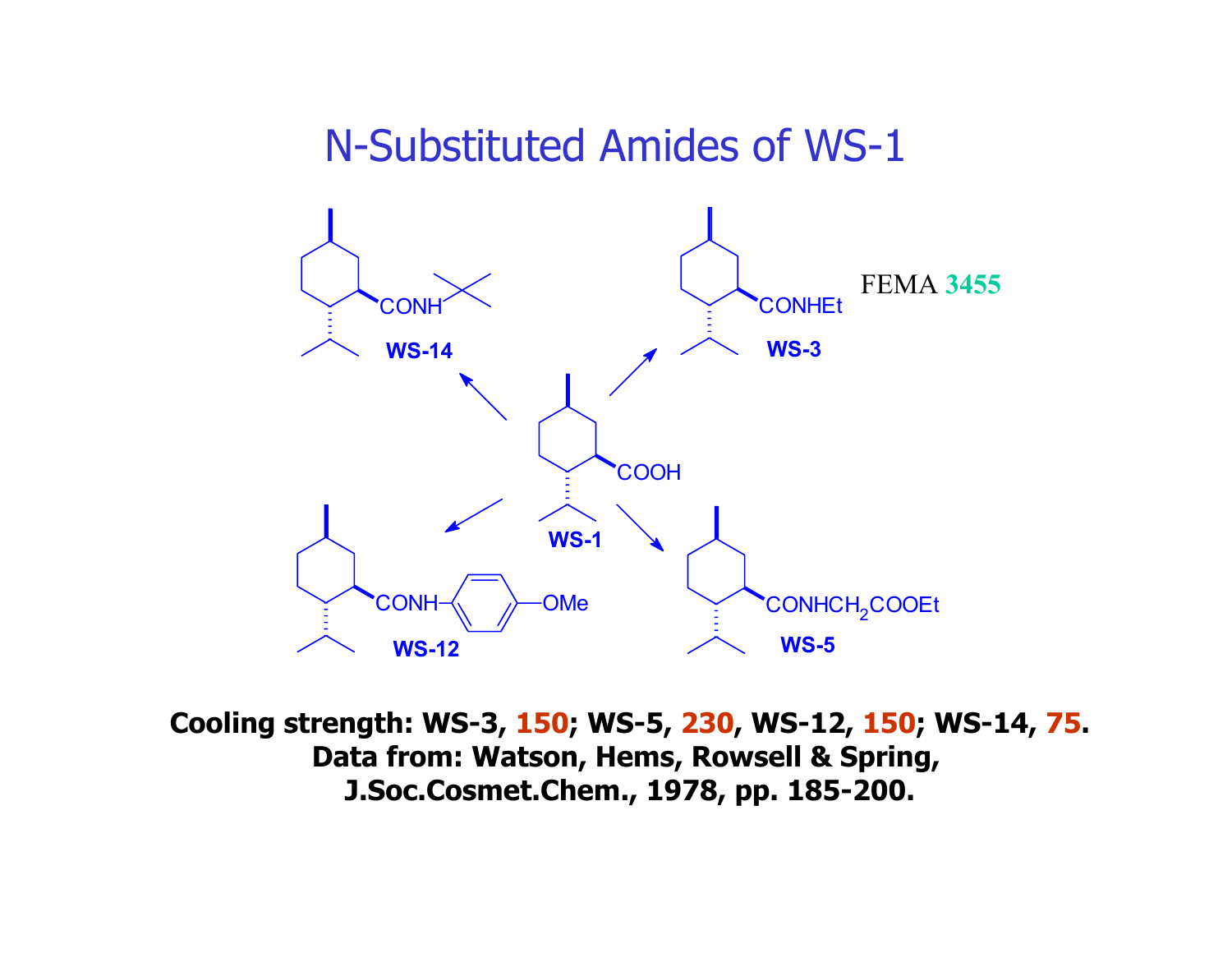

# Synthesis of WS-3 and WS-14



**Watson, Rowsell & Spring, US 4,178,459 to Wilkinson Sword**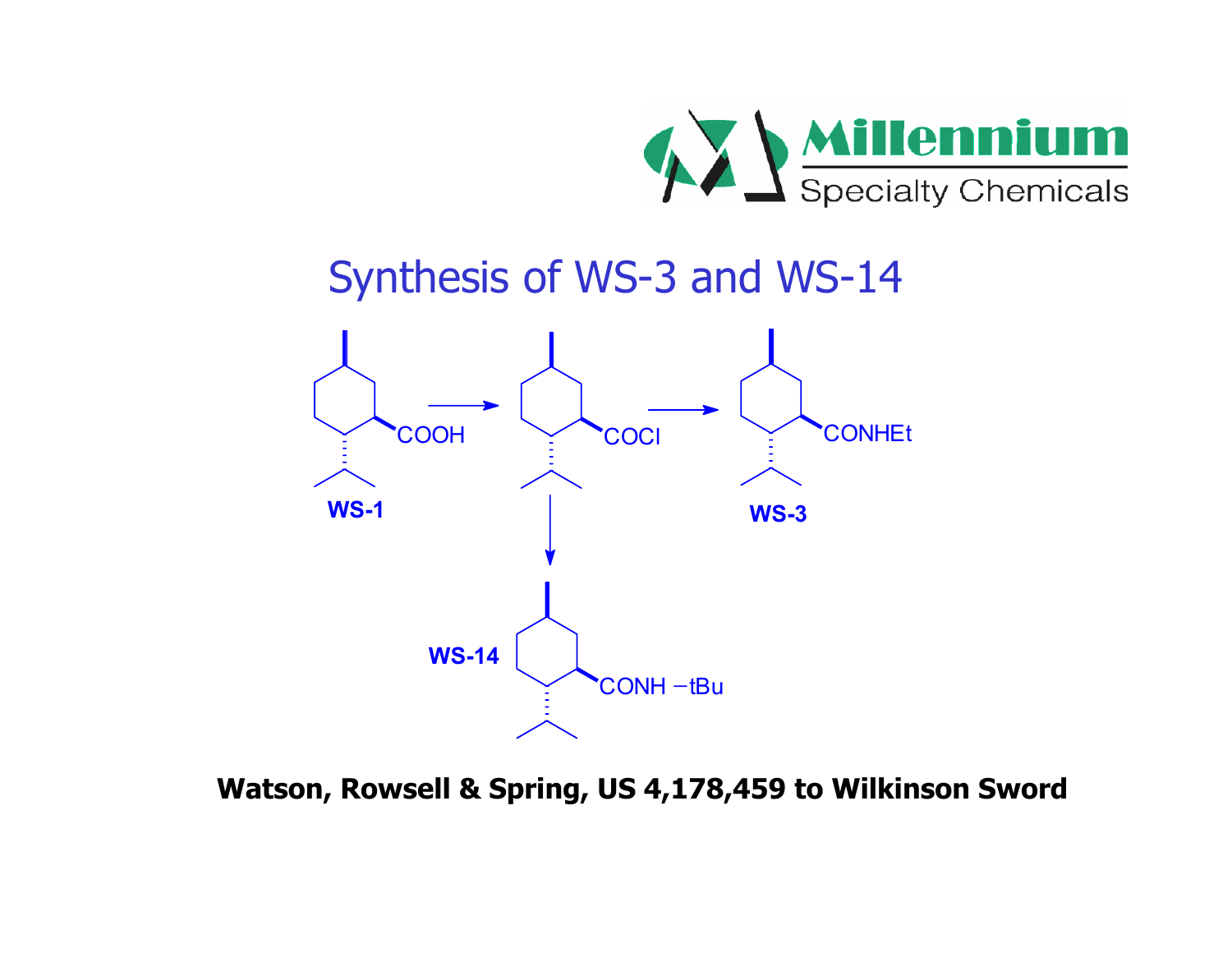

# Alternative Synthesis of WS-3



Lebedev & Erman. US 6,482,983 (2002) to Millennium Specialty Chemicals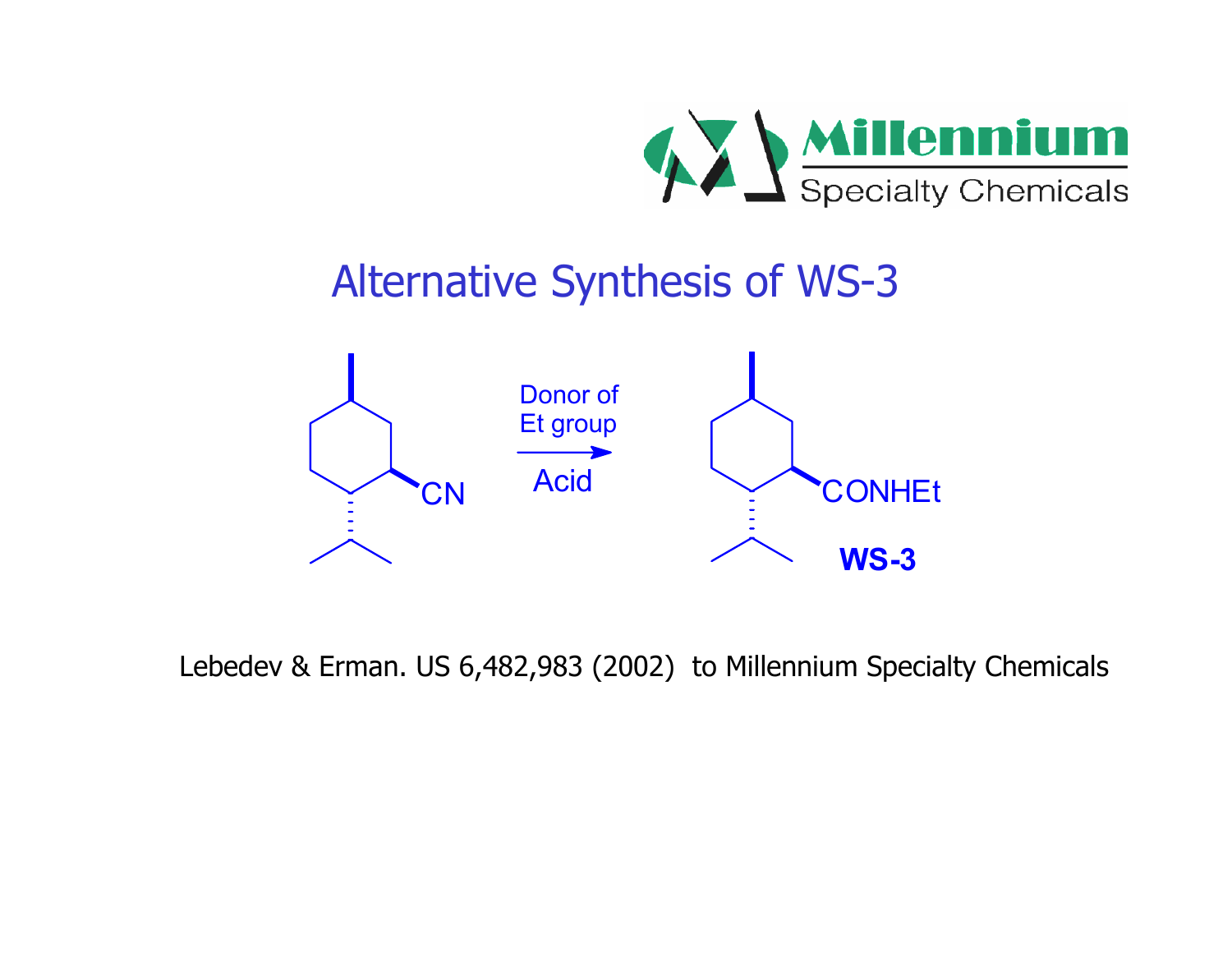Cubebol - another example of a "heavier-than-menthol" coolant with a C-C bond in the 3d position of p-menthane



**Velazco, Wuensche & Deladoey. US 6,214,788 (2001) to Firmenich**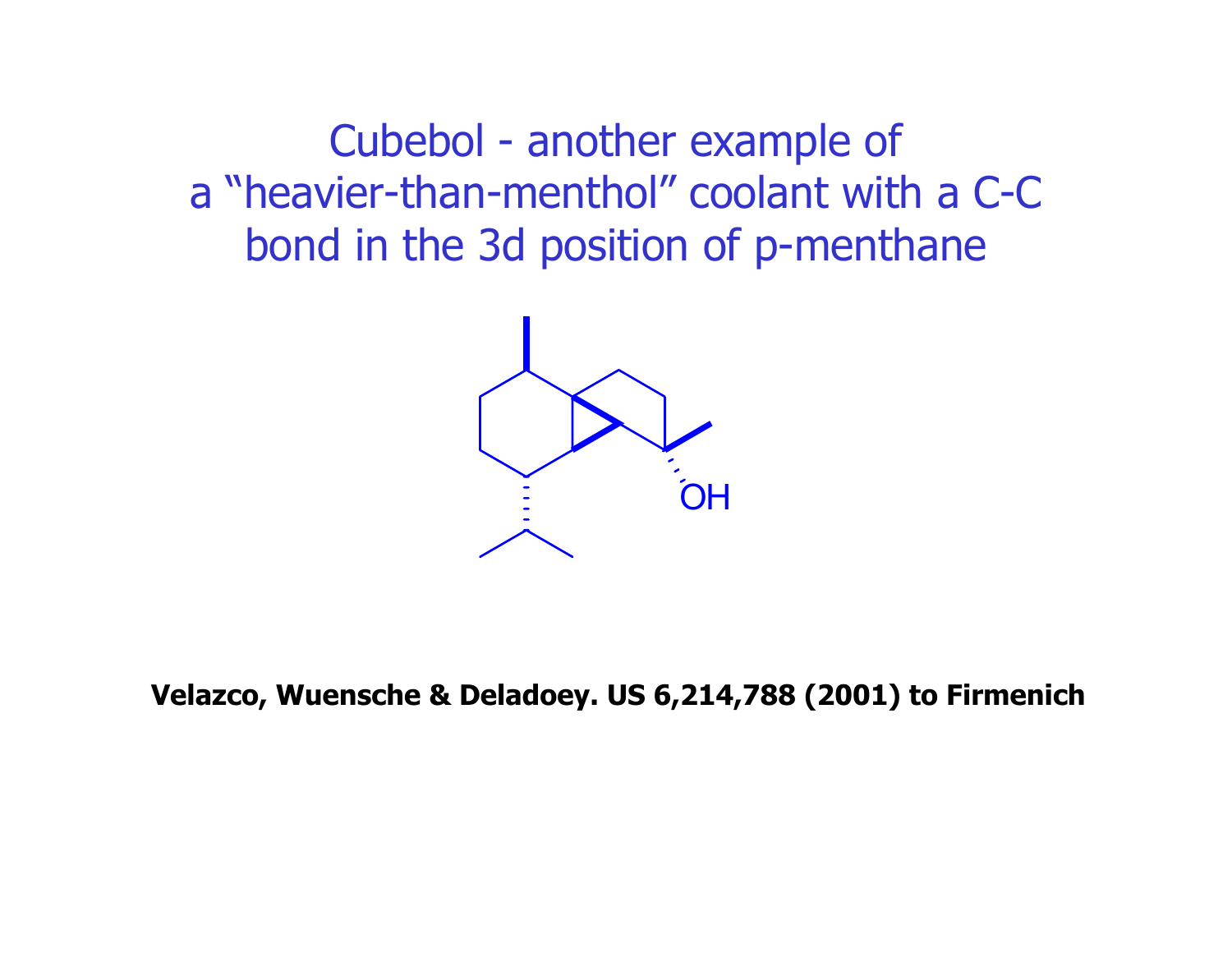Summary of "Approach 2"- Modification of the l-menthol molecule, making it "heavier."

•This approach produced at least 3 commercially successful physiological coolants of the Menthoxy type, and several promising candidates.

•Also, at least one commercially successful Nmonosubstituted Amide type coolant, and several promising candidates.

•N-Monosubstituted Amides are typically stronger coolants than "Menthoxy."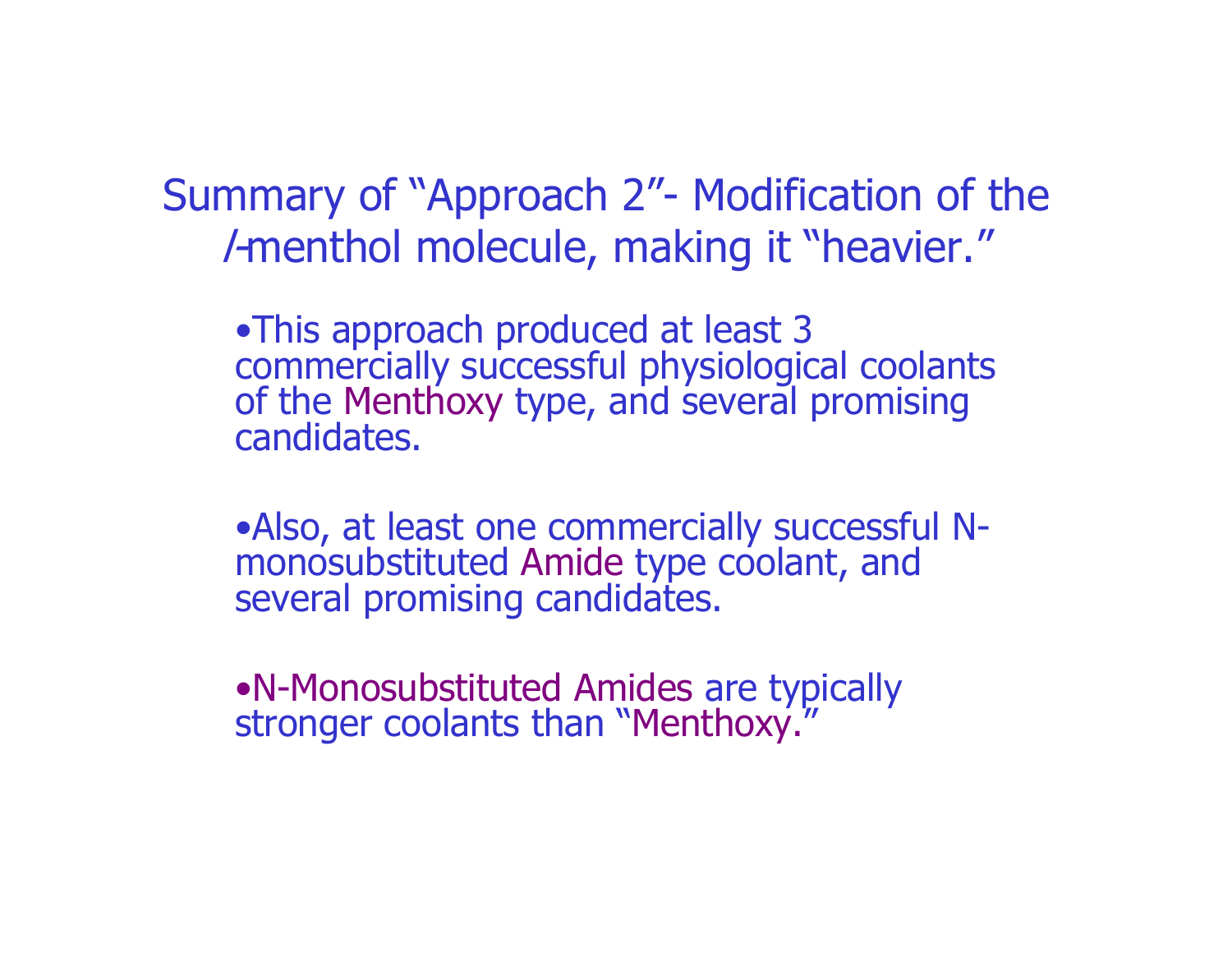# The Magic of N-Monosubstituted Amides

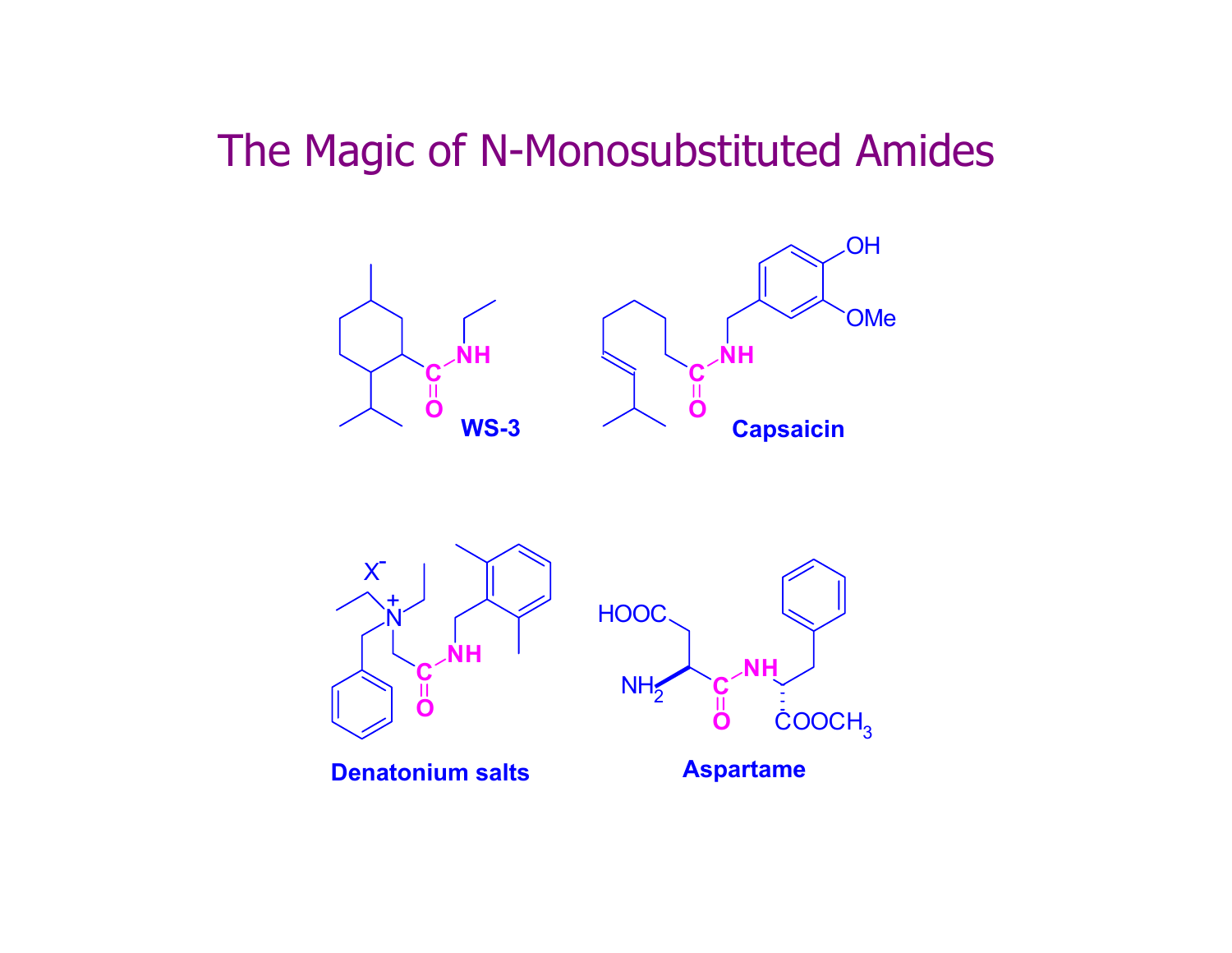## The Magic of N-Monosubstituted Amides

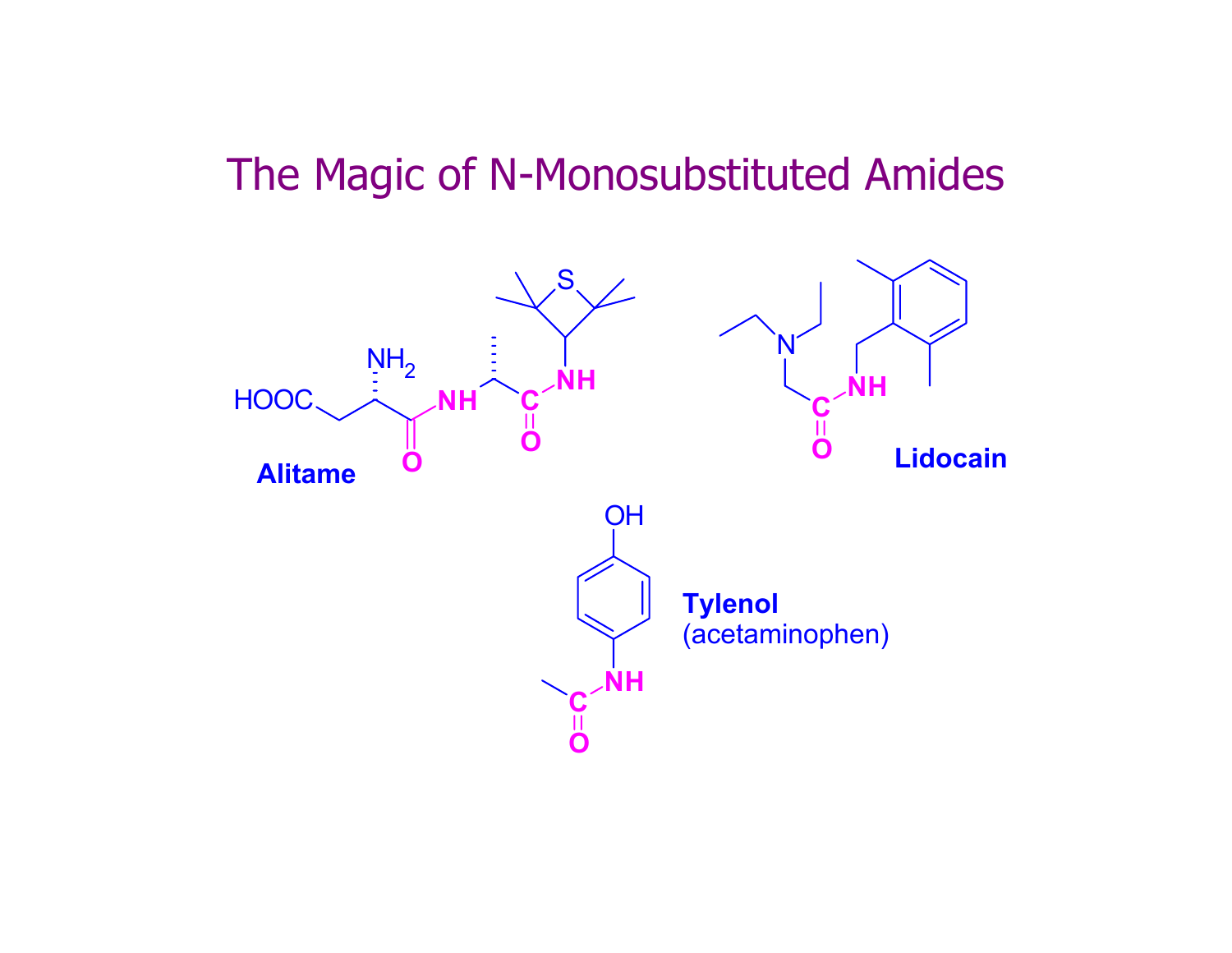# Approach 3

# Search among molecules structurally unrelated to /-menthol

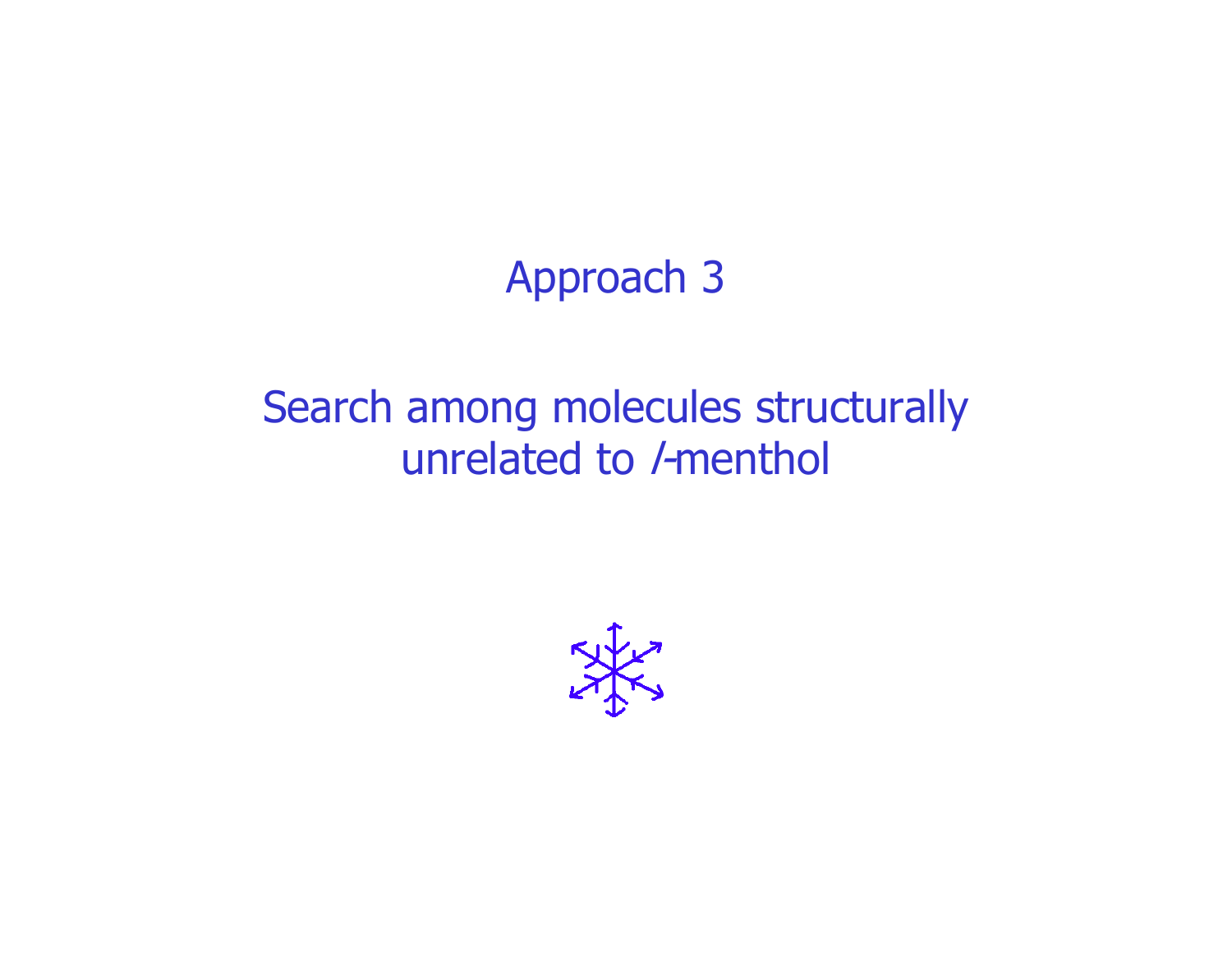# Approach 3: Scope of the Search - Molecular Requirements for Cooling

- Presence of a hydrogen-bonding group
- "Compact" hydrocarbon skeleton
- Correct hydrophilic/hydrophobic balance: log P= 3.0±1.0
- MW within the range 150-350

see: **Watson, Hems, Rowsell & Spring. J. Soc. Cosmet. Chem. 1978, 29, 185-200**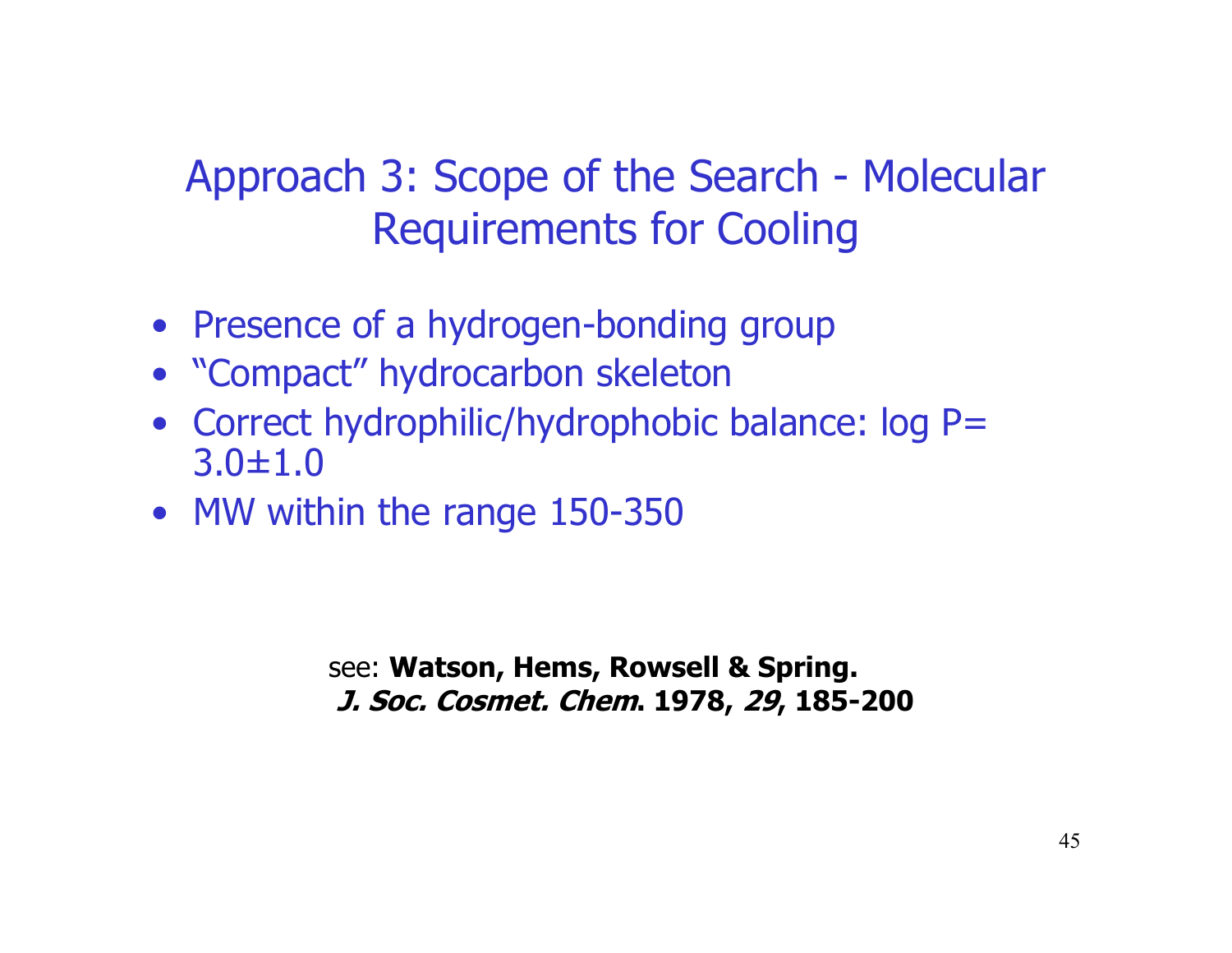Approach 3: Wilkinson Sword's search among different classes of organic compounds resulted in another commercially successful amide type coolant: WS-23.



**Rowsell, Spring & Hems. GB 1,421,744 (1976) to Wilkinson Sword**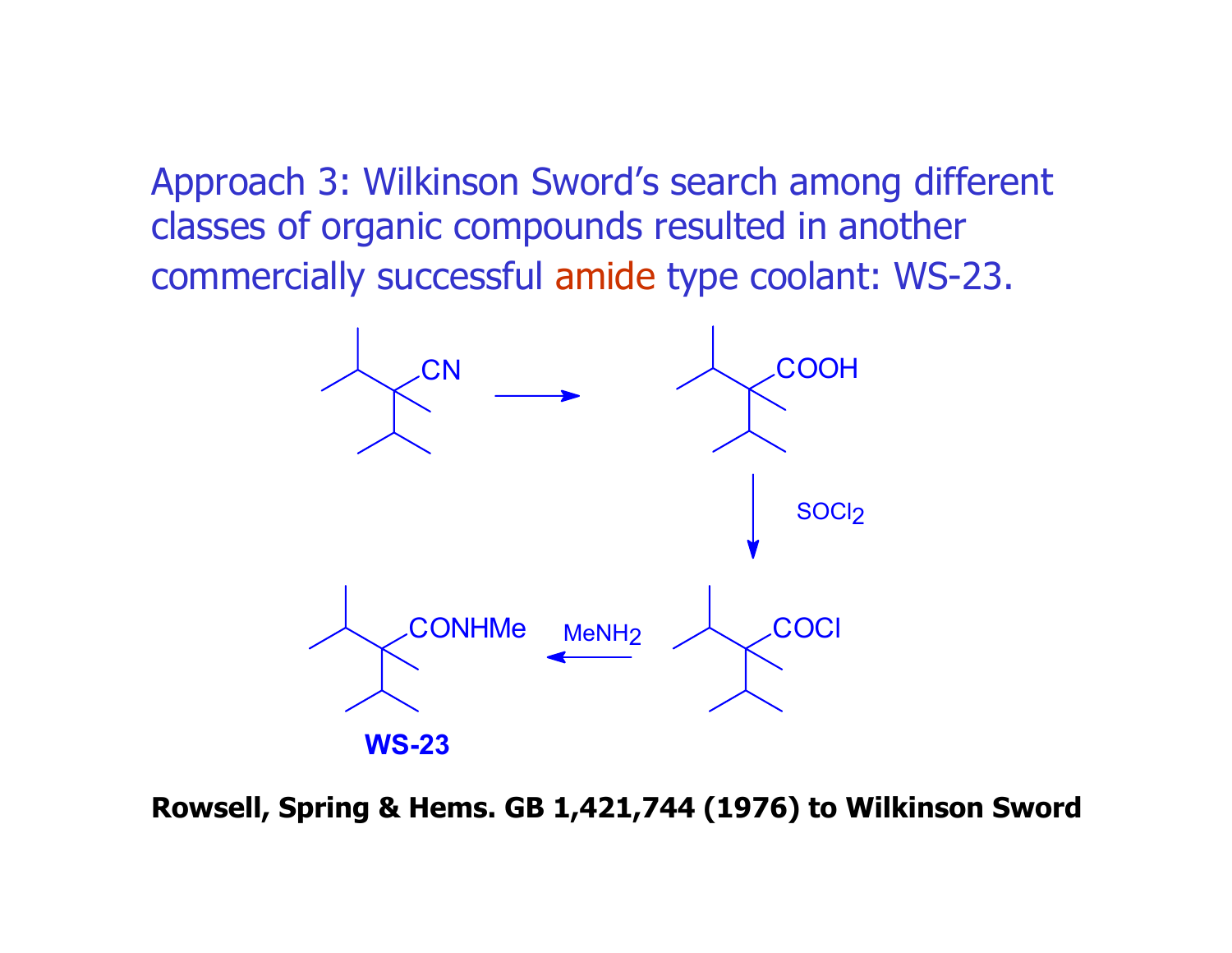# Is there a shorter synthesis of WS-23?

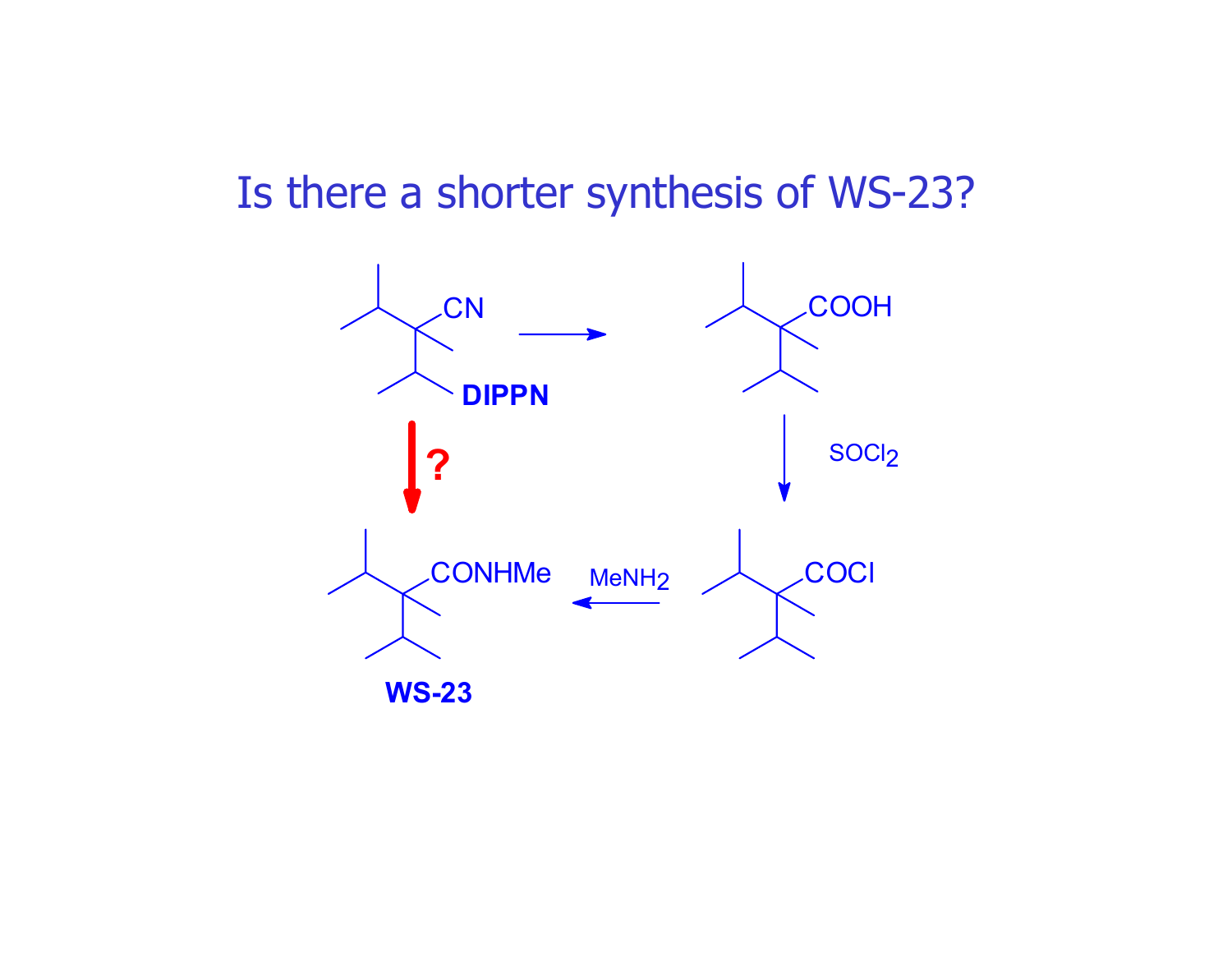## New Syntheses of WS-23 by IFF and MSC



#### **Boden & Ramirez. US 6,303,817 (2001) to IFF. Lebedev & Erman. US 6,482,983 (2002) to MSC.**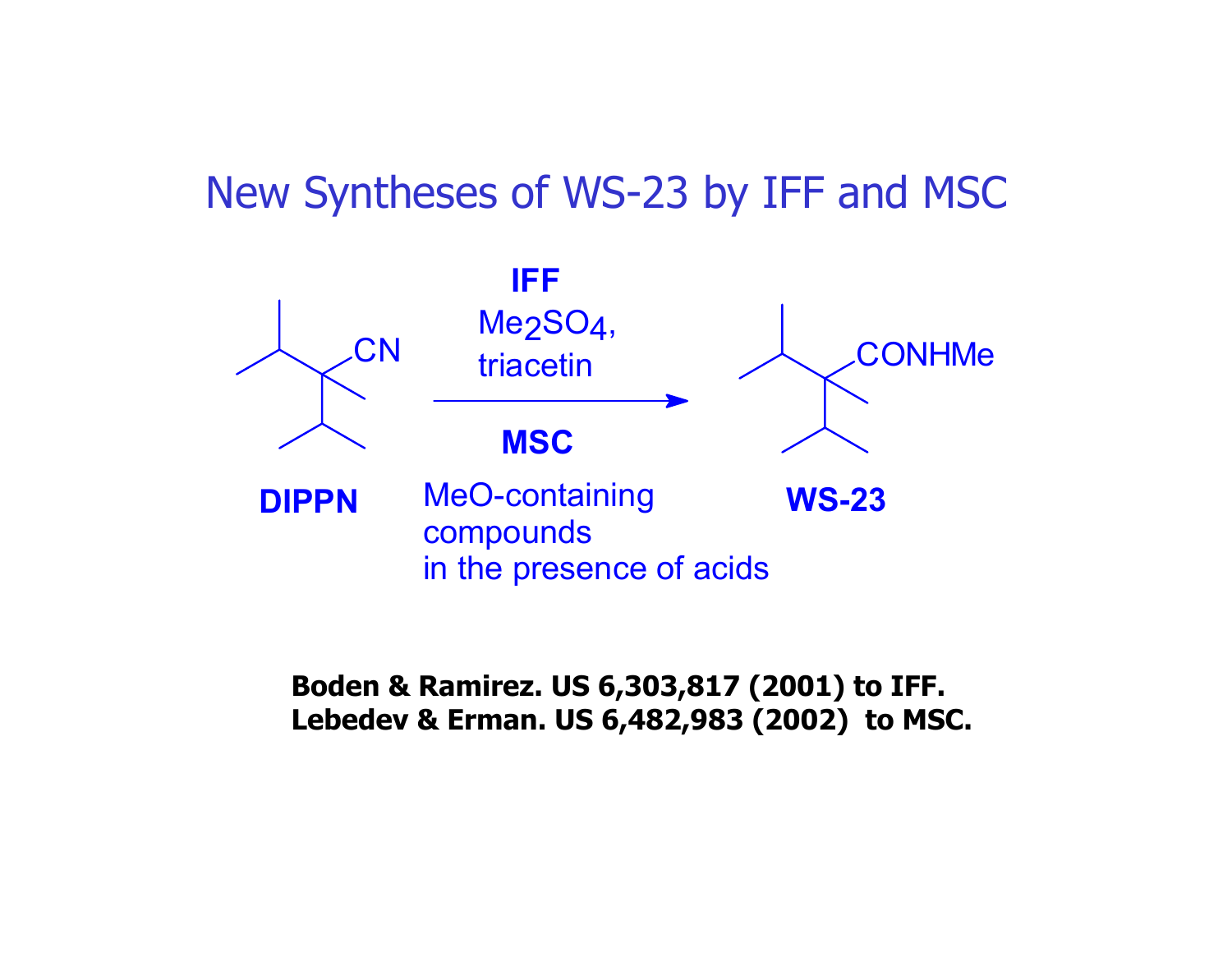MPF coolant 4-Methyl-3-(1-pyrrolidinyl)-2[5H] furanone - reportedly 35 times more cooling than menthol!



Ottinger, Soldo & Hoffmann. *J.Agric.Food.Chem.*, 2001, Vol. 49, pp. 5383-90. Hoffmann, Ottinger, Frank, Soldo, Cerny, Robert & Blank. US 6,592,884 (2003) to Nestec S.A.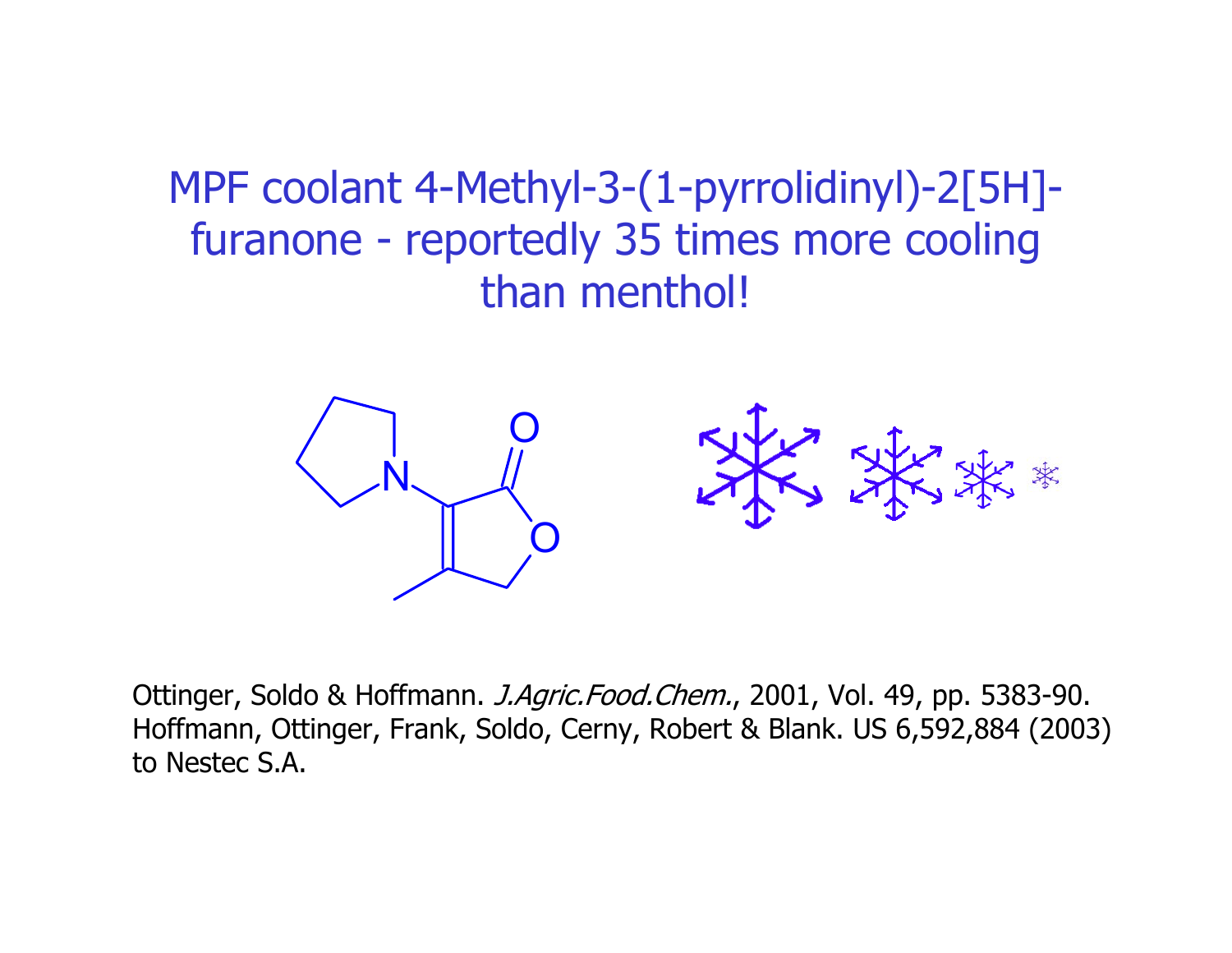Summary of "Approach 3"- Search among molecules structurally unrelated to /-menthol

•This approach produced at least 1 commercially successful physiological coolant of the Amide type (WS-23).

• Also, a great number of promising candidates, including the MPF (methyl pyrrolidinyl furanone).

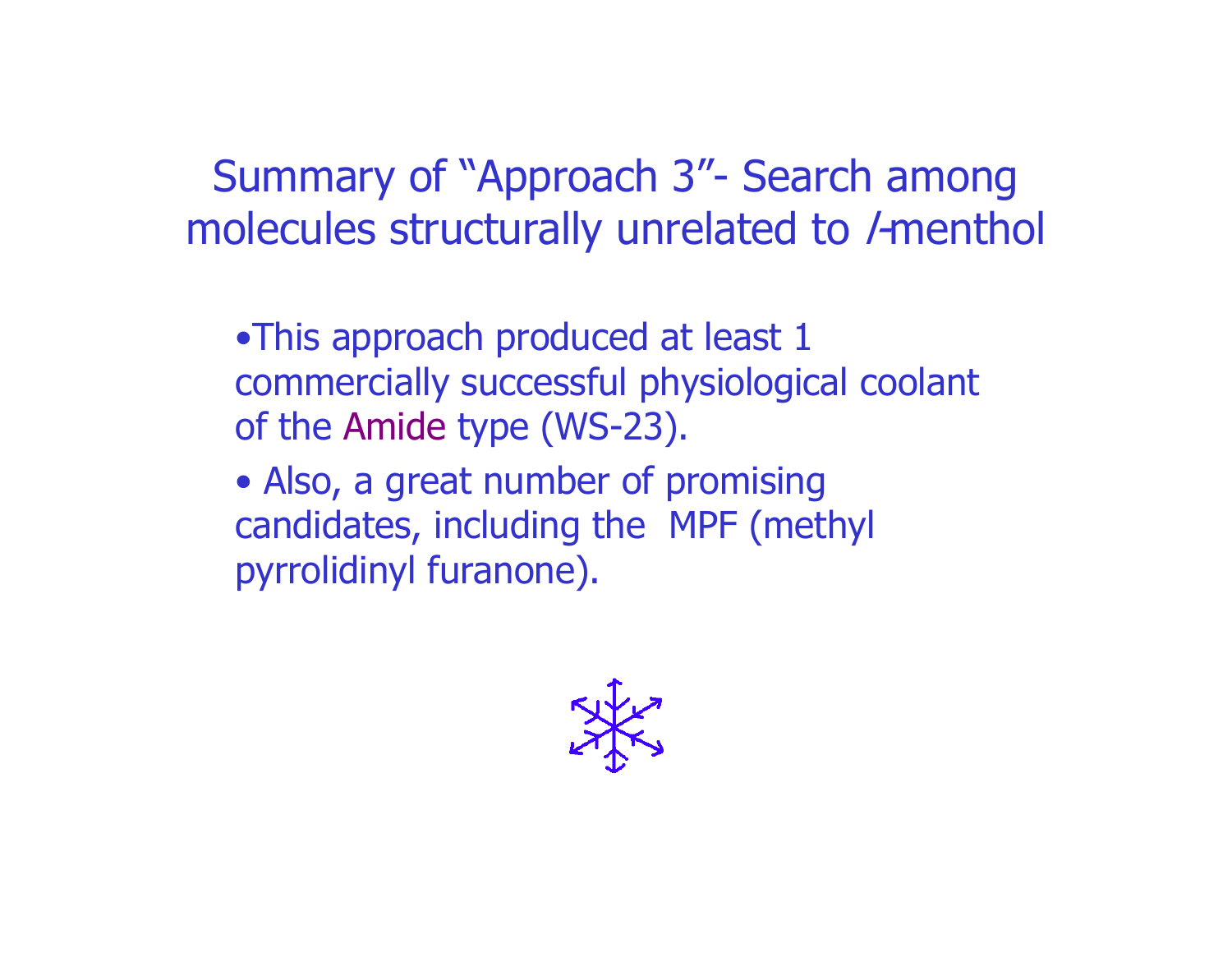# Applications of Cooling Agents

**General: provide cooling sensation on contact with human body. Edible and Potable compositions, compositions for Inhalation, application on Skin and Mucous membranes.**

**Compositions for food, confectionery, soft and alcoholic beverages, tobacco products, chewing gums, toothpaste, dental floss, mouthwash, anti-plaque, anti-gingivitis compositions, shampoos, antidandruff shampoos, lotions, deodorants, after shave lotions, shaving gels, shaving aid composites, fragrances, skin sanitizing compositions, pharmaceutical compositions, including those for treatment of nasal symptoms, of upper gastrointestinal tract distress, for treating cold symptoms; chewable antacid tablets, throat lozenges, throat drops, cough relief, alleviating discomfort of hot flash, foot therapy, etc.**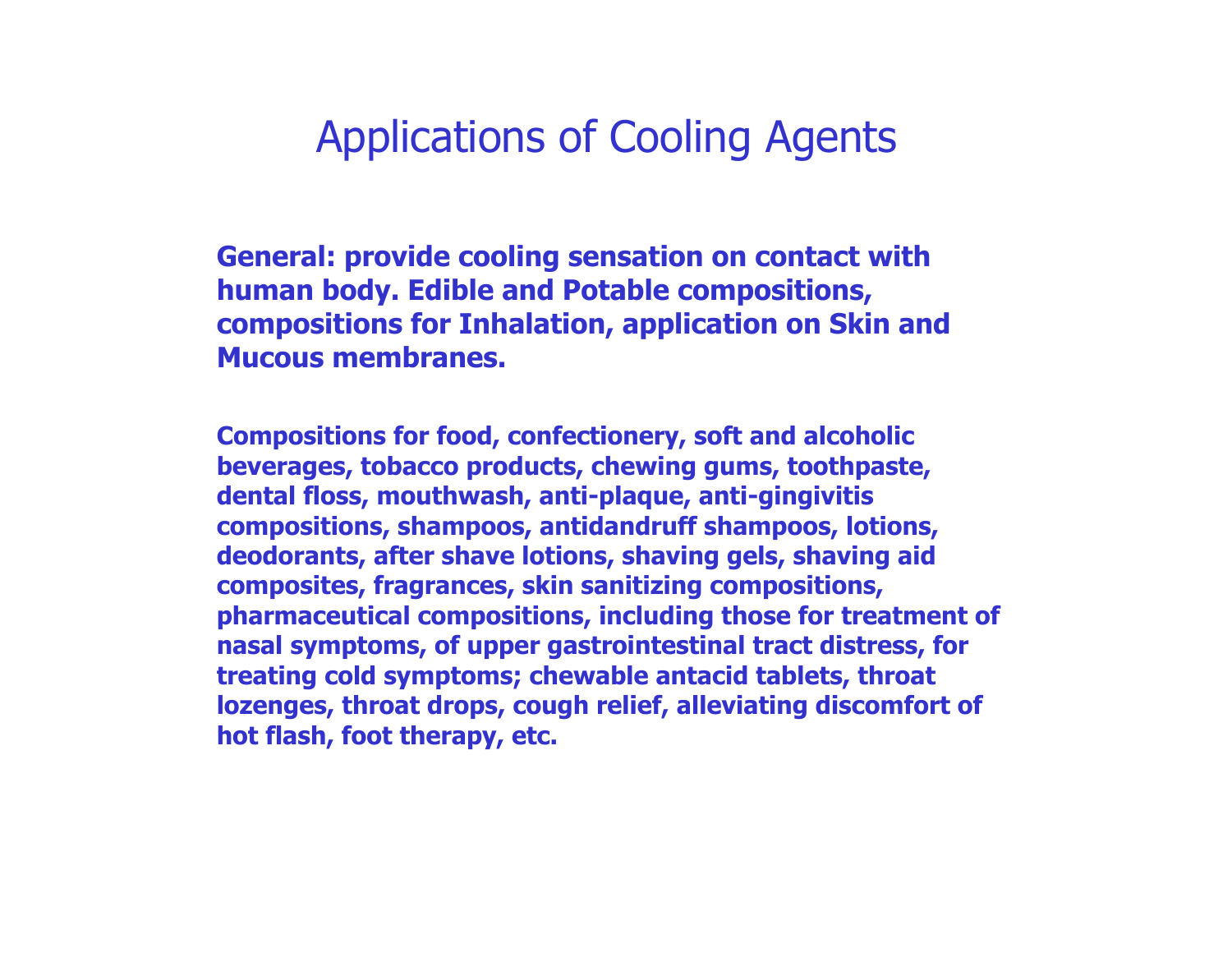# Cooling Agents: Patent Coverage

- In the 70's, Wilkinson Sword obtained a number of patents covering practically all possible uses of WScompounds. By now, WS patents expired.\*
- Frescolat ML has been patented by H&R in 1977.\*\*
- US patent for Cooling Agent 10 obtained by Takasago in 1984\*\*\*.

**\*For WS patents see references cited before \*\* Bauer, Brüning & Grüb. DE 2,608,226 (1977) to H&R \*\*\*Amano, Moroe &Yoshida. US 4,459,425 (1984) to TIC**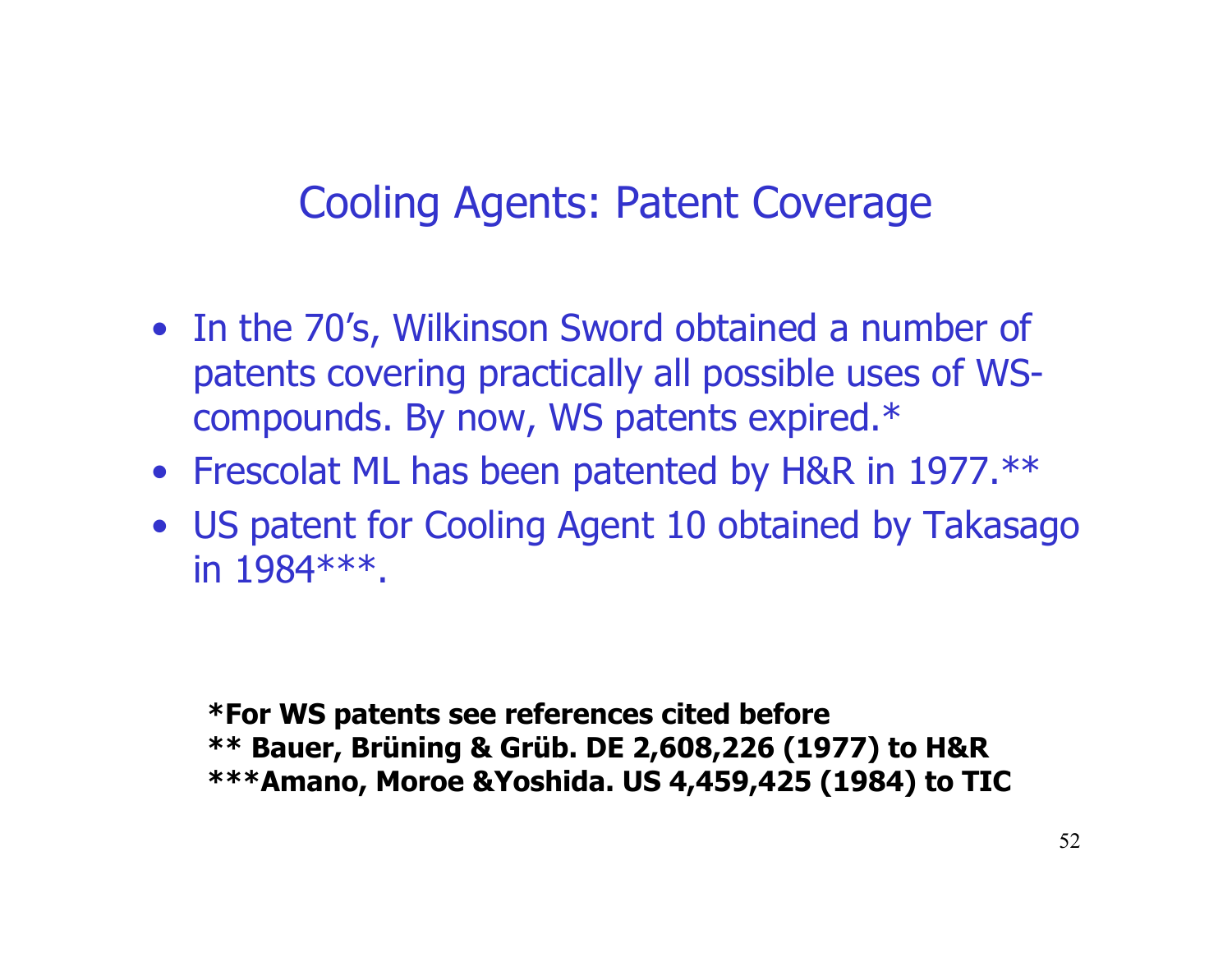# Cooling Agents: Patent Coverage

- H&R obtained a US patent for Frescolat MGA in 1993.\*
- Monomenthyl succinate patented by Mane in 1998.\*\*

**\*Grub, Pelzer, Hopp, Emberger & Bertram. US 5,266,592 (1993) to H&R \*\*Mane & Ponge. US 5,725,865 and 5,843,466 (1998) to V.Mane Fils.**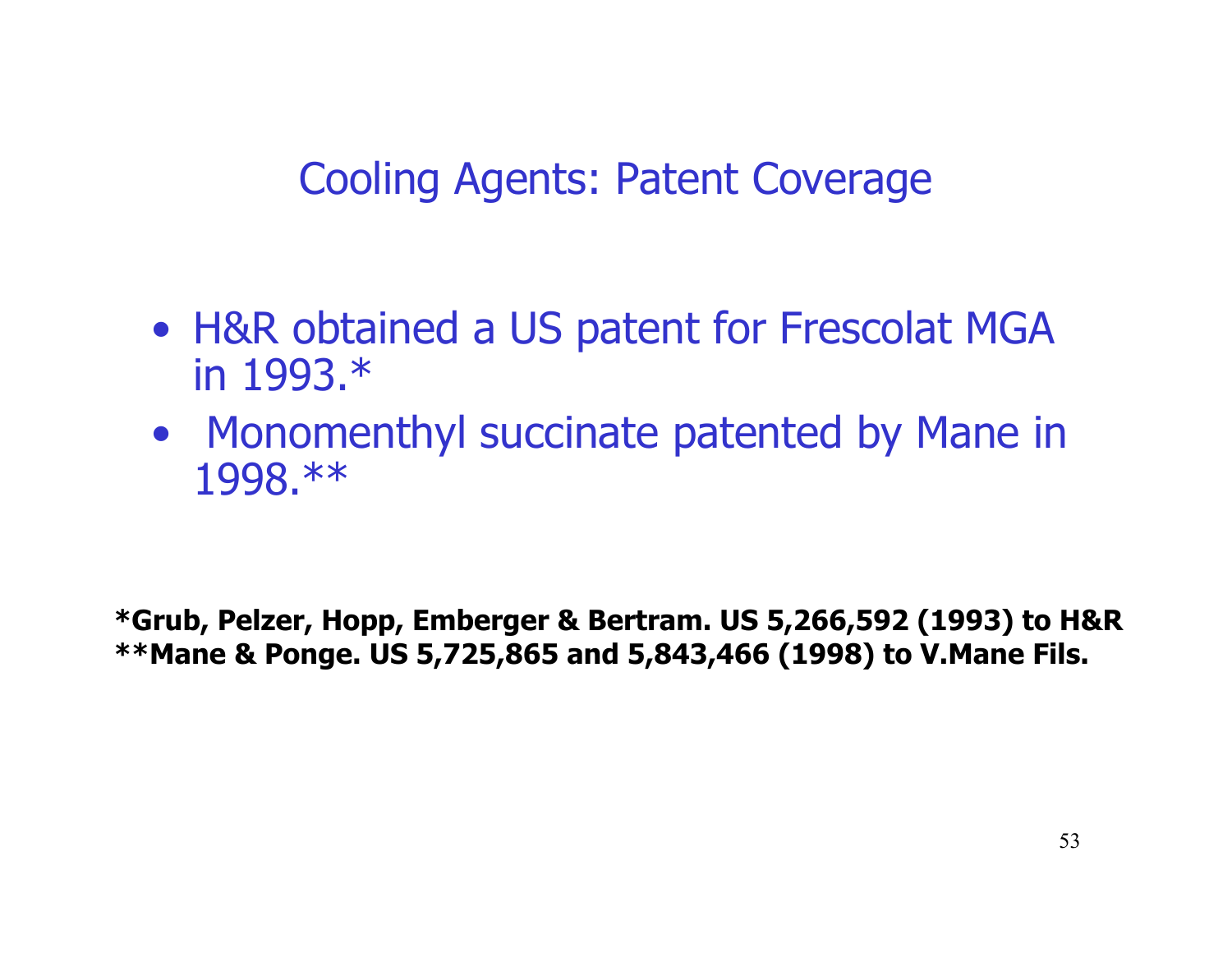#### Recent Patenting Trend - Combinations of Coolants

- Chewing gum, long-lasting effect: menthol + WS-3<sup>a</sup>, b
- Enhanced cooling properties: Frescolat MGA + menthol and/or WS-3 and/or WS-23<sup>c</sup>
- Coolant 10 and WS-3 and/or WS-23 in treatment of nasal symptoms d
- Monomenthyl Succinate with other coolants <sup>e</sup>

a Cheruruki et al. US 5,009,893 (1991) to Warner-Lambert.  $b$  Luo. US 5,698,181 (1997) to Warner-Lambert. c Furman. US 5,451,404 (1995) to Procter & Gamble. d Beck. US 5,622,992 (1997) to Procter & Gamble. e Mane & Ponge. US 5,725,865 and 5,843,466 (1998) to V.Mane Fils.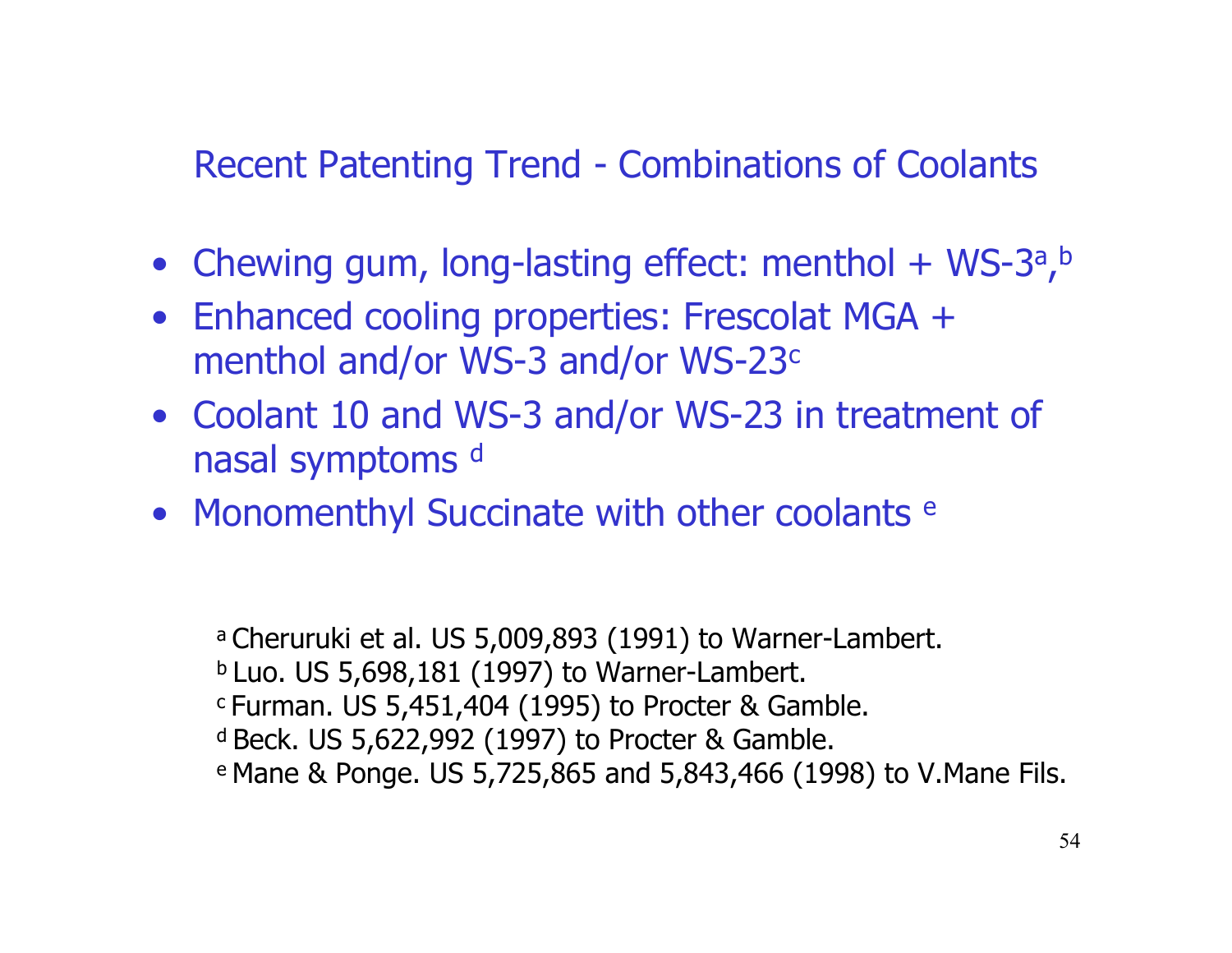Recent Patenting Trend - Combinations of Coolants

- Topical decongestant mixtures of CA 10, WS-3, WS-23 a
- Oral compositions having improved consumer aesthetics: menthol + WS-3 b
- Pharmaceutical compositions with cooling agents: WS-3 + menthyl acetate <sup>c</sup>

**a Bech & Mitra. US 5,760,085 (1998) to Procter & Gamble. b Lee. US 6,391,886 (2002) to Procter & Gamble. c Zanone & Stier. US 6,497,859 (2002) to Noville Inc.**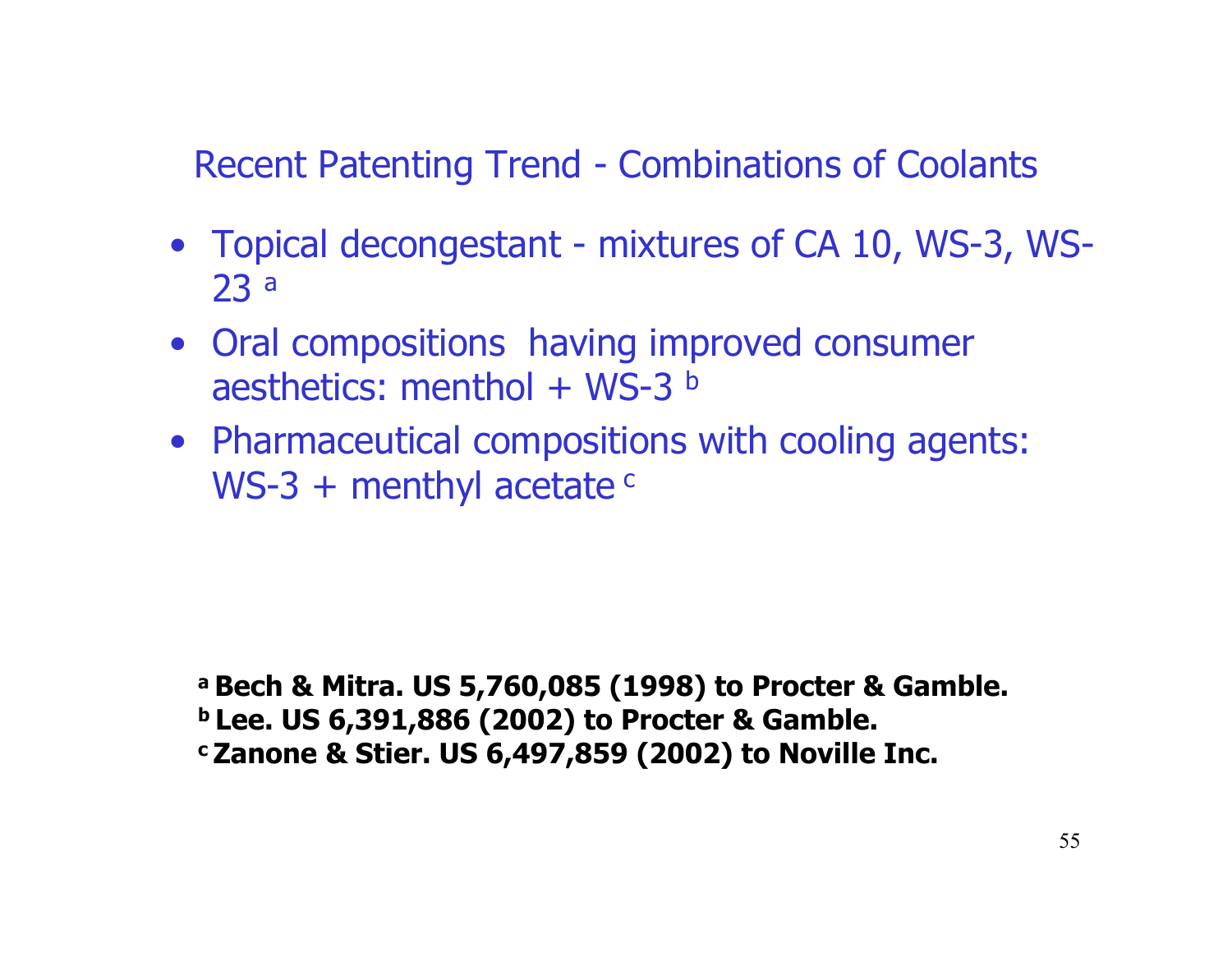Recent Patenting Trend - Combinations of Coolants

- Coolant composition with reduced stinging: WS-3 + WS-23 + aqueous vehicle + C1-C6 alcohol<sup>a</sup>
- Nasal composition: mixtures of CA-10, WS-3 & WS-23b
- Chewing gum: mixing at least two physiological cooling agents (WS-3, WS-23, ML, MGA, CA-10, MS) with a release modification material<sup>c</sup>
- Long lasting and cooling enhancing effect on skin: ML, Isopulegol & CA-10<sup>d</sup>

**a Luke & Reed. WO 93/25177 to Procter & Gamble b Beck & Reed. WO 94/25003 to Procter & Gamble (claims 3,4).**

- **C Wolf et al. WO 99/12734 to Wrigley.**
- **d Suares et al. WO 00/62737 to Unilever.**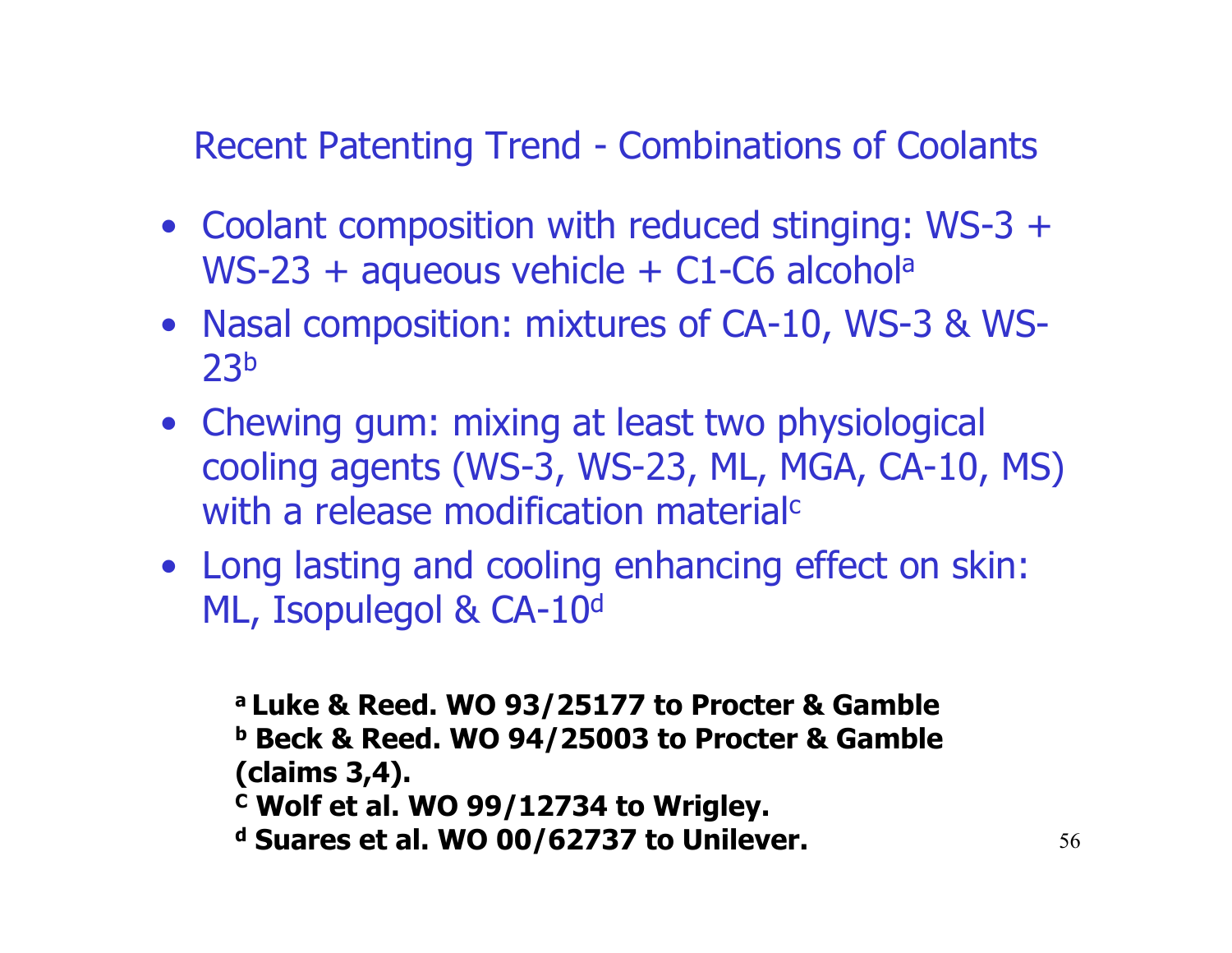# Combinations of Cooling and Warming Agents!!!

- "Emollient" effect: Coolants menthol, CA-10, WS-3, ML, etc. + "Hotacts" - Vanillyl butyl ether, Capsaicin, etc.ª
- Warming compositions comprising a cooling agent and VBE<sup>b</sup>, including compositions for food & drinks<sup>c</sup>

**a Nakatsu et al. EP Appl. 1,121,927 (2001) to Takasago b Kumamoto. EP Appl. 1,215,257 (2002) to Takasago c Kumamoto, EP Appl. 1,215,258 (2002) to Takasago**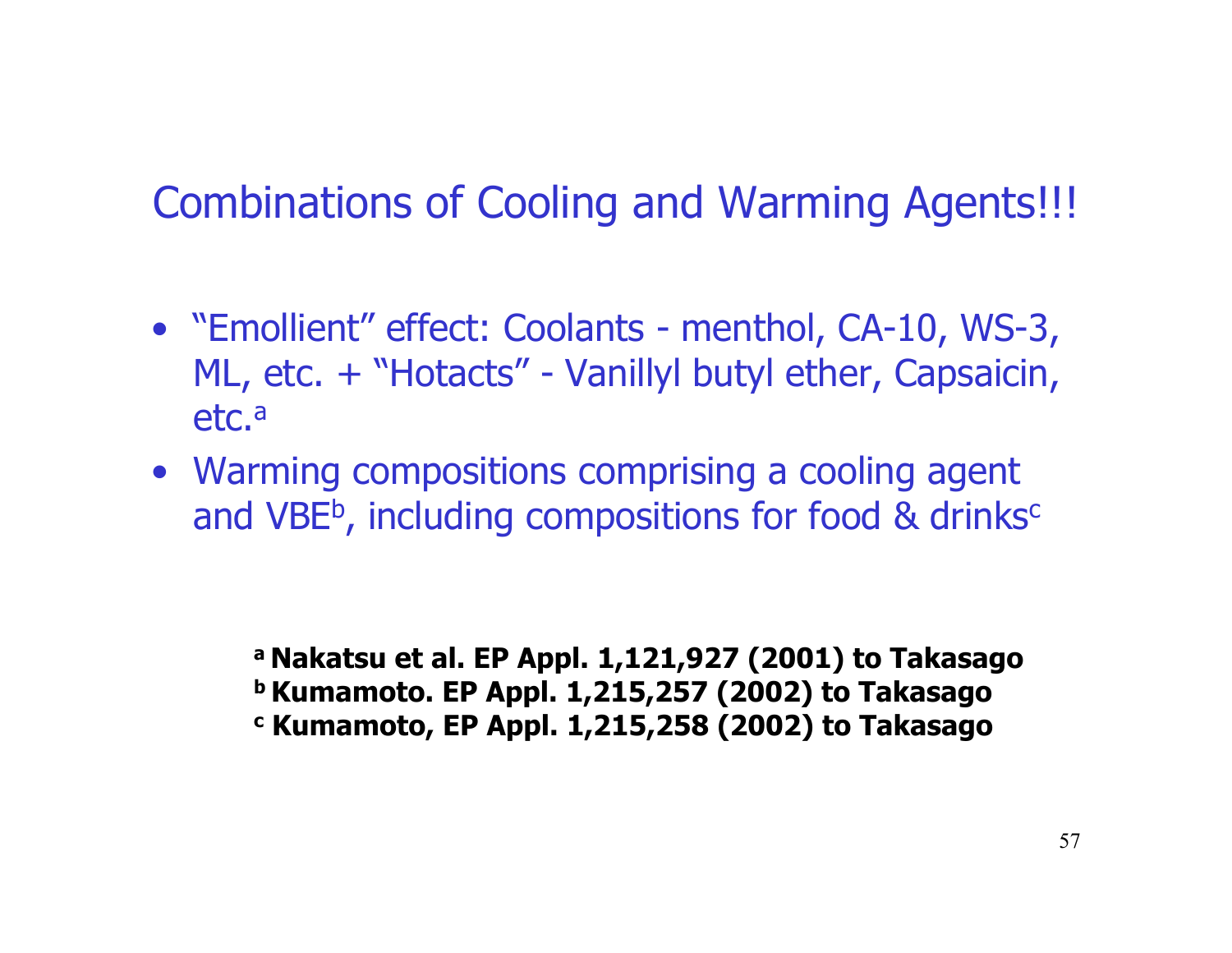

# Acknowledgement

Many thanks to our Senior Perfumer Mr. Pat Whelan for professional evaluations of the activity of cooling agents.